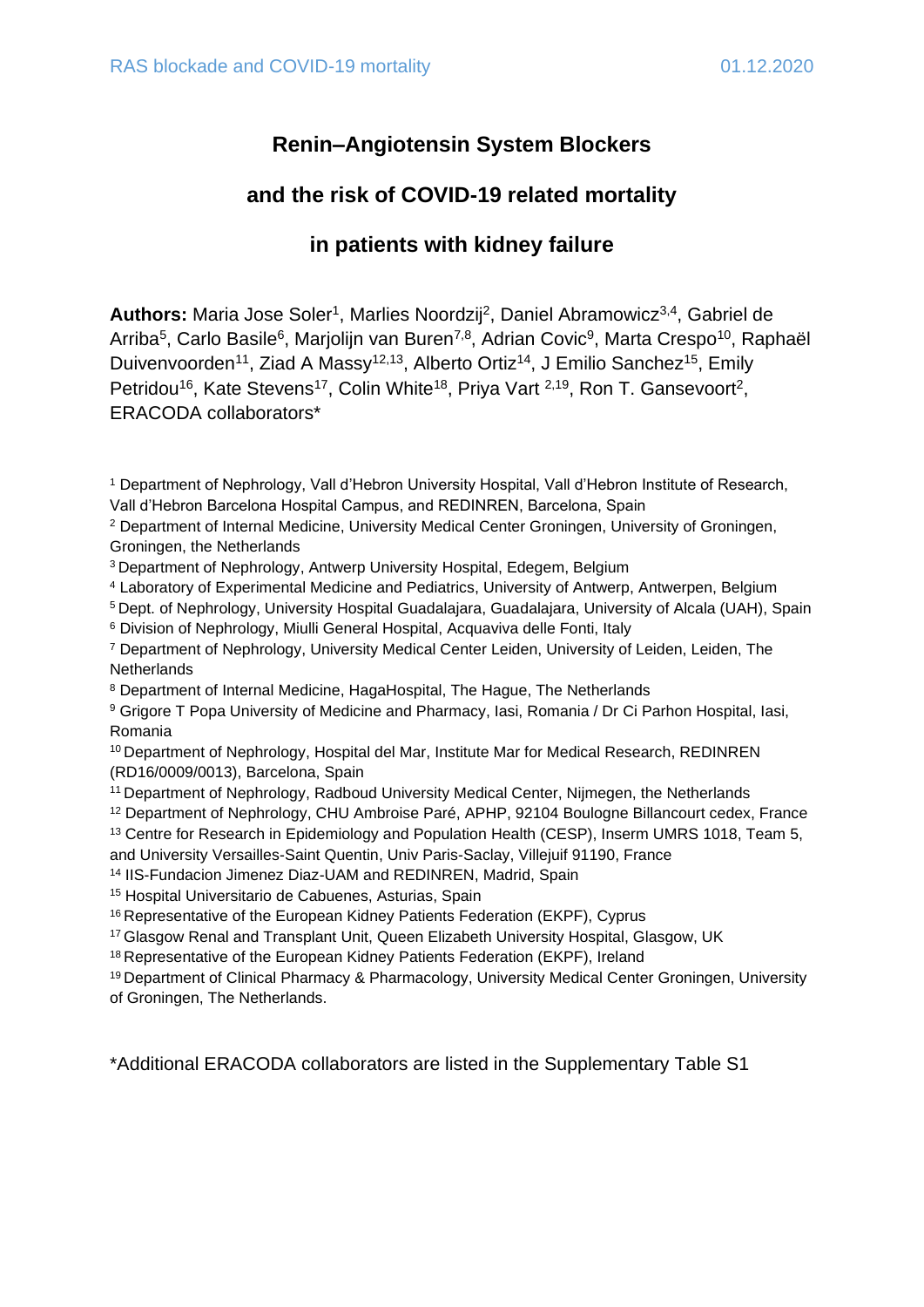## **Corresponding Author:**

Maria Jose Soler Dept. of Nephrology, Vall d'Hebron University Hospital, Vall d'Hebron Institute of Research, Vall d'Hebron Barcelona Hospital Campus, Barcelona, Spain Passeig Vall d´Hebron 119-129. 08035 Barcelona Spain [m.soler@vhebron.net](mailto:m.soler@vhebron.net)

| <b>Word count</b>        |                                                                                                                  |
|--------------------------|------------------------------------------------------------------------------------------------------------------|
| Abstract:                | 322                                                                                                              |
| Manuscript:<br>figures)  | 3134 (excl. abstract, acknowledgements, references, tables,                                                      |
| Tables:                  | 4                                                                                                                |
| Figures:                 | 2                                                                                                                |
| Key words:<br>mortality. | COVID-19; kidney; transplantation; dialysis; RAS inhibition;                                                     |
| Trial number:            | Not applicable.                                                                                                  |
| <b>Funding:</b>          | ERACODA received unrestricted research grants from ERA-<br>EDTA, the Dutch Kidney Foundation, Baxter and Sandoz. |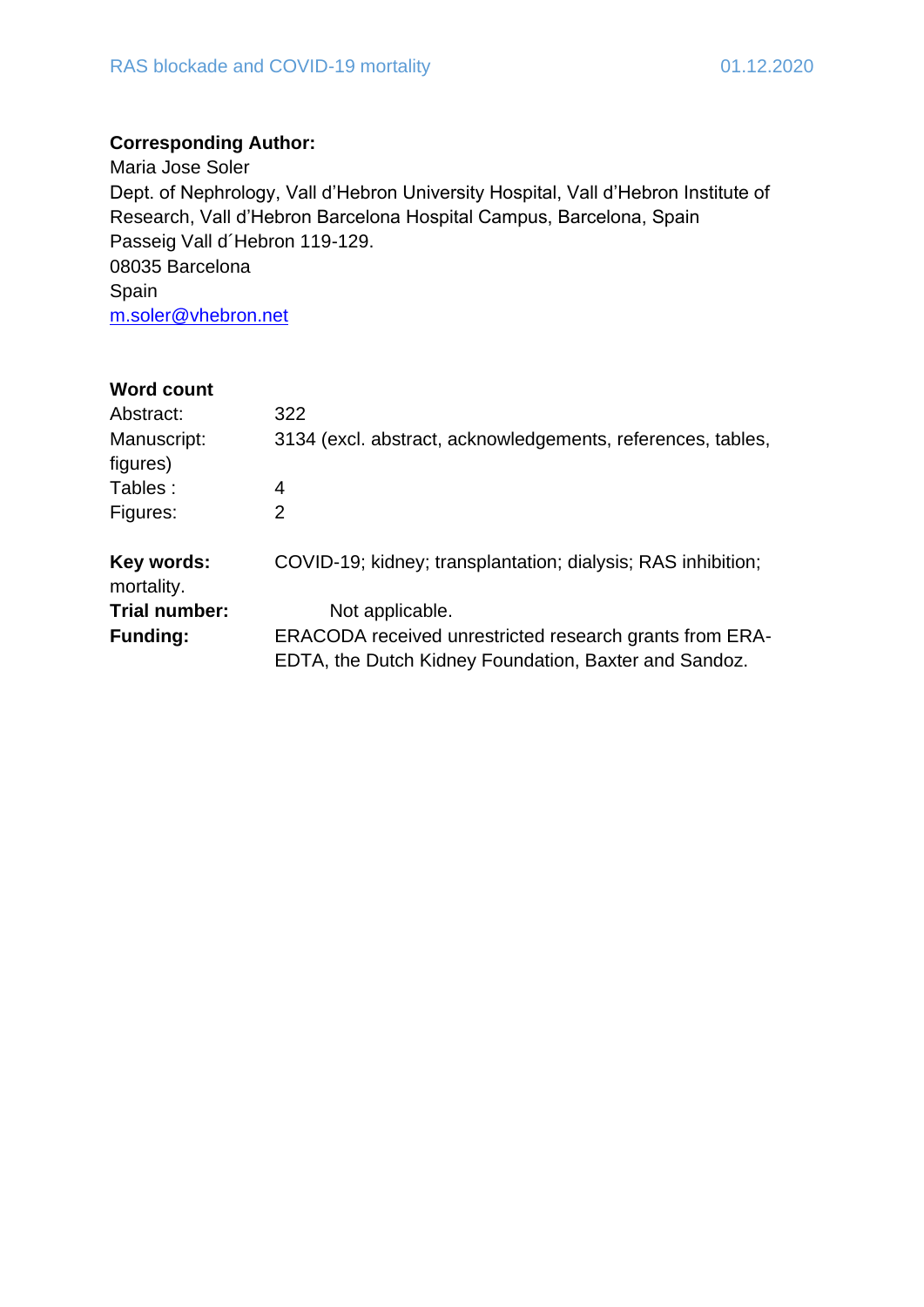#### **Abstract**

**Background:** There is concern about potential deleterious effects of angiotensinconverting enzyme inhibitors (ACEi) and angiotensin II receptor blockers (ARB) in patients with COVID-19. Patients with kidney failure, who often use ACEi/ARB, are at higher risk of more severe COVID-19. However, there are no data available on the association of ACEi/ARB use with COVID-19 severity in this population.

**Methods:** Data were retrieved from the ERACODA database of kidney transplant and dialysis patients affected by COVID-19, who presented between February 1 and October 1 2020, and had information on 28-day mortality available. Cox proportionalhazards regression was used to calculate hazard ratios (HRs) for the relation between ACEi/ARB use and 28-day mortality risk. Additionally, we studied the association of ACEi/ARB discontinuation with 28-day mortality.

**Results:** We evaluated 1,511 patients, 459 kidney transplant recipients and 1,052 dialysis patients. Of them, 332 (22%) died within 28 days of initial presentation (88 [19%] kidney transplant and 244 [23%] dialysis patients). 189 (41%) and 288 (27%) of the transplant and dialysis patients respectively were on ACEi/ARB treatment. In transplant and dialysis patients, there was no association between ACEi/ARB use and 28-day mortality in both crude and adjusted models (adjusted HR=1.12, 95%CI: 0.69-1.83 in transplant and 1.04, 95%CI: 0.73-1.47 in dialysis patients). Among transplant recipients, ACEi/ARB discontinuation was associated with increased mortality risk after adjustment for demographics and comorbidities, but the association was no longer statistically significant after adjustment for COVID-19 severity (adjusted HR=1.36, 95%CI: 0.40-4.58). Among dialysis patients, ACEi/ARB discontinuation was not associated with mortality in any model. Essentially similar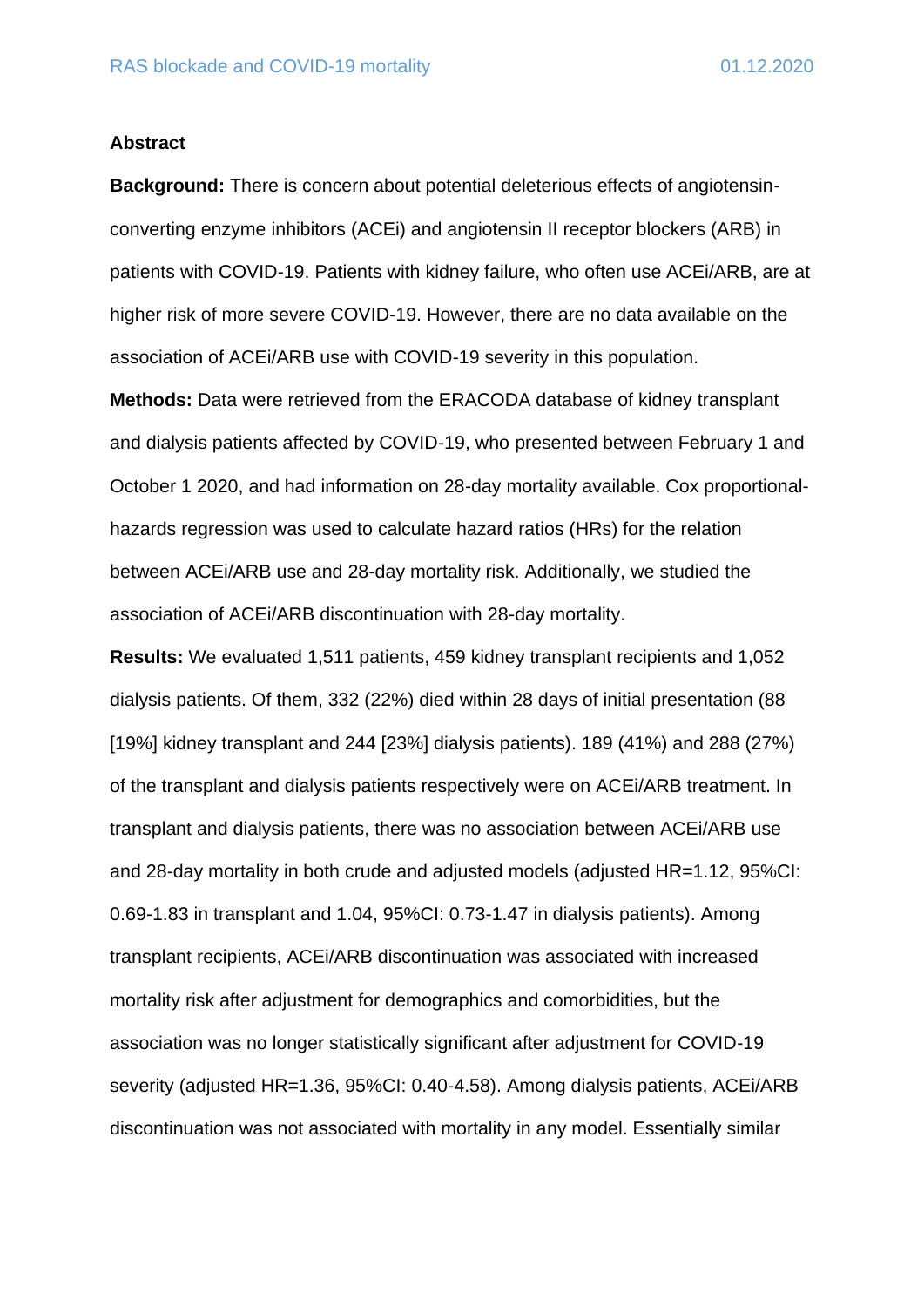results were obtained across subgroups when ACEi and ARB were studied separately and when other outcomes for COVID-19 severity were studied eg. hospital admission, intensive care unit admission or need for ventilator support.

**Conclusions:** Amongst kidney transplant and dialysis patients with COVID-19, there was no association between ACEi/ARB use and mortality. Similarly, discontinuation of ACEi/ARB on admission with COVID-19 did not negatively impact the risk of death from COVID-19.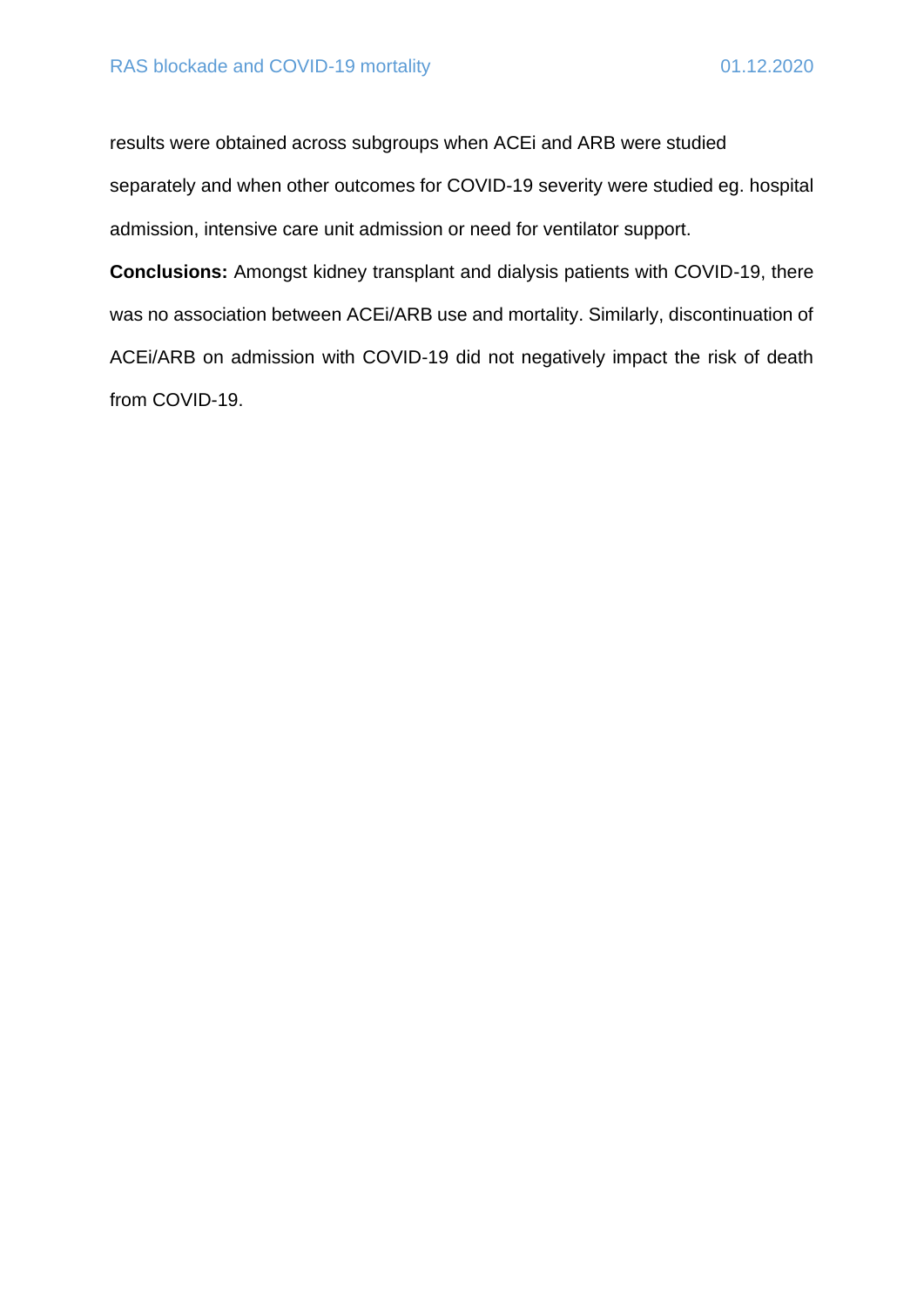#### **Introduction**

Renin-angiotensin system (RAS) blockade either by angiotensin-converting enzyme inhibitors (ACEi) or angiotensin-receptor blockers (ARBs) is the first-choice treatment for patients with heart failure, myocardial infarction and proteinuric kidney disease. Over the past two decades, several studies have suggested that RAS blockade is capable of increasing ACE2 expression in different tissues including the heart, vasculature and lungs<sup>1-3</sup>. Circulating ACE2 activity, in particular, is increased in dialysis patients on ARB treatment<sup>3</sup>. Coronaviruses use ACE2 as a receptor to enter type II pneumocytes<sup>4</sup> thus there is a theoretical concern that ACEi/ARB use may lead to a more severe clinical course following infection with coronaviruses. Conversely, potential protective effects have also been also described<sup>5</sup>. Fang et al. hypothesized that in theory patients with hypertension, diabetes or cardiac diseases treated with RAS blockers might be at higher risk for more severe disease when infected with the novel coronavirus SARS-CoV 2<sup>6</sup>. Without evidence to support this hypothesis, several professional societies, including the European Society of Hypertension, the American College of Physicians, and the European Renal Association issued statements recommending that ACEi/ARBs be continued in patients with COVID-19 whilst simultaneously strongly advocating for research to be undertaken to elucidate any potential role of ACEi/ARB as determinants of COVID-19 severity.

COVID-19 is a new disease which has spread rapidly across the world since its discovery in 2019<sup>7</sup>. Randomized clinical trials (RCTs) aiming to assess the effect of ACEi/ARB discontinuation or initiation on COVID-19 related outcomes are currently ongoing and the results of one, not focused on kidney disease patients, were recently made public<sup>8</sup>. Observational clinical data on this topic are scarce and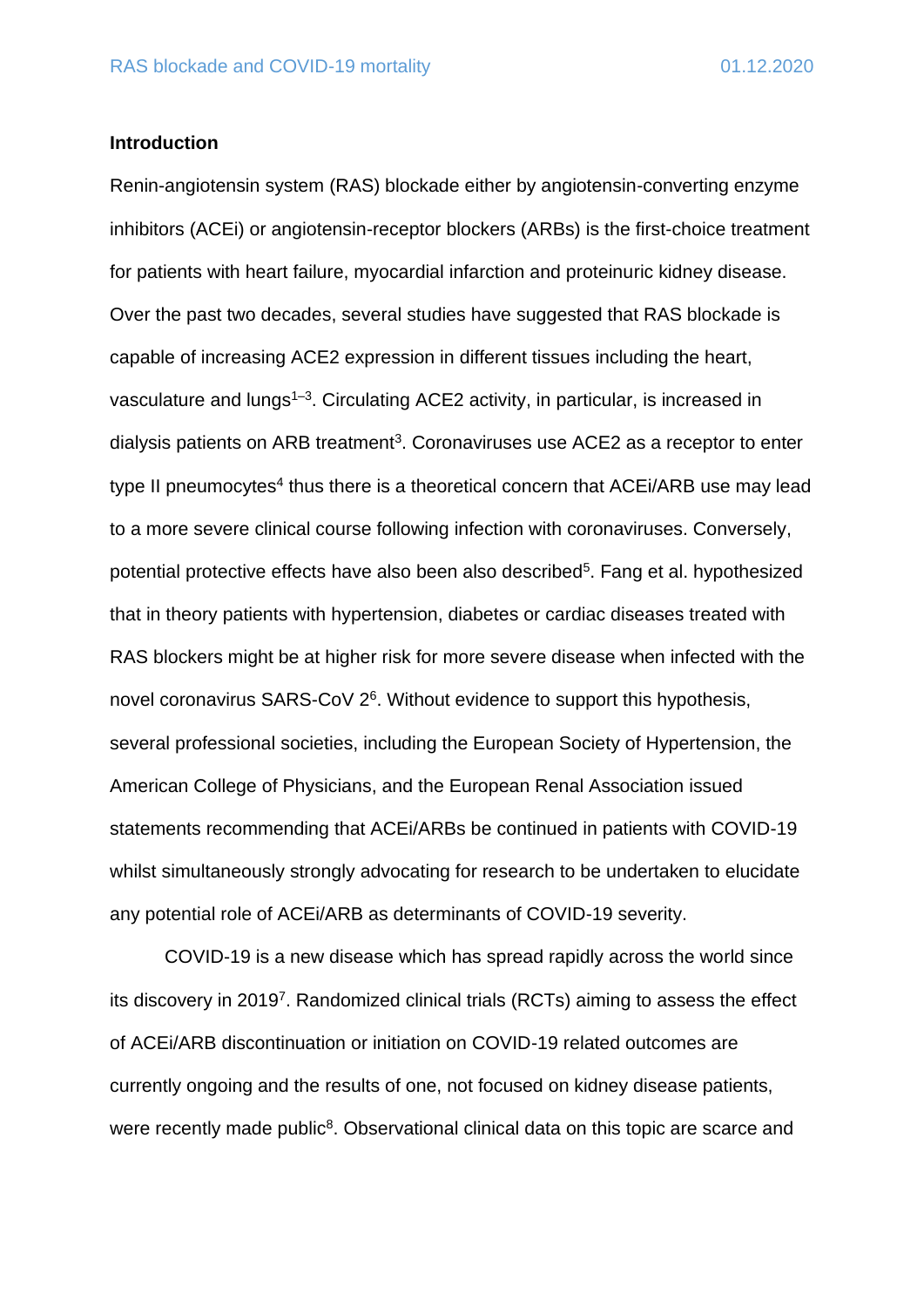limited to non-kidney disease populations. Of note, the use of ACEi/ARB is higher among patients with CKD and increases with the severity of CKD. Moreover, patients with CKD are especially at high risk of developing severe COVID-19; a risk which increases exponentially with the severity of CKD<sup>9</sup>. For these reasons, nephrology community urgently needs to ascertain if RAS blockade can, at least in part, explain the severity of COVID-19 in this patient population.

In response to the COVID-19 pandemic, a European database (ERACODA) was established to investigate the course and outcome of COVID-19 in patients living with a kidney transplant or on maintenance dialysis therapy<sup>10</sup>. This database was used to investigate the association between the use of ACEi/ARB and risk of 28-day mortality in patients with kidney failure and COVID-19. Additionally, we studied the effect of ACEi/ARB discontinuation, at point of admission for COVID-19, on 28-day mortality risk.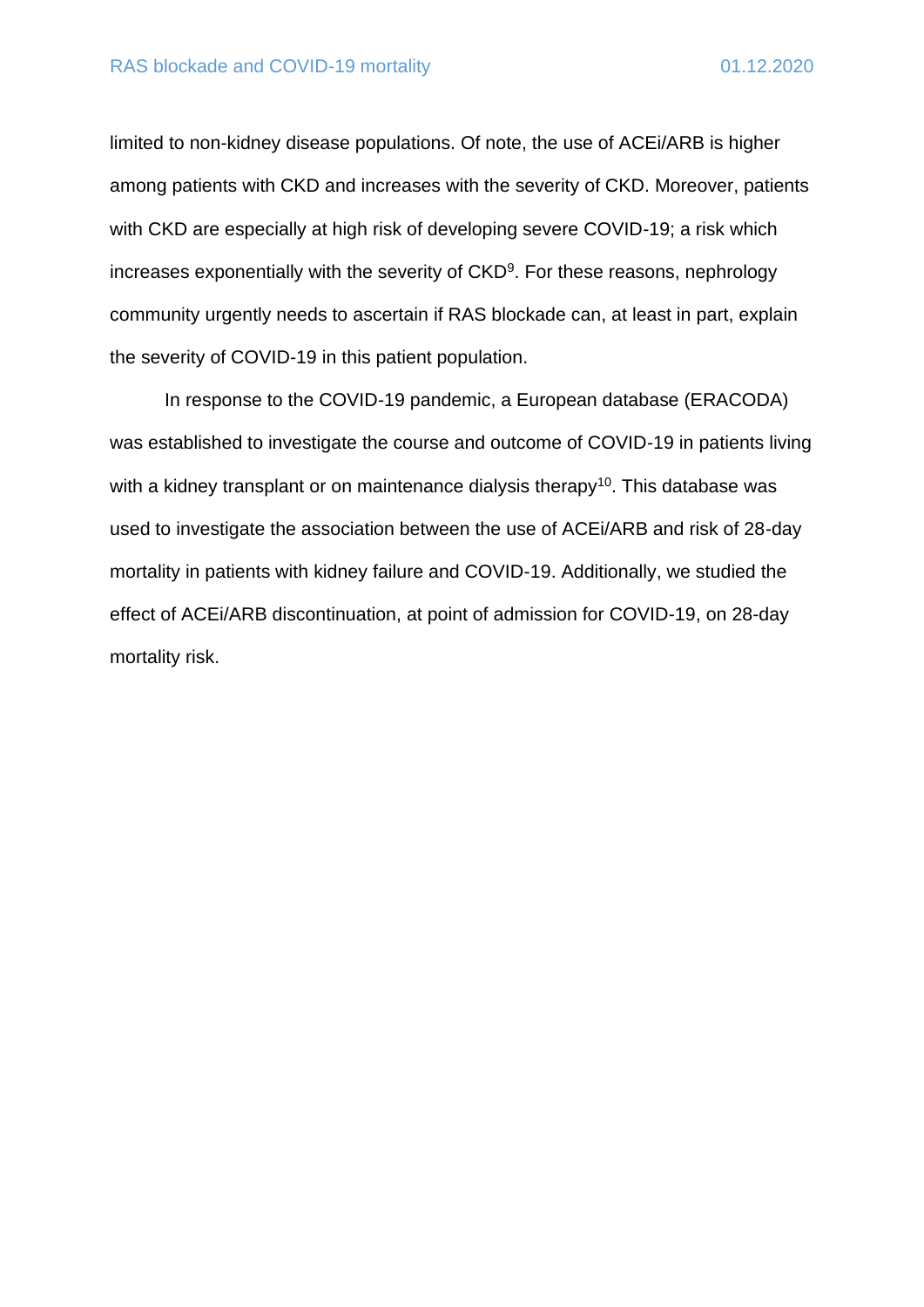#### **Methods**

#### *Study design and participants*

This observational study included information from the ERACODA database, which is endorsed by the European Renal Association – European Dialysis and Transplantation Association (ERA-EDTA). The ERACODA database was established in March 2020 and currently involves the cooperation of approximately 200 physicians representing 128 centers in 28 countries, mostly in Europe or bordering the Mediterranean Sea. Data is gathered on adult patients (≥ 18 years old) with kidney failure, either on long-term dialysis or with a functioning kidney allograft, who have been diagnosed with COVID-19 based on a positive result on a real-time polymerase chain reaction assay of nasal or pharyngeal swab specimens, and/or compatible findings on a computer tomography scan of the lungs. Data are collected from outpatients as well as hospitalized patients. Physicians responsible for the care of these patients register detailed demographic data including information pertaining to disease severity, treatment and outcomes.

The ERACODA database is hosted at the University Medical Center Groningen, the Netherlands, and uses REDCap software (Research Electronic Data Capture, Vanderbilt University Medical Center, Nashville, TN, USA) for data collection<sup>8</sup>. Patient identifiable information is stripped from each record and data are stored pseudonymized. The study was approved by the Institutional Review Board of the University Medical Center Groningen (Netherlands), who deemed the collection and analysis of data exempt from ethics review in the context of the Medical Research Involving Human Subjects Act (WMO).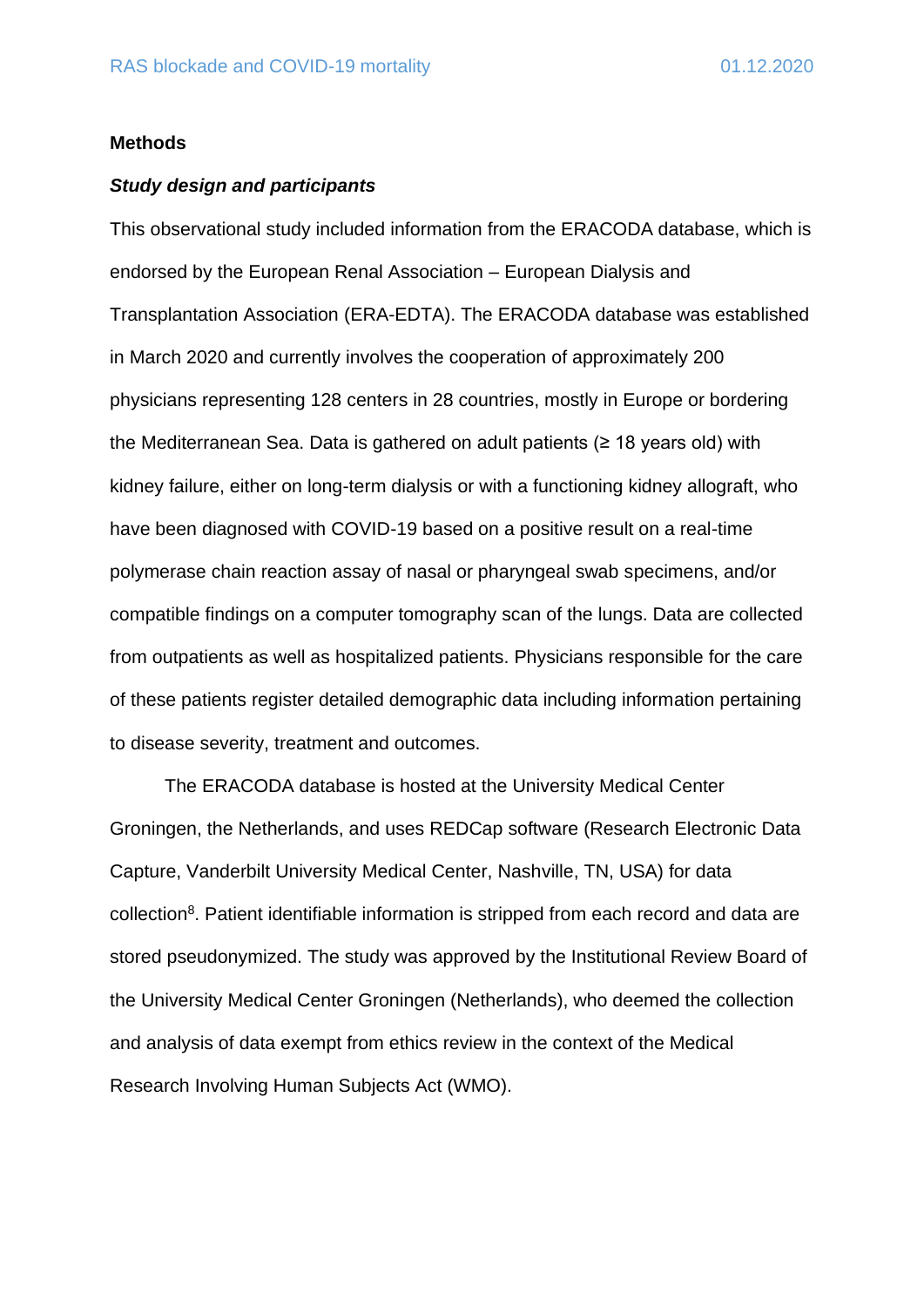This observational study was designed by the ERACODA Working Group who also run the database assisted by a Management Team and an Advisory Board (members listed in the Acknowledgements).

#### *Data collection*

Dialysis and transplant patients who presented with COVID-19 between 1<sup>st</sup> February and 1st October 2020 and on whom there was information on status 28 days after initial presentation were included in this analysis. The primary study outcome was 28 day mortality. Secondary outcomes were hospitalization, intensive care unit (ICU) admission and ventilator support. Outcomes were recorded with end of follow-up at day 28, with the last follow-up data entered on October 29, 2020.

Detailed information was collected on patient characteristics (including demographics, height, weight, frailty score, comorbidities and medication use) and COVID-19 related characteristics (reason for COVID-19 screening, presenting symptoms, vital signs and laboratory test results) at presentation. The use of ACEi/ARB and changes in dosing or discontinuation of these drugs during the first 48 hours after hospital admission were recorded. Additionally, data on change in dosing or discontinuation of immunosuppressive drugs, and start of anti-inflammatory therapy and anti-viral therapy were collected. Frailty was assessed on a scale of 1 to 9 based on the Clinical Frailty Scale (CFS).<sup>9</sup> The CFS uses clinical descriptors and pictographs to generate a frailty score for a patient, a score of 1 represents very fit and score of 9 represents terminally ill. Body mass index (BMI) was calculated as weight in kilograms divided by height in meters squared. Obesity was defined as BMI ≥30 kg/m<sup>2</sup>. Comorbidities were recorded from patient records.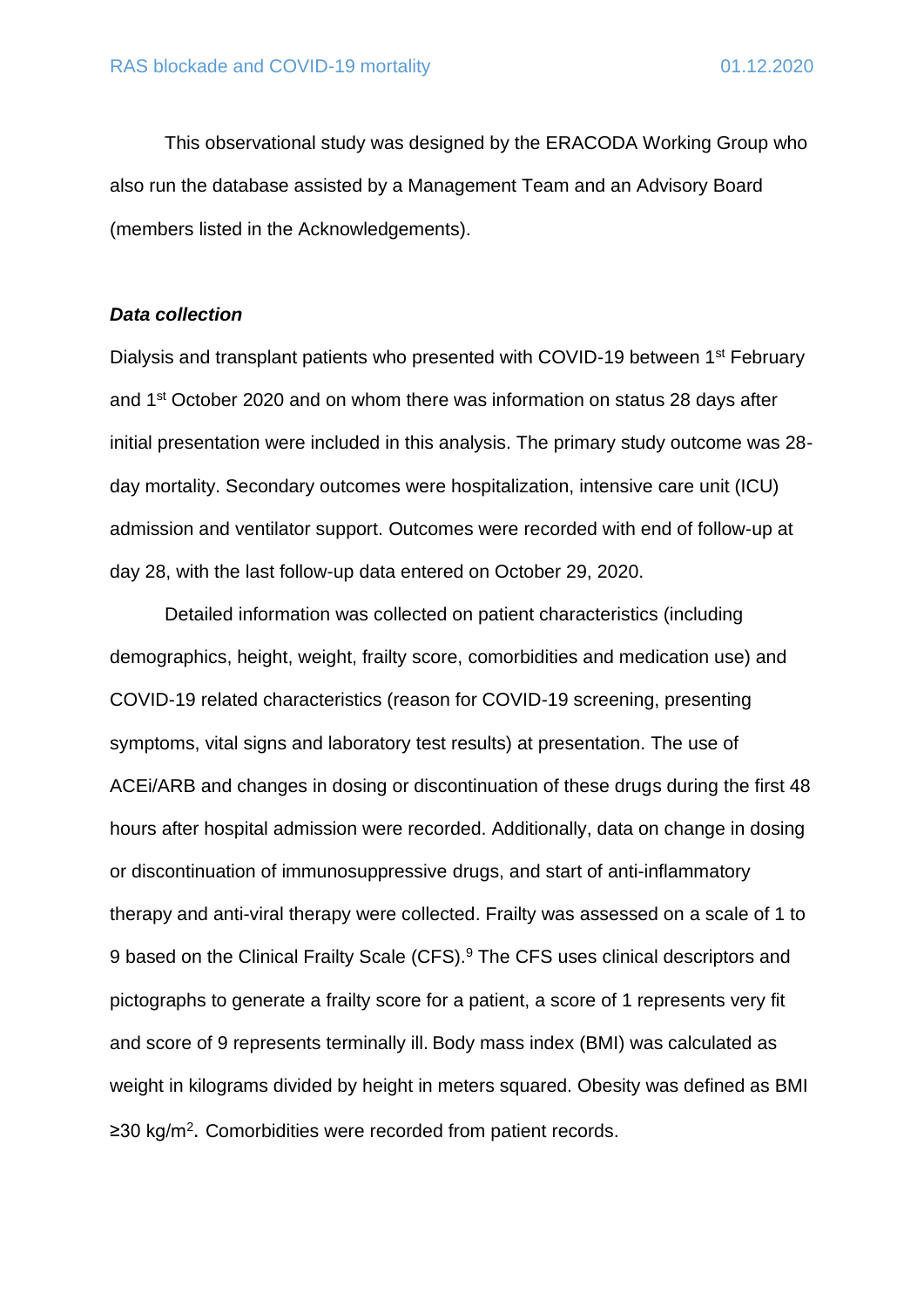#### **Statistical analysis**

Baseline characteristics of the patients included in the study are presented according to ACEi/ARB use for dialysis patients and transplant recipients separately. Continuous data are presented as mean  $\pm$  standard deviation (SD) or as median with interquartile range for non-normally distributed data. Categorical data are presented as percentages. Characteristics between groups were compared using student's ttest for continuous variables (Mann-Whitney U-test for non-normally distributed data) and Pearson chi-2 statistics for categorical variables.

The association of ACEi/ARB use (vs. non-use) with 28-day mortality and secondary outcomes was examined in dialysis and transplant patients separately. Cumulative survival probabilities were plotted in Kaplan-Meier curves and were compared using the log-rank test for 28-day mortality. Cumulative incidence function was calculated for secondary outcomes given the competing risk from mortality. Cox proportional-hazards regression models were used to estimate hazard ratios (HRs) and 95% confidence intervals (CI) for the risk of primary and secondary outcomes. To account for competing risk from mortality, the cause-specific hazard was calculated for secondary outcomes.

Multiple models were constructed to account for potential confounders. Model 1 is a crude (unadjusted) model. In Model 2, we adjusted for age, sex and clinical frailty scale (i.e. the most important factors related to prognosis in previous analyses of the ERACODA database). In model 3, we additionally adjusted for systolic blood pressure, diabetes and heart failure (comorbidities predisposing for use of ACEi/ARB). Model 4 was further adjusted for anti-inflammatory therapy and anti-viral therapy. For the primary outcome (28-day mortality) we also investigated interaction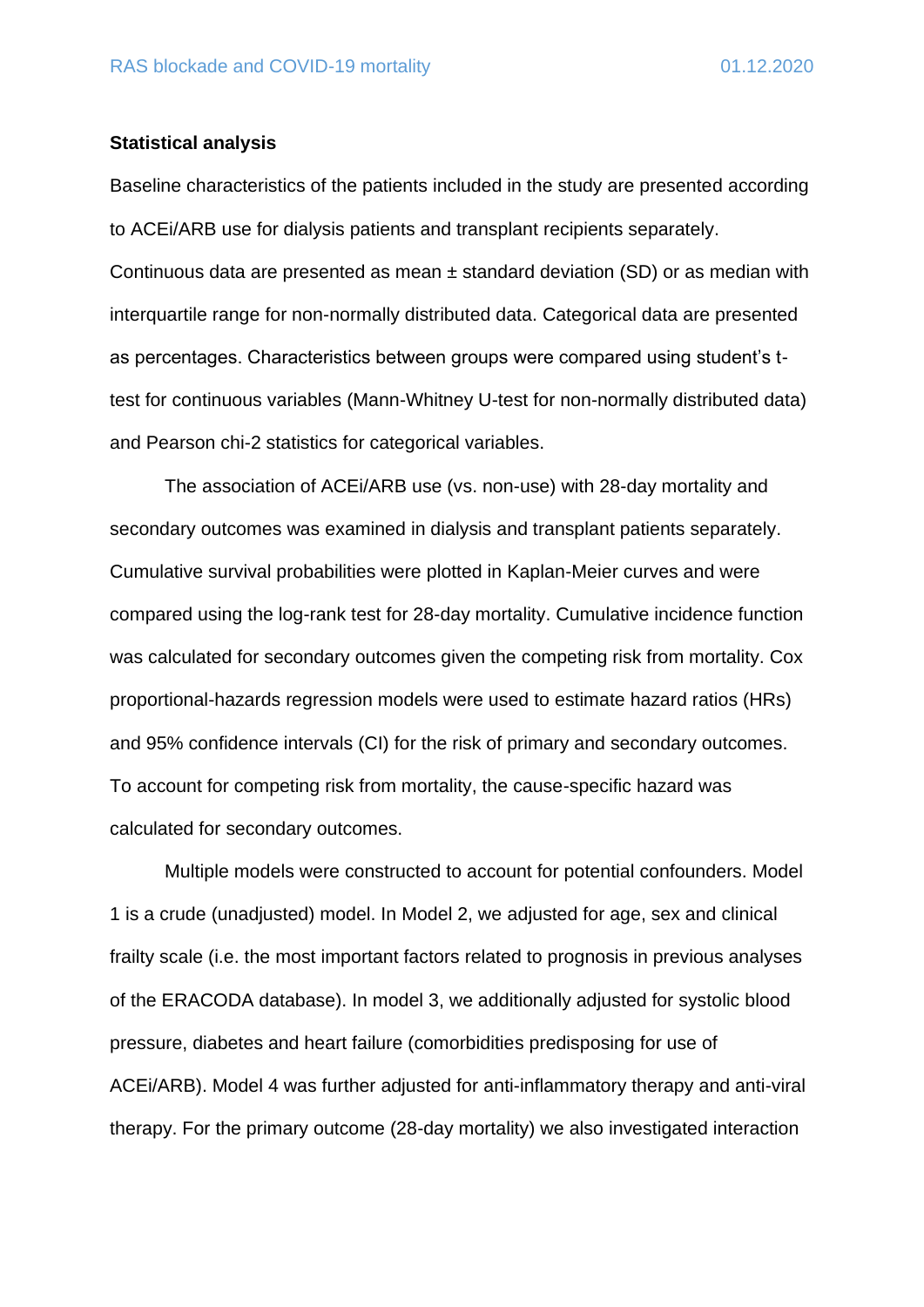between the type of kidney replacement therapy and ACEi/ARB use. The assumption of proportionality was confirmed by visual inspection of Schoenfeld residuals.

To assess the robustness of our findings, we performed additional analyses. Firstly, in model 5, we adjusted for variables that showed statistically significant difference in their distribution between ACEi/ARB users and non-users; except variables related to COVID-19 disease severity because disease severity may be a consequence of use/non-use of ACEi/ARB and might thus be causal. Secondly, we investigated whether the association of ACEi/ARB use with 28-day mortality varies across subgroups of age (<65 years versus ≥65 years); sex (male versus female); obesity, hypertension, diabetes or heart failure status (yes versus no).). Thirdly, we examined whether any association with 28-day mortality differed between ACEi users and ARB users.

Finally, we examined characteristics of continuers and discontinuers of ACEi/ARB use and examined the association of continuation/discontinuation of ACEi/ARB use with 28-day mortality. This analysis was performed only in hospitalized patients as a decision to continue or discontinue treatment is more likely in hospitalised patients. A total of 448 hospitalized patients who were on ACEi/ARB and had information on ACEi/ARB continuation or discontinuation upon hospitalization, were analysed. Disease severity could be the reason for ACEi/ARB discontinuation in these patients thus in model 5, we adjusted further for factors related to COVID-19 disease severity including cough, shortness of breath, fever, pulse rate, respiration rate, lymphocyte count, C-reactive protein and >25% serum creatinine rise compared to pre-COVID-19 baseline.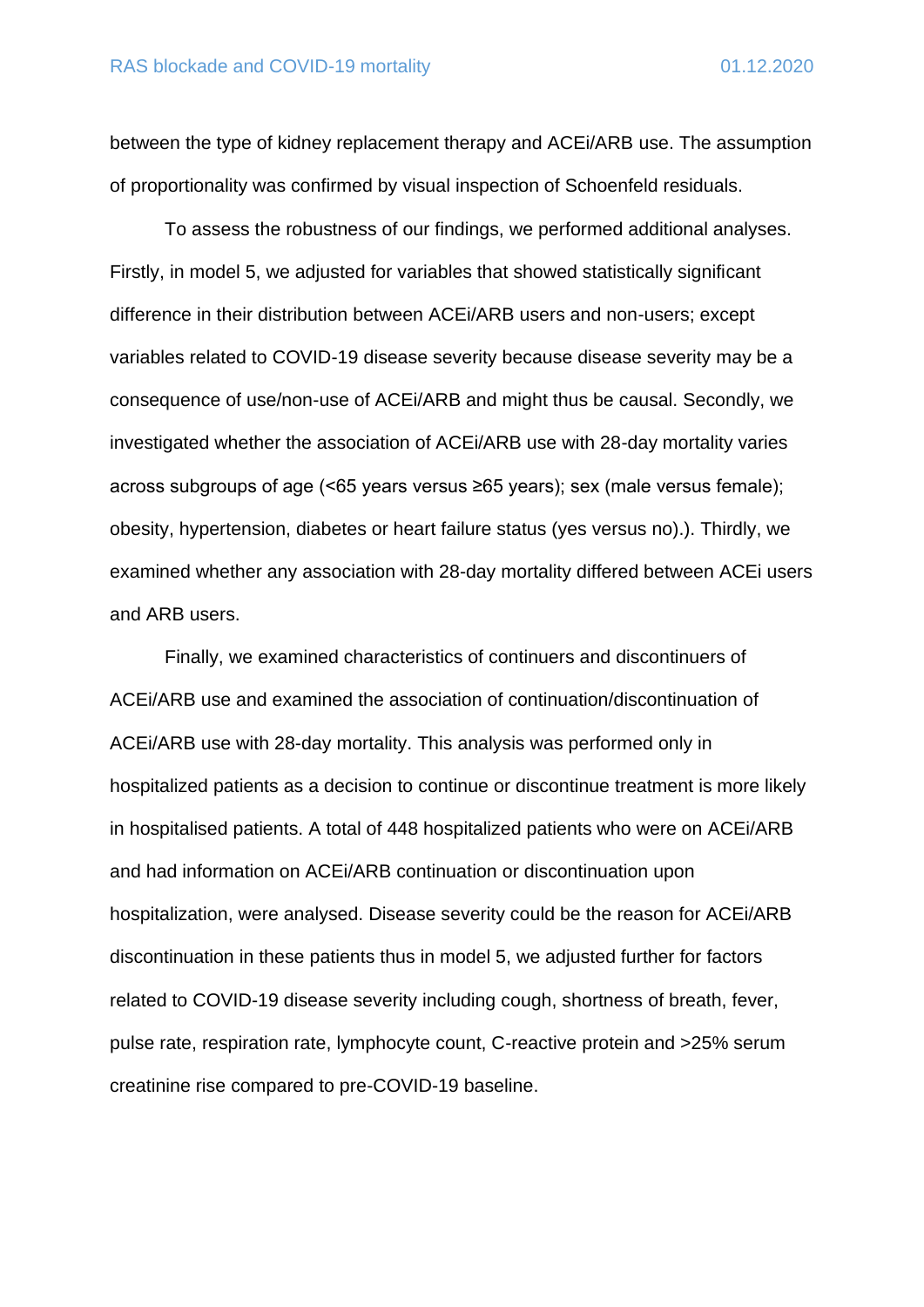All analyses were performed using Stata version 14.0 (College Station, TX). A 2 sided P value < 0.05 indicated statistical significance.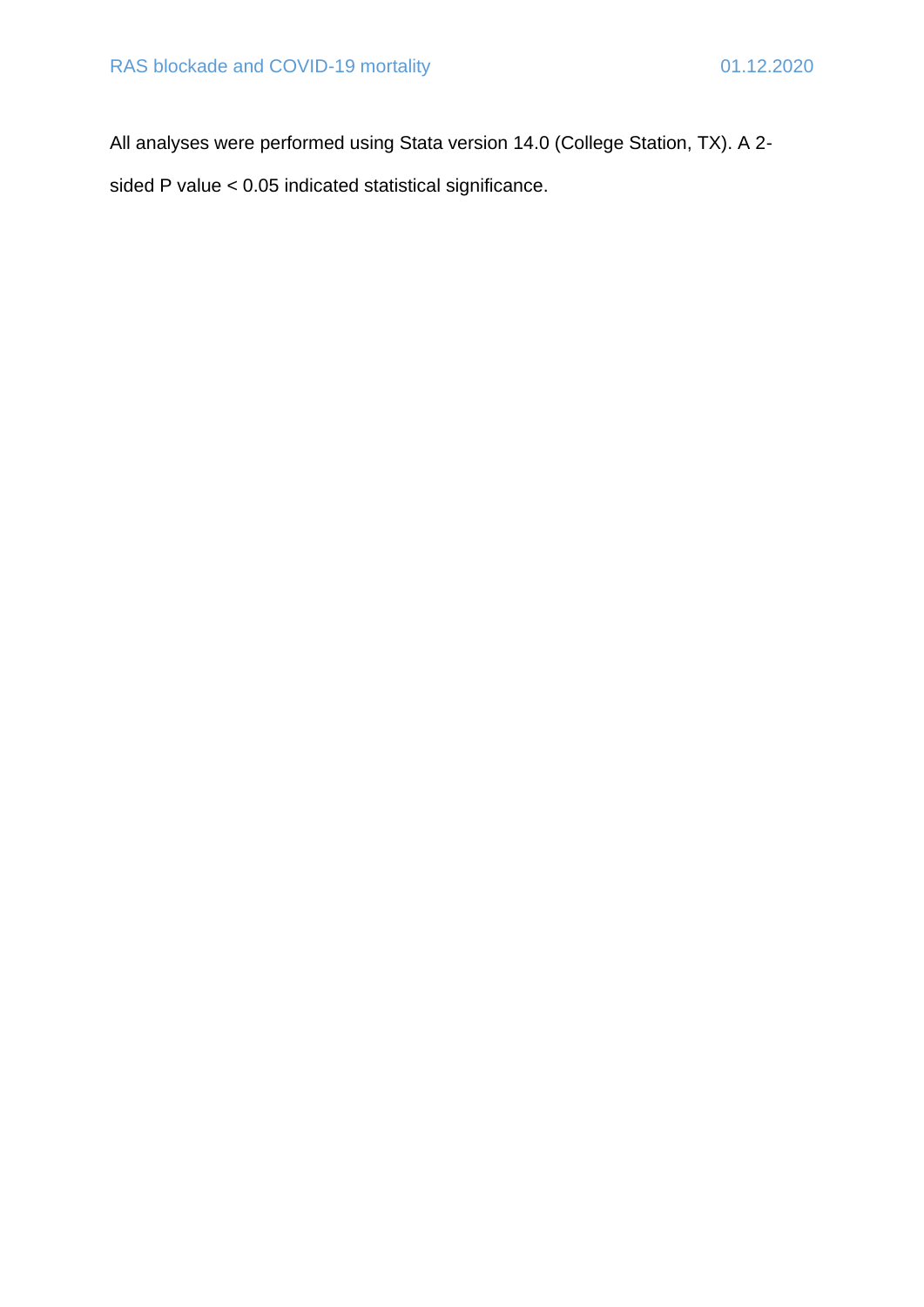#### **Results**

As of October 29, 2020, data have been collected of 1,804 patients. 1,511 of these patients had complete information on vital status at day 28 and ACEi/ARB use (Supplementary Figure 1). 459 were kidney transplant and 1,052 were dialysis patients. 189 (41%) transplant patients and 288 (27%) dialysis patients were on ACEi/ARB treatment.

#### *Baseline characteristics*

Baseline characteristics for users and non-users of ACEi/ARB in kidney transplant and dialysis patients are presented in Table 1.

Kidney transplant recipients included in the study were predominantly male (60%) with an average age of 59 years. Commonest comorbidities were hypertension (84%) and diabetes (31%). Characteristics of ACEi/ARB users and non-users were largely comparable although ACEi/ARB users were less frail with increased prevalence of hypertension and lower prevalence of heart failure and chronic lung disease. They had been transplanted for a longer period, had higher body temperature and were less often on prednisone and more often on mTOR inhibitors.

Dialysis patients were on average 66 years old and the majority were also male (61%). ACEi/ARB users were younger, less frail, more often males and current smokers with higher systolic and diastolic blood pressure and increased prevalence of hypertension, diabetes, and diabetic kidney disease. They were more likely to be on peritoneal dialysis and to have residual diuresis.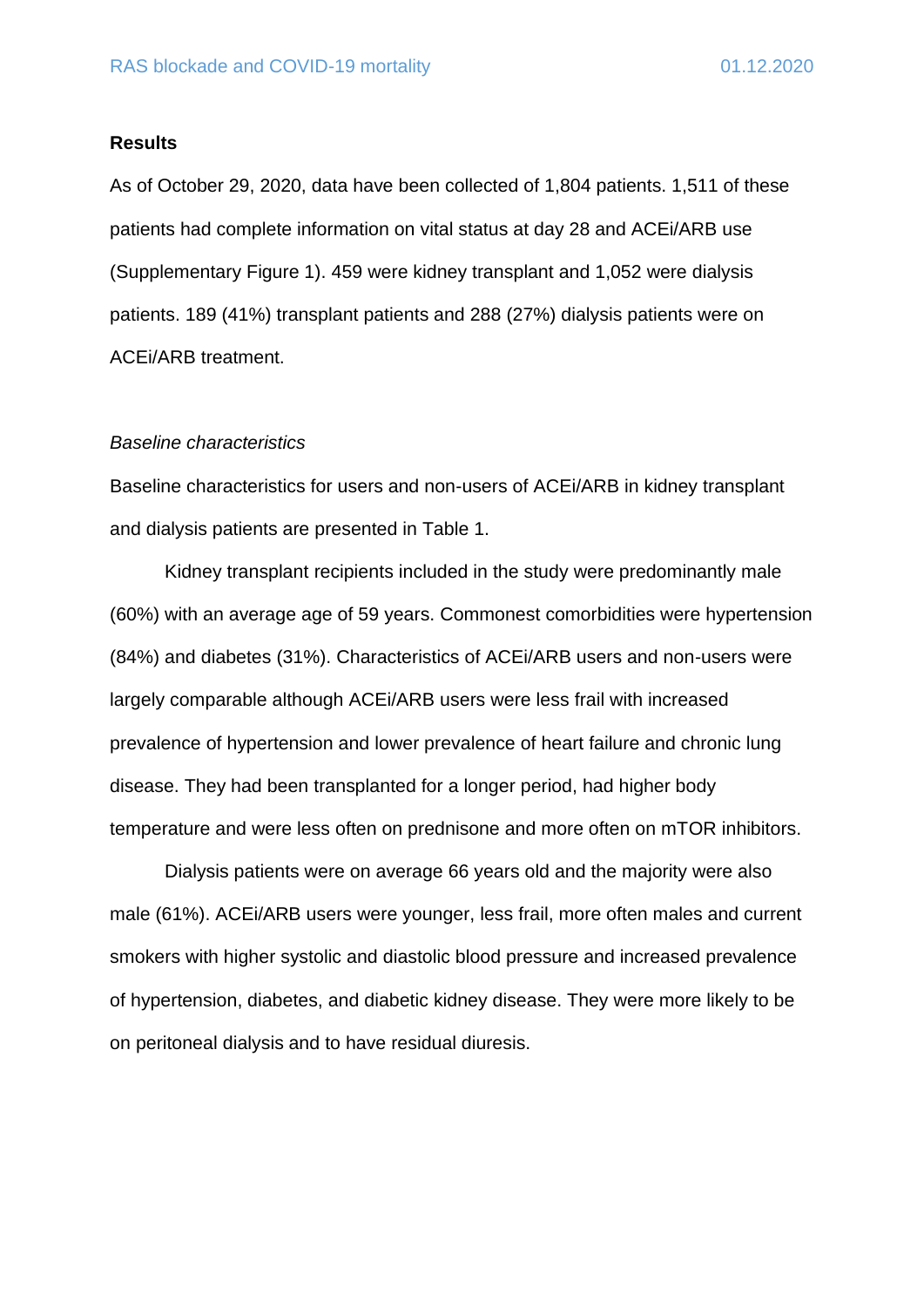### *Association with 28-day mortality*

In transplant recipients, 28-day mortality was 17% (95% CI: 13%-24%) in ACEi/ARB users and 20% (95% CI: 16%-26%) in non-users. In dialysis patients, these numbers were 21% (95% CI: 17%-26%) and 24% (95% CI: 21%-27%), respectively (Supplementary table 1).

There was no statistically significant difference in cumulative survival probabilities between ACEi/ARB users and non-users (p=0.45 in transplant recipients and p=0.26 in dialysis patients) (Figure 1). In transplant patients, Cox regression analysis indicated no statistically significant association between ACEi/ARB use and 28-day mortality. This association was not statistically significant in the crude model nor in any of the multivariable adjusted models (in the final model 4 HR=1.12, 95% CI: 0.69-1.83) (Table 2). Results were similar among dialysis patients (in the final model 4 HR=1.04, 95% CI: 0.73, 1.47) (Table 2) (p for interaction between type of kidney replacement therapy and ACEi/ARB use status = 0.88). Visualization of Schoenfeld residuals did not indicate violation of the proportional-hazards assumption (Supplementary Figure 2).

*Association with hospitalization, ICU admission and ventilator support* Distribution of hospitalization, ICU admission and ventilator support among ACEi/ARB users and non-users is shown in Figure 2 and in Supplementary Table 1.

There was no statistically significant difference in cumulative outcome probabilities between ACEi/ARB users and non-users for hospitalization, ICU admission or ventilator support (Supplementary Figures 3-5). Similar to the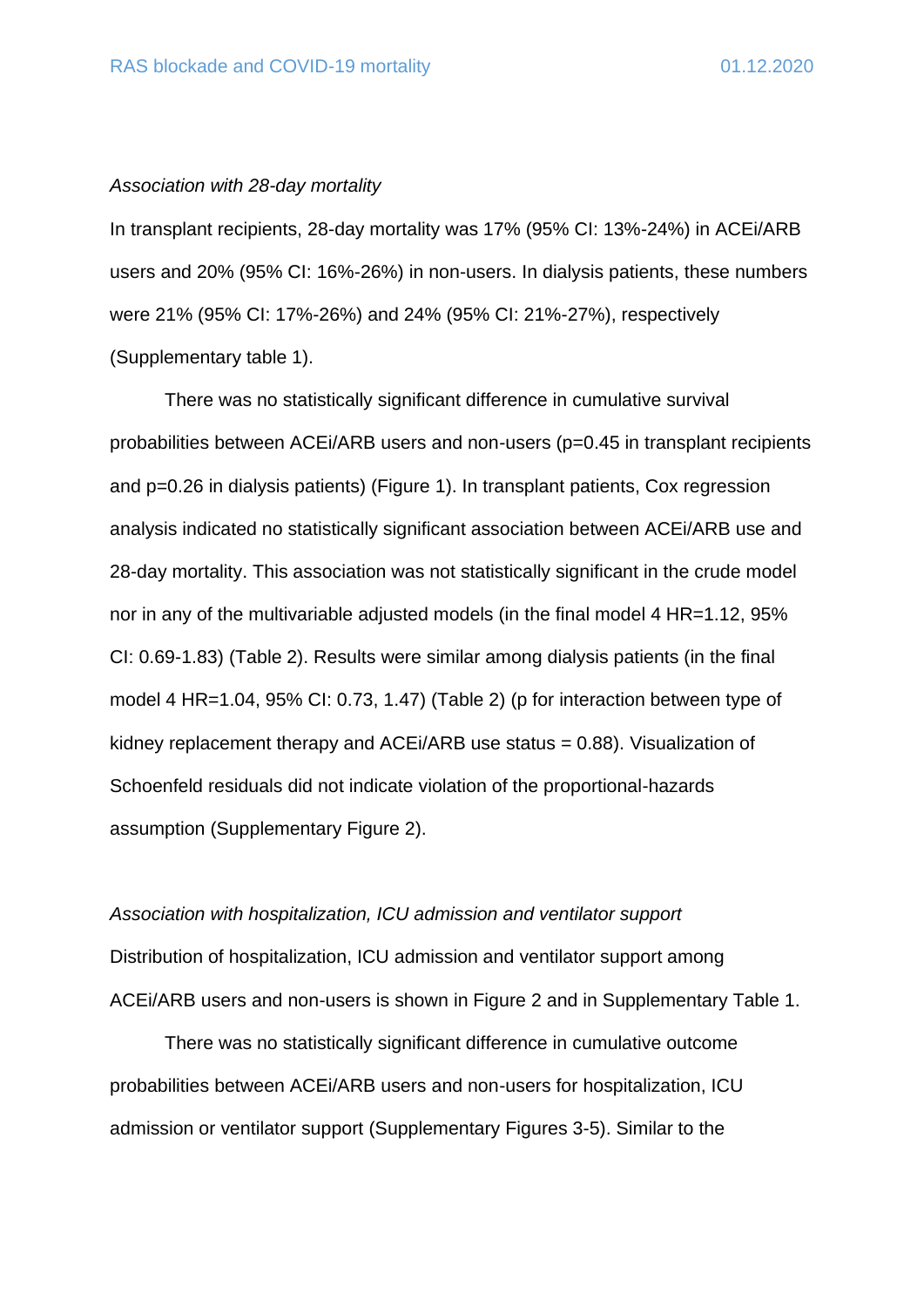association with 28-day mortality, in fully adjusted model, ACEi/ARB use was not associated with any of the secondary outcomes in transplant and dialysis patients (Table 3).

#### *Additional analyses*

First, further adjustment for variables that showed statistically significant difference in their distribution between ACEi/ARB users and non-users resulted in similar findings regarding association with primary outcome and secondary outcomes (Supplementary Table 2). Second, association of ACEi/ARB use with 28-day mortality did not vary across subgroups by age (<65 years/65 years and older), sex (male/female), obesity status (yes/no), hypertension status (yes/no), diabetes status (yes/no) or heart failure status (yes/no) (p for interaction for all subgroups >0.05). Third, interaction between ACEi and ARB use for association with 28-day mortality in fully adjusted model was not statistically significant among transplant as well as dialysis patients (p for interaction=0.99 among transplant and dialysis patients). Finally, comparison of continuers vs. discontinuers showed that among transplant patients, the group that discontinued ACEi/ARB use had higher respiratory rate and increased prevalence of shortness of breath and worsening creatinine (>25%). Among dialysis patients, the group that discontinued ACEi/ARB use had higher prevalence of obesity and cough and had higher temperature, respiration rate and pulse rate (Supplementary Table 3). Cox proportional hazards regression analysis in transplant patients indicated significantly higher risk of 28-day mortality in discontinuers compared with continuers in a crude model (model 1) and multivariable models (models 2-4), but this association was no longer statistically significant when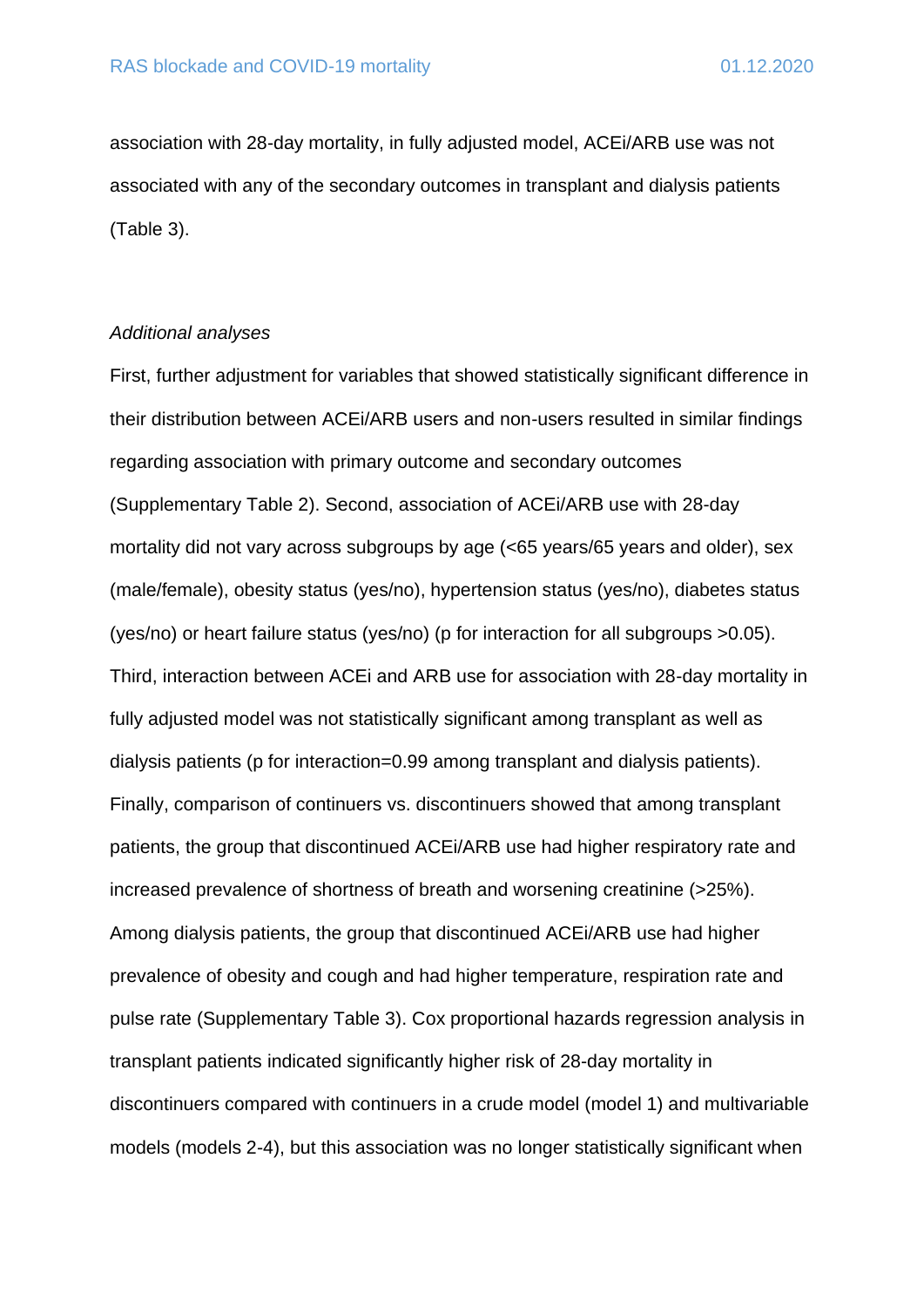adjusted for COVID-19 disease severity related variables on admission (model 5, Table 4). Among dialysis patients this association was not statistically significant in any of the models (Table 4).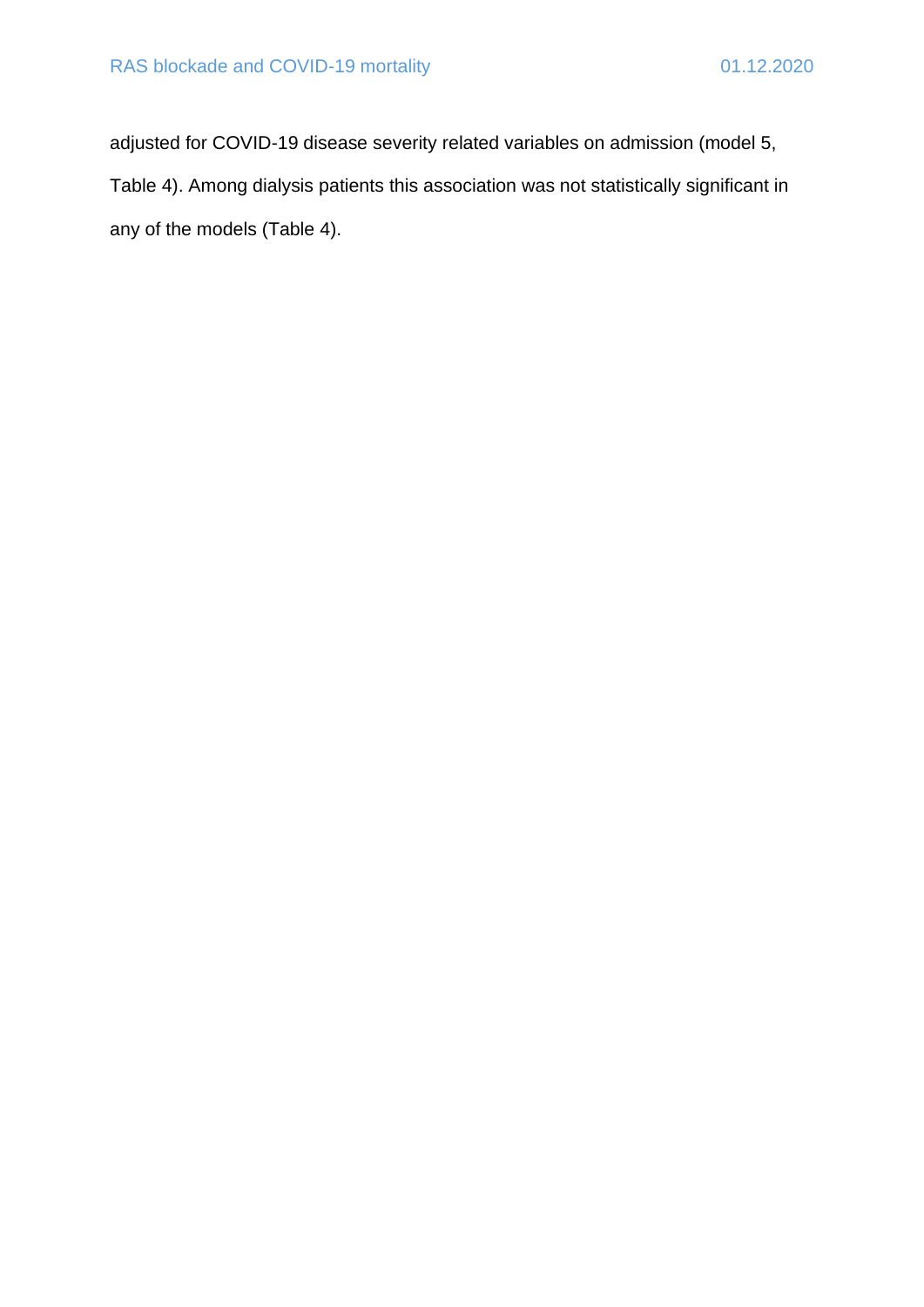#### **Discussion**

Among dialysis patients and kidney transplant recipients diagnosed with COVID-19, we found no significant association between prior ACEi/ARB use or ACEi/ARB continuation and 28-day mortality after adjusting for baseline demographics, comorbidities, and the severity of COVID-19. There was also no substantially higher risk for secondary outcomes, including incidence of hospital admission, ICU admission or mechanical ventilator support. Although unadjusted analyses suggested that ACEi/ARB discontinuation in kidney transplant recipients was associated with worse mortality rates, as expected this association effect was lost after adjusting for COVID-19 disease severity.

ACE2 is a carboxypeptidase homologue of ACE discovered in the year 2000 that promotes the degradation of angiotensin (Ang) II (vasoconstrictor effects) to Ang 1-7 (vasodilatory effects) and Ang I to Ang 1-9 <sup>12</sup>. ACE2 expression was initially thought to be restricted to the testis, kidney, and heart, but later studies demonstrated widespread ACE2 distribution in the lung, liver, small intestine, brain, and placenta among others<sup>1</sup>. Whereas ACE is highly expressed in the lungs, ACE2 is abundantly expressed in the kidneys. Within the kidney, ACE2 has been specifically found in the apical membranes of the proximal tubules and in the glomerular epithelial cells (podocytes)<sup>1</sup>. Coronaviruses use ACE2 as a receptor to enter type II pneumocytes or alveolar epithelial type II, thus the presence of ACE2 protein in lungs is important for virus cell entry<sup>4</sup>. Preliminary studies during the past two decades suggest that RAS blockade upregulates ACE2 expression in different organs and tissues<sup>1,2</sup>; however its effect on lungs, mainly in type II pneumocytes, had not been assessed. Reviewing this knowledge in an editorial, Fang et al. hypothesized that in theory patients with chronic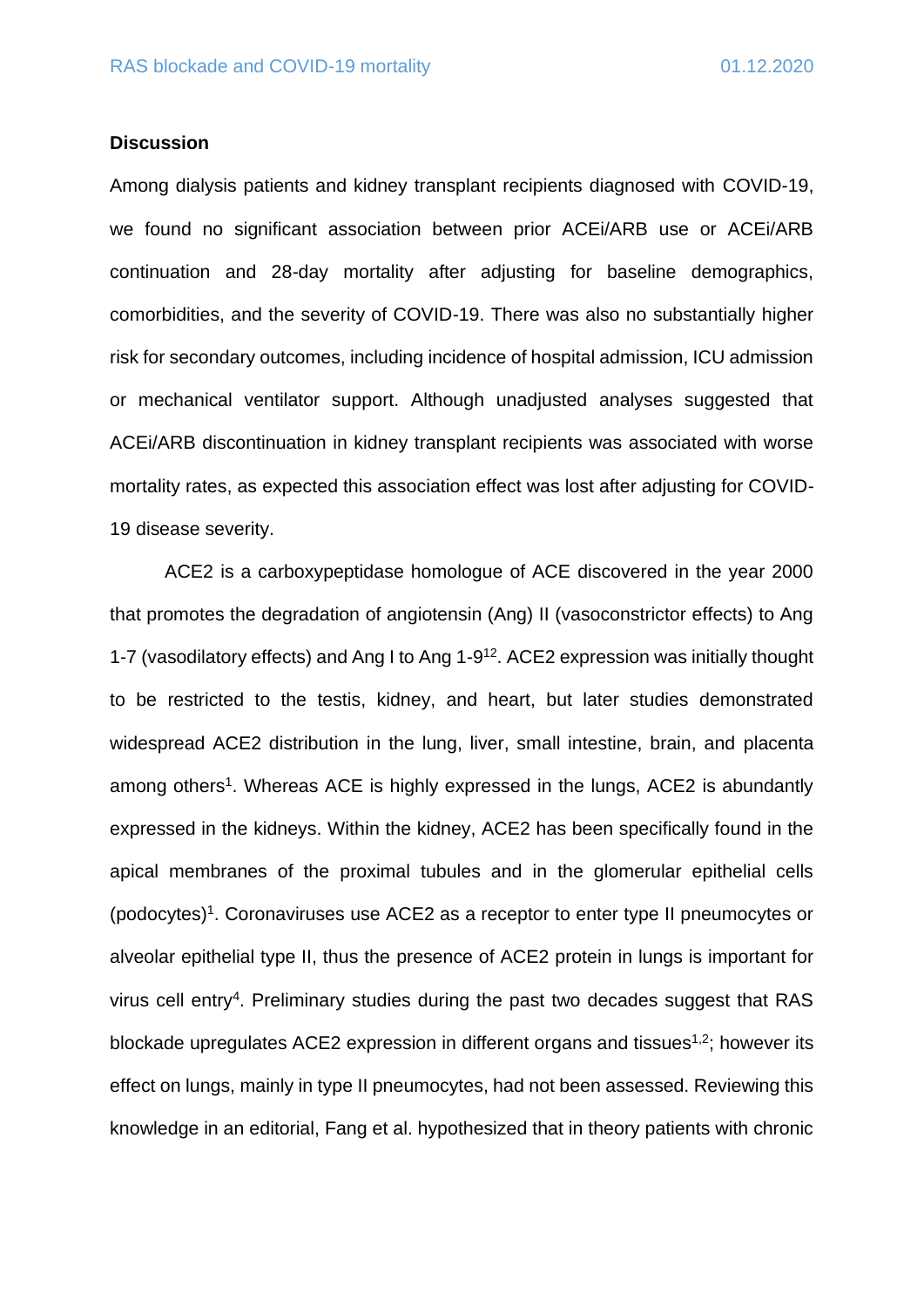disease such as diabetes and hypertension treated with ACE2-increasing drugs, might be at higher risk for severe COVID-19 infection and suggested that calcium channel blockers may represent a suitable alternative treatment in these patients<sup>6</sup>. The publication of this hypothesis in The Lancet Respiratory Medicine created unrest and led to suggestions that RAS blockade should be stopped not only as part of COVID-19 treatment protocols but in all high risk patients to minimize problems when being infected. However, the advantages of such an approach should be weighed against the effect that the withdrawal of RAS blockade could have on patients not infected with COVID-19, but for instance with chronic kidney disease. In such patients RAS blockade has been proven efficacious to prevent hard clinical outcomes, among which hospital admissions, kidney failure and death. Several research groups and societies advised therefore to continue RAS blockade pending evidence to support or refute Fang's hypothesis<sup>6</sup>.

Several studies, including the ERACODA cohort, have demonstrated that the mortality rate in patients with kidney failure, either dialysis or kidney transplant patients, is high<sup>11,21-23</sup>. A study using the OpenSAFELY health analytics platform, which includes data of more than 17 million people in the UK, among whom almost 11,000 died from COVID-19, suggested that dialysis and transplant patients are even at higher risk than those with other known risk factors, including chronic heart and lung disease<sup>9,24</sup>. Given that kidney failure reduces life expectancy after COVID-19 infection, it is crucial to ascertain whether ACEi/ARB use or continuation worsens mortality associated with COVID-19 infection in this specific population.

To date, several observational cohort studies have focused on the effect of RAS blockade on the severity of COVID-19 infected patients<sup>13-17.</sup> However, to our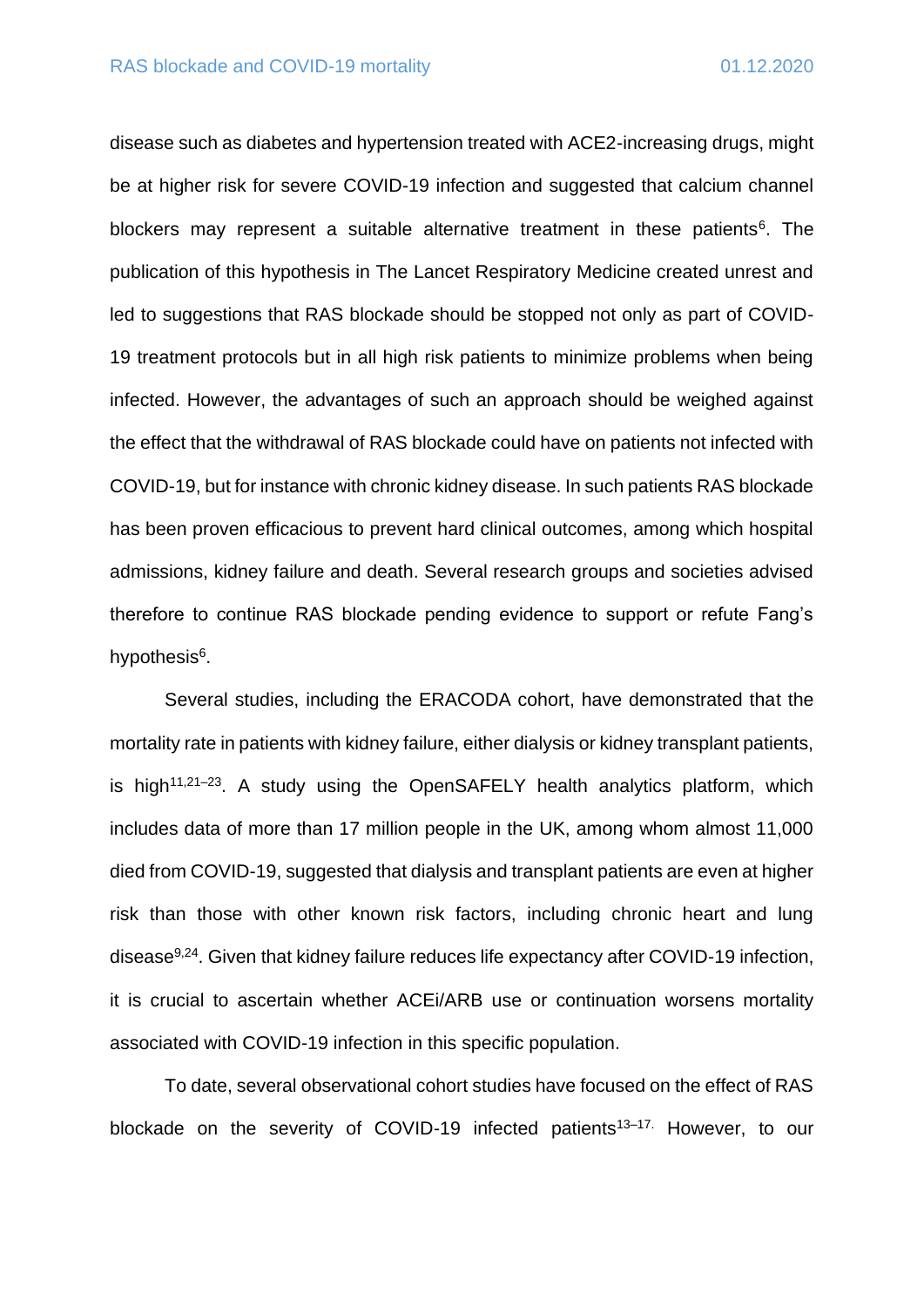knowledge none of these studies mention the effect of RAS blockade specifically in patients with kidney failure (treated with dialysis or a kidney transplant). A recent analysis of 12,500 patients who were tested for COVID-19 showed no association of previous treatment with RAS blockade with higher risk of testing positive for COVID-19<sup>13</sup>. In addition, there was no association between RAS blockade treatment and the severity of COVID-19. Similarly, another study found no association of RAS blockade with the risk of COVID-19 nor the severity of the disease<sup>14</sup>. Our study furthers this knowledge because it demonstrates that additionally RAS blockade is not associated with survival in patients with kidney failure and COVID-19.

In another study of 681 patients with hypertension and confirmed or clinically suspected COVID-19<sup>15</sup>, ARB treatment was not associated with mortality, severity or other in-hospital complications. Interestingly, this study also assessed the association of ARB discontinuation with mortality and severity of COVID-19. Surprisingly, and in contrast to expectation, ARB discontinuation was associated with increased risk of mortality, invasive ventilation, and AKI<sup>13</sup>. Similarly, in our study RAS discontinuation was associated with increased 28-day mortality in kidney transplant recipients. However, after adjusting for the severity of the disease, this effect was lost. Based on these findings, we suggest that disease severity could be at least in part responsible for discontinuation of ACEi/ARB use and therefore likely responsible for excess risk of mortality in ACEi/ARB discontinuers. One might speculate that patients with severe disease at admission, who are more likely to develop shock and AKI, will be those in whom RAS blockade will be withdrawn.

Our study is observational which, by definition, is a limitation. . RCTs are needed to ascertain the real effect of RAS blockade on COVID-19 risk and severity of COVID-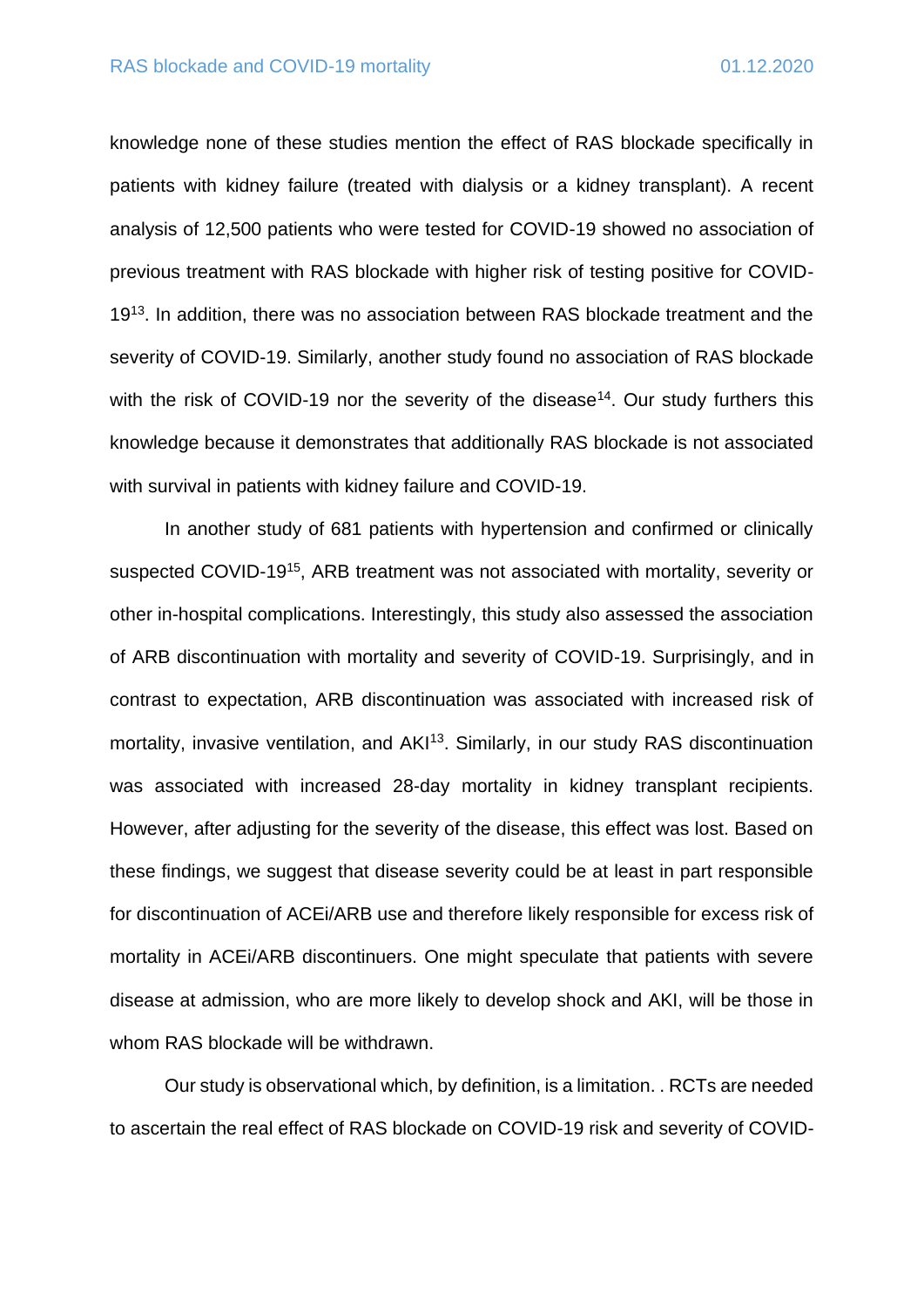19. Following the COVID-19 pandemic outbreak, several RCTs have been initiated including the BRACE-CORONA study, ACORES-2, REPLACE COVID, RASCOVID-19 and ACEi-COVID8,18,19. However, none have focused on patients with kidney failure. The first study with results, the BRACE CORONA study, examined continuing versus discontinuing ACEi/ARB in patients on these medications who were hospitalized with COVID-19 infection<sup>19</sup>. The results were recently presented at the European Society of Cardiology Congress and demonstrated that among patients hospitalized with COVID-19 and receiving chronic ACEi/ARB, discontinuing ACEi/ARB was neither beneficial nor deleterious with regards to mortality or hospitalization days<sup>20</sup>. Our results specifically in patients with kidney failure extend these data.

In this observational cohort study which includes a large number of dialysis and kidney transplant patients with COVID-19, previous use of ACEi/ARB was not associated with an increased 28-day mortality. Furthermore, the discontinuation of ACEi/ARB was not linked with risk of death in kidney transplant and dialysis patients with COVID-19. In the COVID-19 pandemic era, our study suggests that RAS blockade in patients with kidney failure can be continued. Routine withdrawal of RAS blockade in patients with kidney failure who are at risk of cardiovascular and kidney events will confer significantly more harm.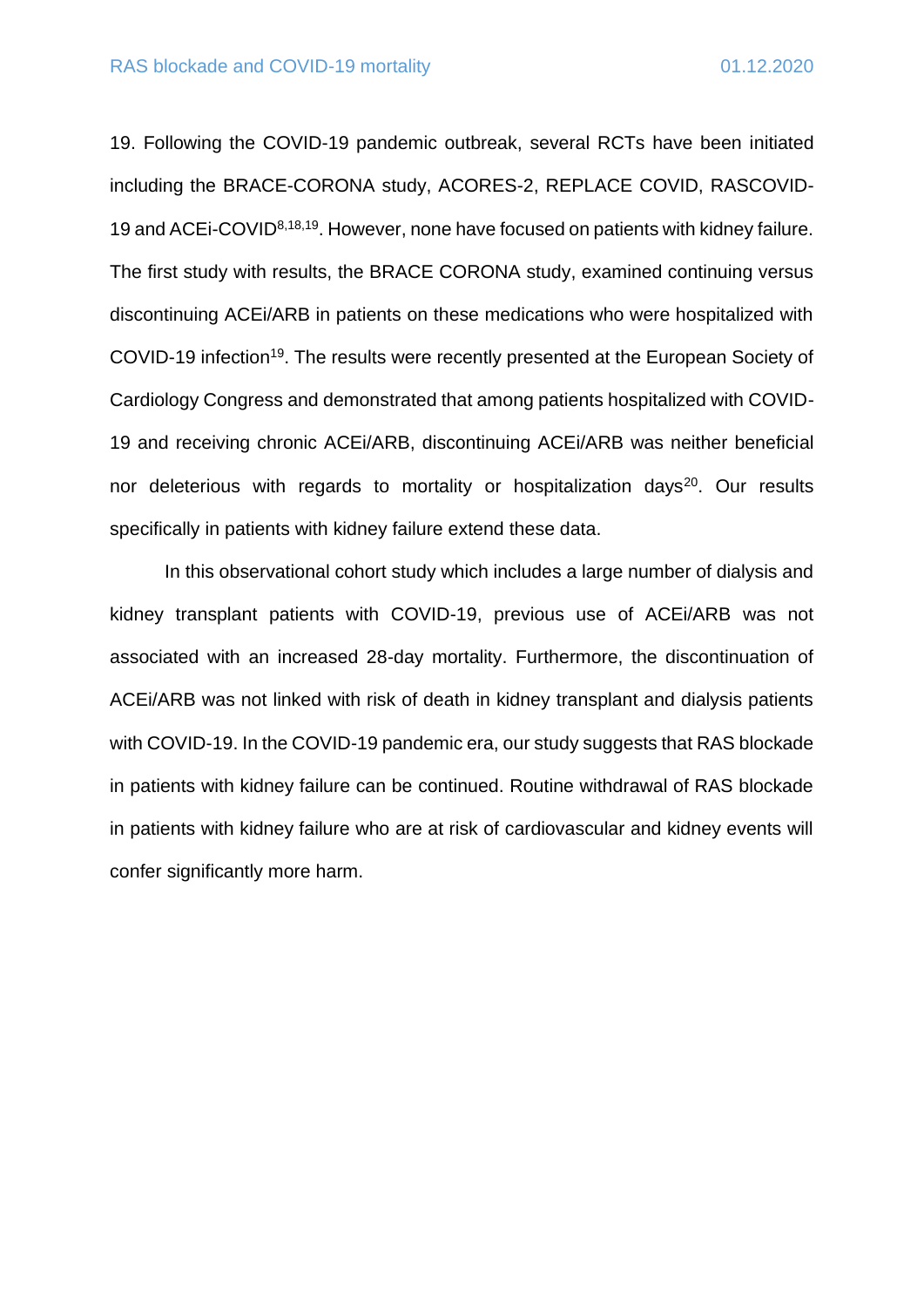#### **Acknowledgements**

*Contributors:* All authors contributed to data collection, study design, data analysis, interpretation, and drafting of this paper.

*The ERACODA collaboration* is an initiative to study prognosis and risk factors for mortality due to COVID-19 in patients with a kidney transplant or on dialysis that is endorsed by the ERA-EDTA. ERACODA is an acronym for European Renal Association COVID-19 Database. The organizational structure contains a Working Group assisted by a Management Team and an Advisory Board.

The *ERACODA Working Group* members: Franssen CFM, Gansevoort RT (coordinator), Hemmelder MH, Hilbrands LB and Jager KJ.

The *ERACODA Management Team* members: Duivenvoorden R, Noordzij M and Vart P. The *ERACODA Advisory Board* members: Abramowicz D, Basile C, Covic A, Crespo M, Massy ZA, Mitra S, Petridou E, Sanchez JE, White C.

*Financial Disclosure:* Unrestricted research grants were obtained from the European Renal Association (ERA-EDTA), the Dutch Kidney Foundation, Baxter and Sandoz. Neither organization had any role in the design of the study, interpretation of results nor in writing of the manuscript.

*Data Sharing Statement:* Collaborators that entered data in ERACODA remain owner of these data. The database can therefore not be disclosed to any third party without the prior written consent of all data providers. Research proposals can be submitted to the Working Group via COVID.19.KRT@umcg.nl. If deemed of interest and methodological sound by the Working Group and Advisory Board, the analyses needed for the proposal will be carried out by the Management Team.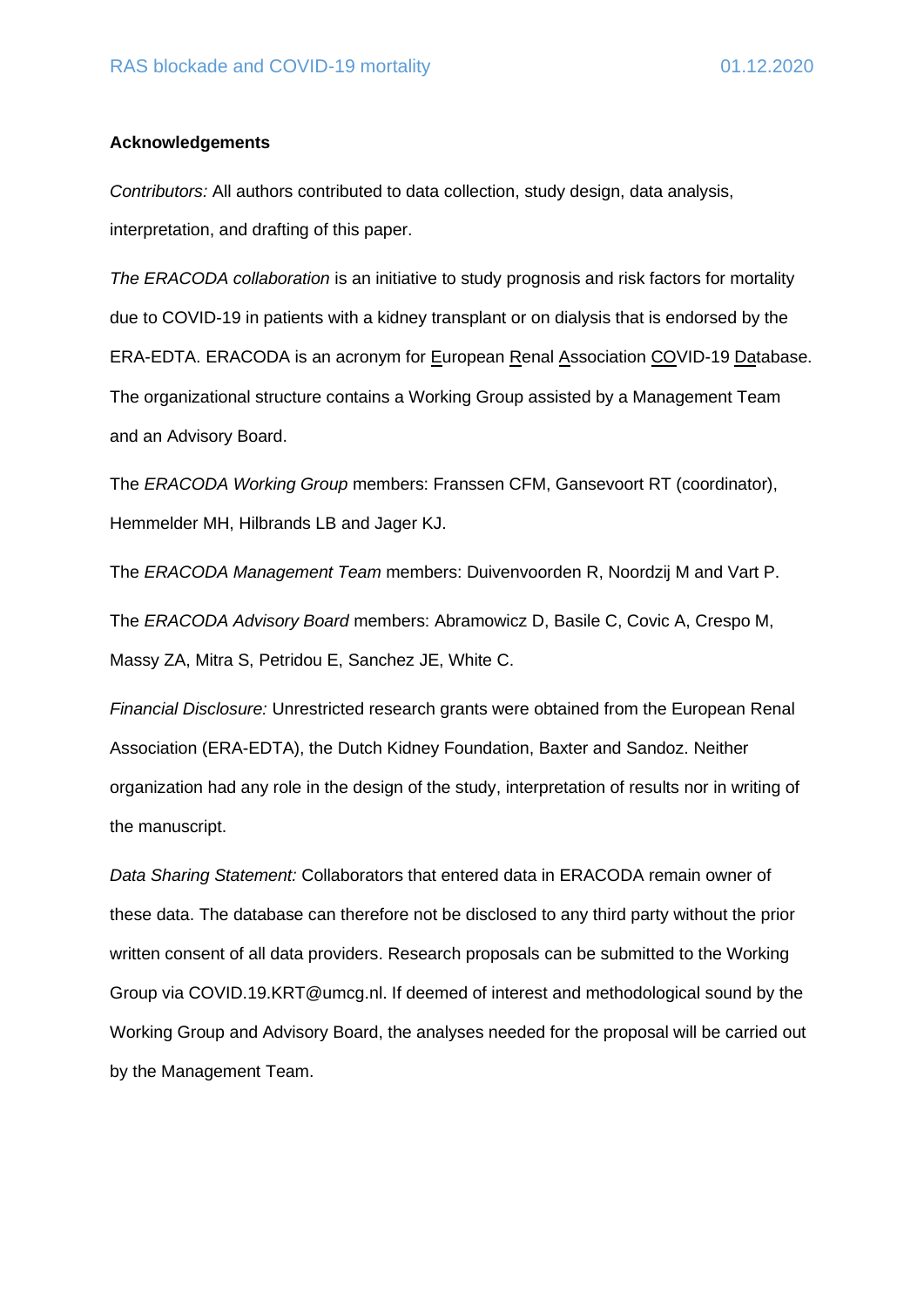*We thank all people that entered information in the ERACODA database for their participation, and especially all healthcare workers that have taken care of the included COVID-19 patients.*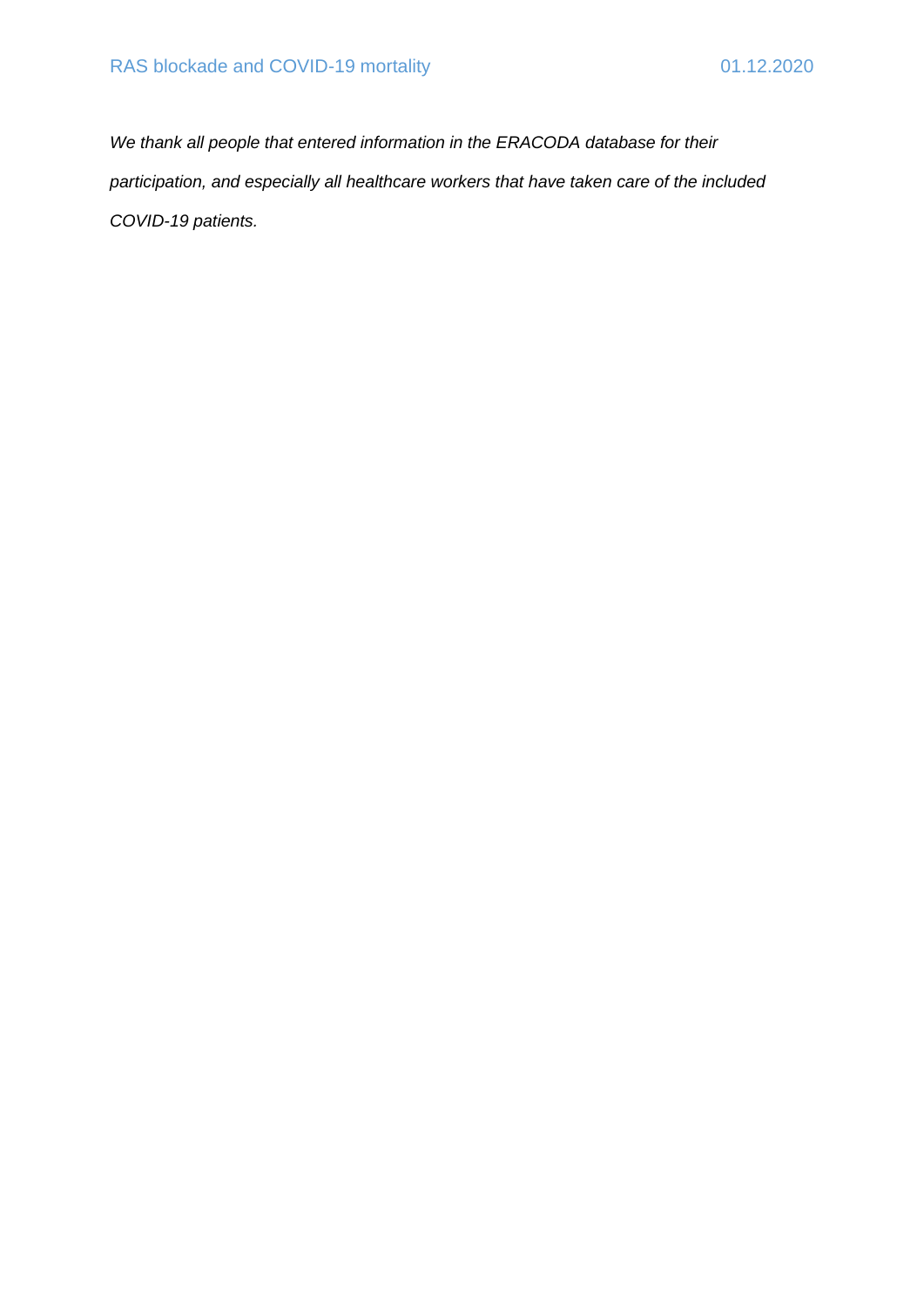## **Figure legends**

**Figure 1:** Cumulative survival probability in: A) transplant patients (left panel) and B) dialysis patients (right panel) among ACEi/ARB users and non-users.

**Figure 2:** Distribution of: A) hospitalization; B) ICU admission and C) ventilator support in dialysis and transplant patients by ACEi/ARB use.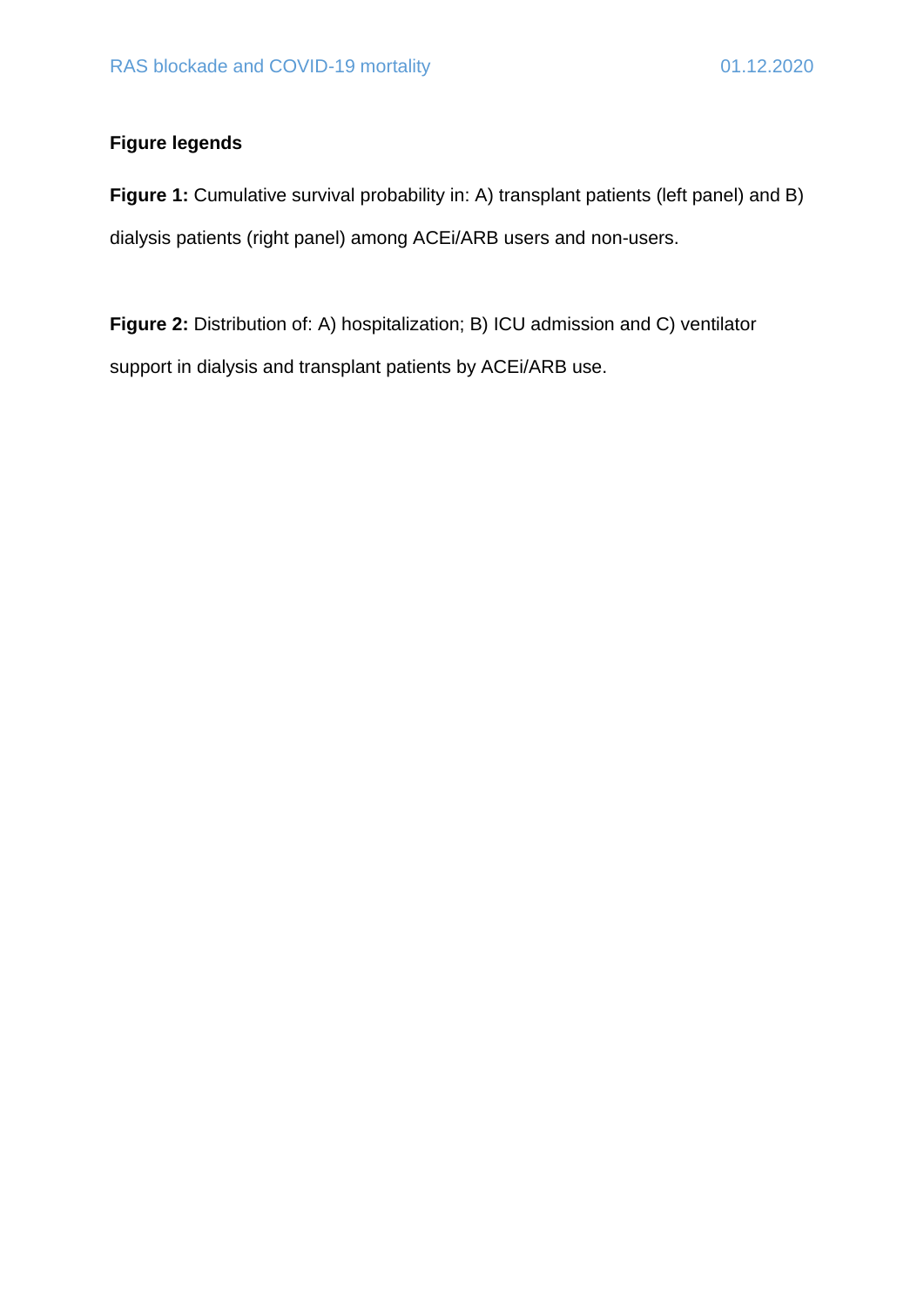#### **References**

- 1. Soler MJ, Barrios C, Oliva R, Batlle D. Pharmacologic modulation of ACE2 expression. *Cur Hypertens Rep* 2008; 10: 410-414.
- 2. Soler MJ, Ye M, Wysocki J, William J, Lloveras J, Batlle D. Localization of ACE2 in the renal vasculature: Amplification by angiotensin II type 1 receptor blockade using telmisartan. *Am J Physiol - Renal Physiol* 2009; 296: F398-405.
- 3. Anguiano L, Riera M, Pascual J, et al. Circulating angiotensin-converting enzyme 2 activity in patients with chronic kidney disease without previous history of cardiovascular disease. *Nephrol Dial Transplant* 2015; 30: 1176–1185.
- 4. Zhou P, Yang X Lou, Wang XG, et al. A pneumonia outbreak associated with a new coronavirus of probable bat origin. *Nature* 2020; 579: 270–273.
- 5. Essig M, Matt M, Massy ZA. The COVID-19 outbreak and the angiotensinconverting enzyme 2: too little or too much? *Nephrol Dial Transplant* 2020; 35: 1073-1075.
- 6. Fang L, Karakiulakis G, Roth M: Are patients with hypertension and diabetes mellitus at increased risk for COVID-19 infection? *Lancet Respir Med* 2020; 8: e21
- 7. WHO. COVID-19 situation reports. https://www.who.int/emergencies/diseases/ novel-coronavirus-2019/situation-reports (accessed October 7, 2020)
- 8. Sparks MA, Hiremath S. Should ACE-inhibitors and ARBs be stopped with COVID-19? *NephJC* http://www.nephjc.com/news/covidace2 (accessed Ocotner 7, 2020)
- 9. Gansevoort RT, Hilbrands LB. CKD is a key risk factor for COVID-19 mortality. *Nat Rev Nephrol 2020; 26: 1-2.*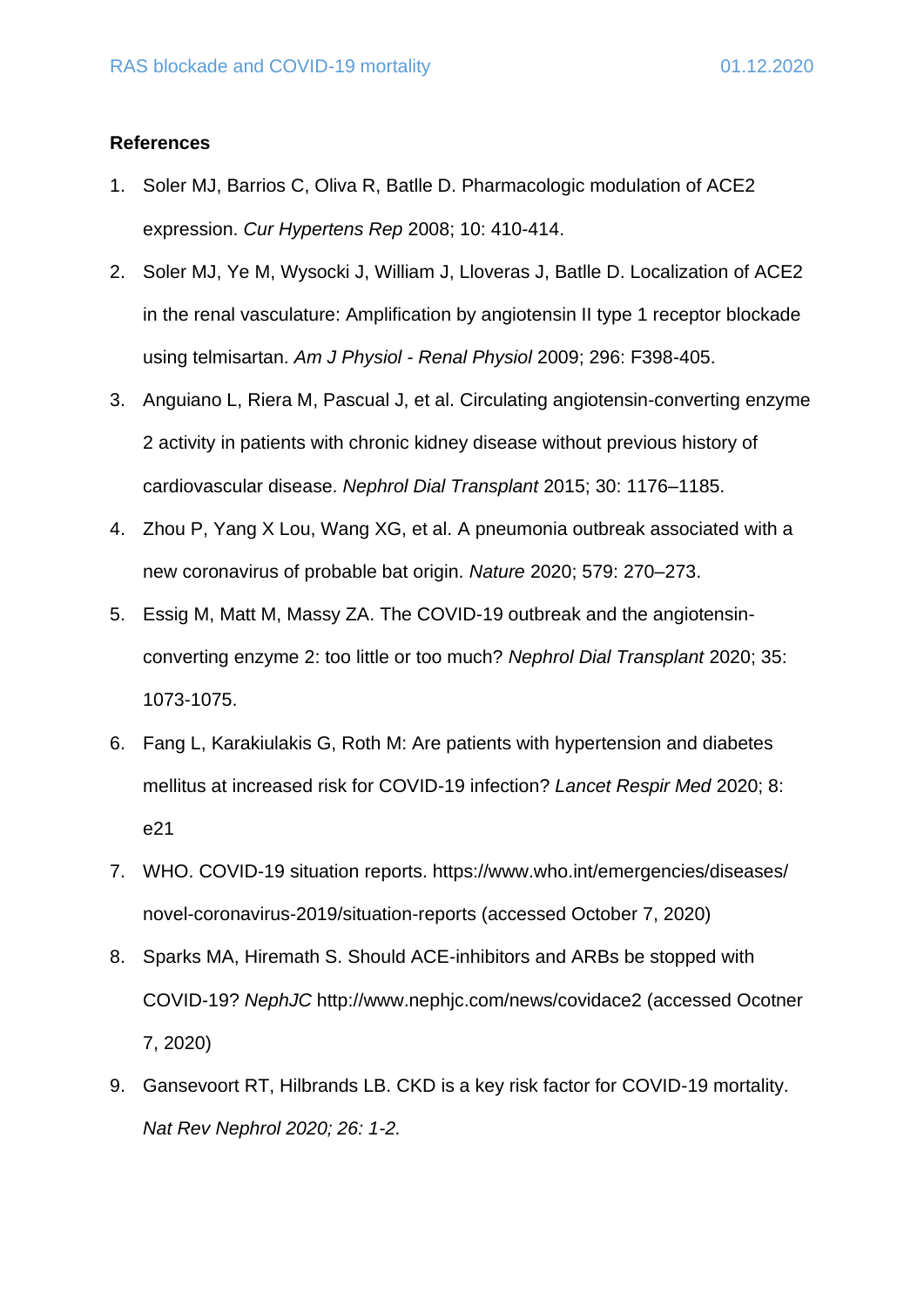- 10. Noordzij M, Duivenvoorden R, Franssen CFM, et al. ERACODA: the European database collecting information of patients on kidney replacement therapy with COVID-19. *Nephrol Dial Transplant* 2020 (online ahead of print) https://doi.org/10.1093/ndt/gfaa179/589168911.
- 11. Hilbrands LB, Duivenvoorden R, Vart P, et al. COVID-19-related mortality in kidney transplant and dialysis patients: results of the ERACODA collaboration. *Nephrol Dial Transplant* 2020 1; 35: 1973-1983.
- 12. Crackower MA, Sarao R, Oudit GY, et al. Angiotensin-converting enzyme 2 is an essential regulator of heart function. *Nature* 2002; 417: 822–828.
- 13. Reynolds HR, Adhikari S, Pulgarin C, et al. Renin–Angiotensin–Aldosterone System Inhibitors and Risk of Covid-19. *N Engl J Med* 2020*;* 382: 2441–2448.
- 14. Mancia G, Rea F, Ludergnani M, Apolone G, Corrao G. Renin–angiotensin– aldosterone system blockers and the risk of COVID-19. *N Engl J Med* 2020*;* 382: 2431–2440.
- 15. Soleimani A, Kazemian S, Karbalai Saleh S, et al. Effects of angiotensin receptor blockers (ARBs) on in-hospital outcomes of patients with hypertension and confirmed or clinically suspected COVID-19. *Am J Hypertens* 2020 (online ahead of print) https://doi:10.1093/ajh/hpaa149
- 16. Negreira-Caamaño M, Piqueras-Flores J, Martínez-DelRio J, et al. Impact of Treatment with Renin–Angiotensin System Inhibitors on Clinical Outcomes in Hypertensive Patients Hospitalized with COVID-19. *High Blood Press Cardiovasc Prev* 2020; 27: 561-56817.
- 17. de Abajo FJ, Rodríguez-Martín S, Lerma V, et al. Use of renin–angiotensin– aldosterone system inhibitors and risk of COVID-19 requiring admission to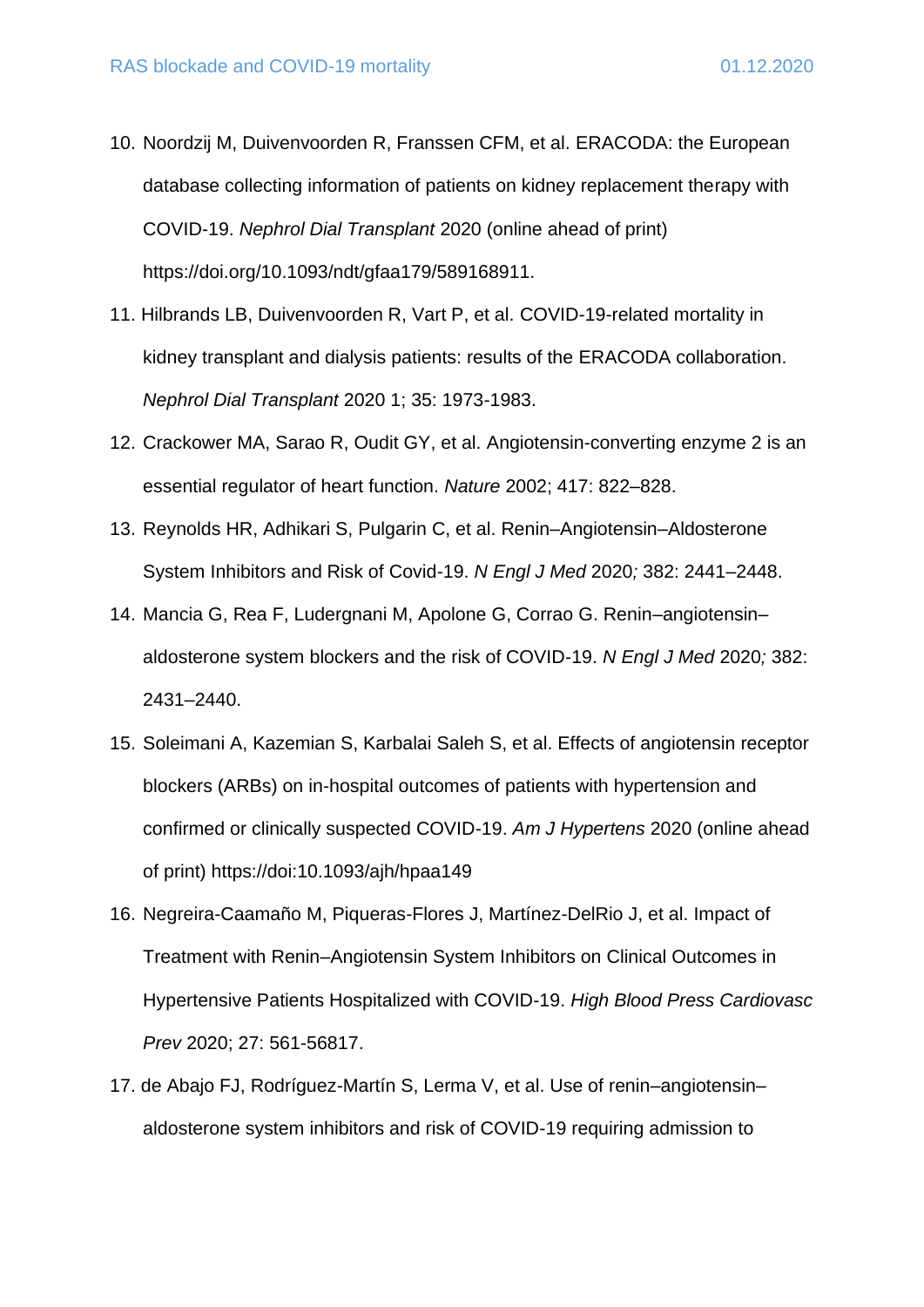hospital: a case-population study. *Lancet* 2020; 395: 1705–1714

- 18. Cohen JB, Hanff TC, Corrales-Medina V, et al. Randomized elimination and prolongation of ACE inhibitors and ARBs in coronavirus 2019 (REPLACE COVID) Trial Protocol. *J Clin Hypertens* 2020 (online ahead of print) https://doi:10.1111/jch.14011.
- 19. Jia X, Al Rifai M, Hussain A, Martin S, Agarwala A, Virani SS: Highlights from Studies in Cardiovascular Disease Prevention Presented at the Digital 2020 European Society of Cardiology Congress: Prevention Is Alive and Well. *Curr Atheroscler Rep* 2020; 22: 72.
- 20. Continuing Versus Suspending Angiotensin-Converting Enzyme Inhibitors and Angiotensin Receptor Blockers - American College of Cardiology. https://www.acc.org/latest-in-cardiology/clinical-trials/2020/08/29/13/05/bracecorona. Accessed October 7, 2020.
- 21. Goicoechea M, Sánchez Cámara LA, et al. COVID-19: clinical course and outcomes of 36 hemodialysis patients in Spain. *Kidney Int* 2020; 98: 27-34.
- 22. Sánchez-Álvarez JE, Pérez Fontán M, Jiménez Martín C, et al. Situación de la infección por SARS-CoV-2 en pacientes en tratamiento renal sustitutivo. Informe del Registro COVID-19 de la Sociedad Española de Nefrología (SEN). *Nefrología* 2020; 40: 272-278.
- 23. Jager KJ, Kramer A, Chesnaye NC, et al. Results from the ERA-EDTA Registry indicate a high mortality due to COVID-19 in dialysis patients and kidney transplant recipients across Europe. *Kidney Int* 2020 (online ahead of print) https://doi:10.1016/j.kint.2020.09.00623.
- 24. Williamson EJ, Walker AJ, Bhaskaran K, et al. Factors associated with COVID-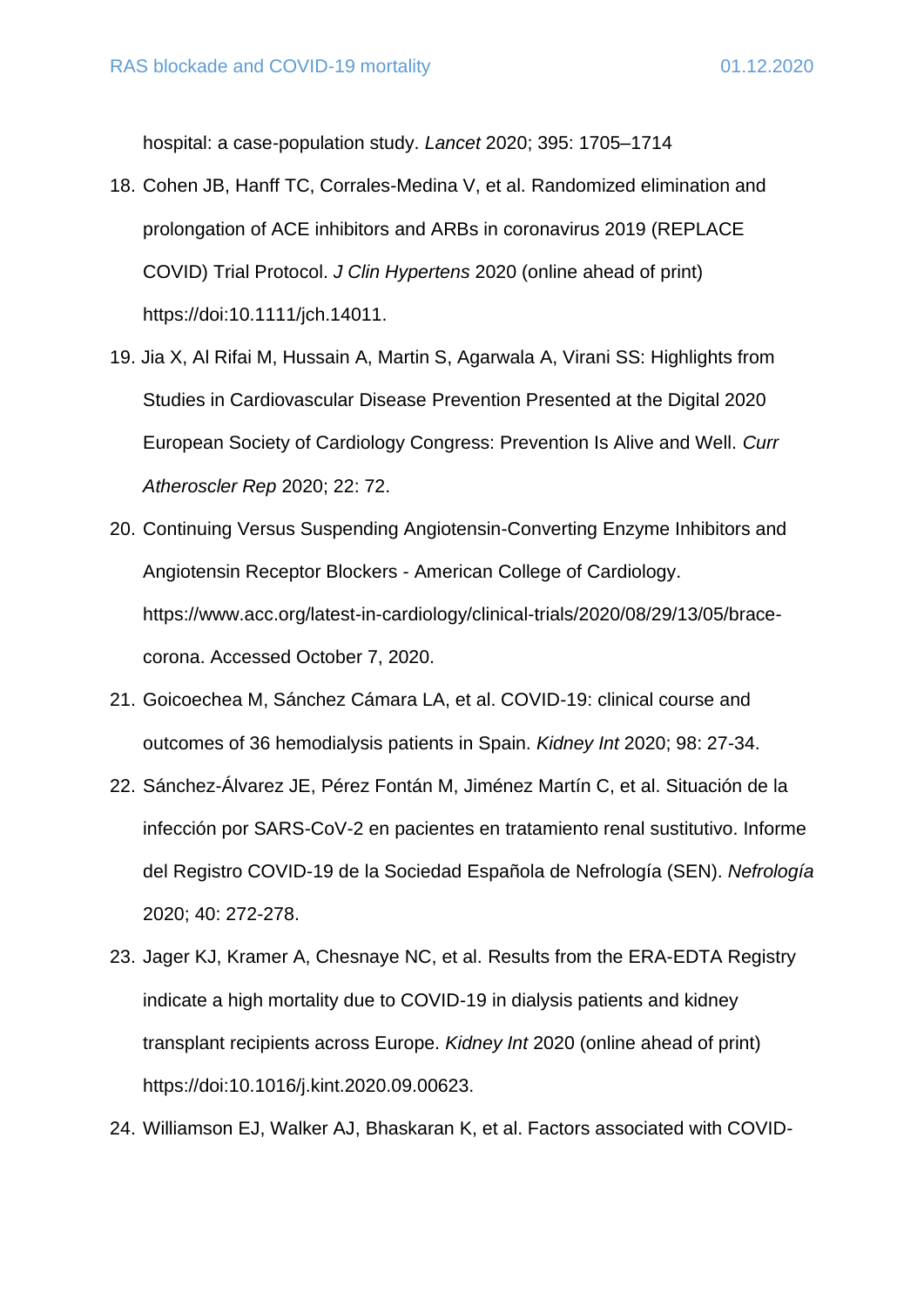19-related death using OpenSAFELY. *Nature* 2020; 584: 430–436.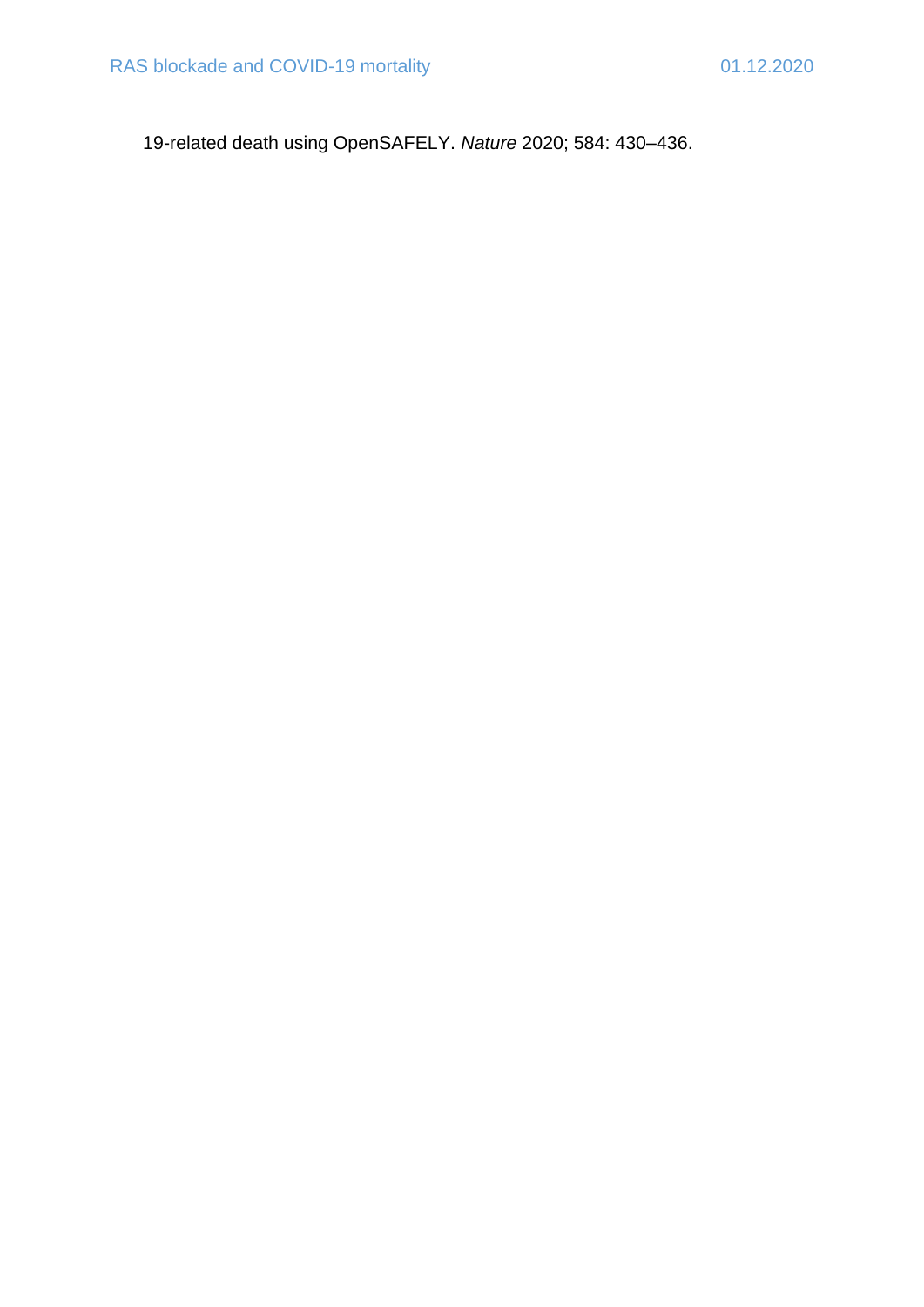# **Table 1: Characteristics of kidney transplant and dialysis patients with COVID-19, overall and according to ACEi/ARB use status (non-users/users).**

|                                | Kidney transplant recipients |                            |                |         |                |                  |                            |         |
|--------------------------------|------------------------------|----------------------------|----------------|---------|----------------|------------------|----------------------------|---------|
|                                |                              | <b>ACEi/ARB use status</b> |                |         |                |                  | <b>ACEi/ARB use status</b> |         |
|                                | All                          | <b>Non-users</b>           | <b>Users</b>   |         | All            | <b>Non-users</b> | <b>Users</b>               |         |
|                                | $N = 459$                    | $N = 270$                  | $N = 189$      | p-value | $N=1,052$      | $N = 764$        | $N = 288$                  | p-value |
| <b>Patient Characteristics</b> |                              |                            |                |         |                |                  |                            |         |
| Male sex, %                    | 60                           | 57                         | 65             | 0.11    | 61             | 58               | 70                         | < 0.001 |
| Age, year                      | $59 \pm 13$                  | $60 \pm 14$                | $58 \pm 12$    | 0.21    | $66 \pm 15$    | $67 \pm 14$      | $63 \pm 16$                | < 0.001 |
| BMI, kg/m <sup>2</sup>         | $27 \pm 5$                   | $27 \pm 5$                 | $27 \pm 5$     | 0.41    | $27 \pm 5$     | $27 \pm 6$       | $27 \pm 5$                 | 0.79    |
| Race                           |                              |                            |                | 0.06    |                |                  |                            | < 0.001 |
| Asian, %                       | 3                            | 2                          | 4              |         | 3              | 2                | 6                          |         |
| Black or African descent, %    | $\overline{7}$               | 9                          | 5              |         | 5              | 4                | 9                          |         |
| White or Caucasian, %          | 85                           | 84                         | 88             |         | 86             | 88               | 80                         |         |
| Other or unknown, %            | 4                            | 5                          | 3              |         | 6              | 6                | 5                          |         |
| Tobacco use                    |                              |                            |                | 0.18    |                |                  |                            | 0.03    |
| Current, %                     | 4                            | 6                          | $\overline{c}$ |         | $\overline{7}$ | 6                | 11                         |         |
| Prior, %                       | 24                           | 25                         | 23             |         | 23             | 22               | 24                         |         |
| Never, %                       | 51                           | 51                         | 52             |         | 47             | 47               | 46                         |         |
| Unknown, %                     | 20                           | 19                         | 23             |         | 23             | 25               | 19                         |         |
| Clinical frailty scale, AU     | $3.0 \pm 1.6$                | $3.2 \pm 1.7$              | $2.8 \pm 1.5$  | 0.03    | $4.0 \pm 1.8$  | $4.1 \pm 1.8$    | $3.7 \pm 1.8$              | 0.01    |
| Patient identification         |                              |                            |                | 0.34    |                |                  |                            | 0.10    |
| Symptoms only, %               | 88                           | 88                         | 88             |         | 65             | 62               | 70                         |         |
| Symptoms and contact, %        | 8                            | $\overline{7}$             | 10             |         | 17             | 18               | 14                         |         |
| No symptoms but contact, %     | 1                            | $\mathbf{1}$               | 1              |         | 9              | 9                | 9                          |         |
| Routine screening, %           | 3                            | 5                          | $\mathbf{1}$   |         | 10             | 11               | $\overline{7}$             |         |
| Comorbidities                  |                              |                            |                |         |                |                  |                            |         |
| Obesity, %                     | 22                           | 20                         | 24             | 0.36    | 22             | 22               | 24                         | 0.52    |
| Hypertension, %                | 84                           | 76                         | 95             | < 0.001 | 84             | 81               | 92                         | < 0.001 |
| Diabetes Mellitus, %           | 31                           | 33                         | 28             | 0.30    | 43             | 40               | 49                         | 0.01    |
| Coronary artery disease, %     | 20                           | 22                         | 16             | 0.12    | 33             | 33               | 35                         | 0.57    |
| Heart failure, %               | 9                            | 11                         | 5              | 0.04    | 24             | 23               | 26                         | 0.33    |
| Chronic lung disease, %        | 9                            | 11                         | 6              | 0.04    | 14             | 15               | 11                         | 0.12    |
| Active malignancy, %           | 6                            | 6                          | 6              | 0.72    | 7              | $\overline{7}$   | 6                          | 0.55    |
| Auto-immune disease, %         | 5                            | 6                          | 5              | 0.71    | 5              | 5                | 5                          | 0.82    |
| Primary kidney disease         |                              |                            |                |         |                |                  |                            |         |
| Prim. glomerulonephritis, %    | 20                           | 21                         | 18             | 0.42    | 15             | 17               | 11                         | 0.01    |
| Pyelonephritis, %              | 4                            | 4                          | $\overline{4}$ | 0.82    | $\overline{2}$ | $\overline{c}$   | $\mathbf{1}$               | 0.18    |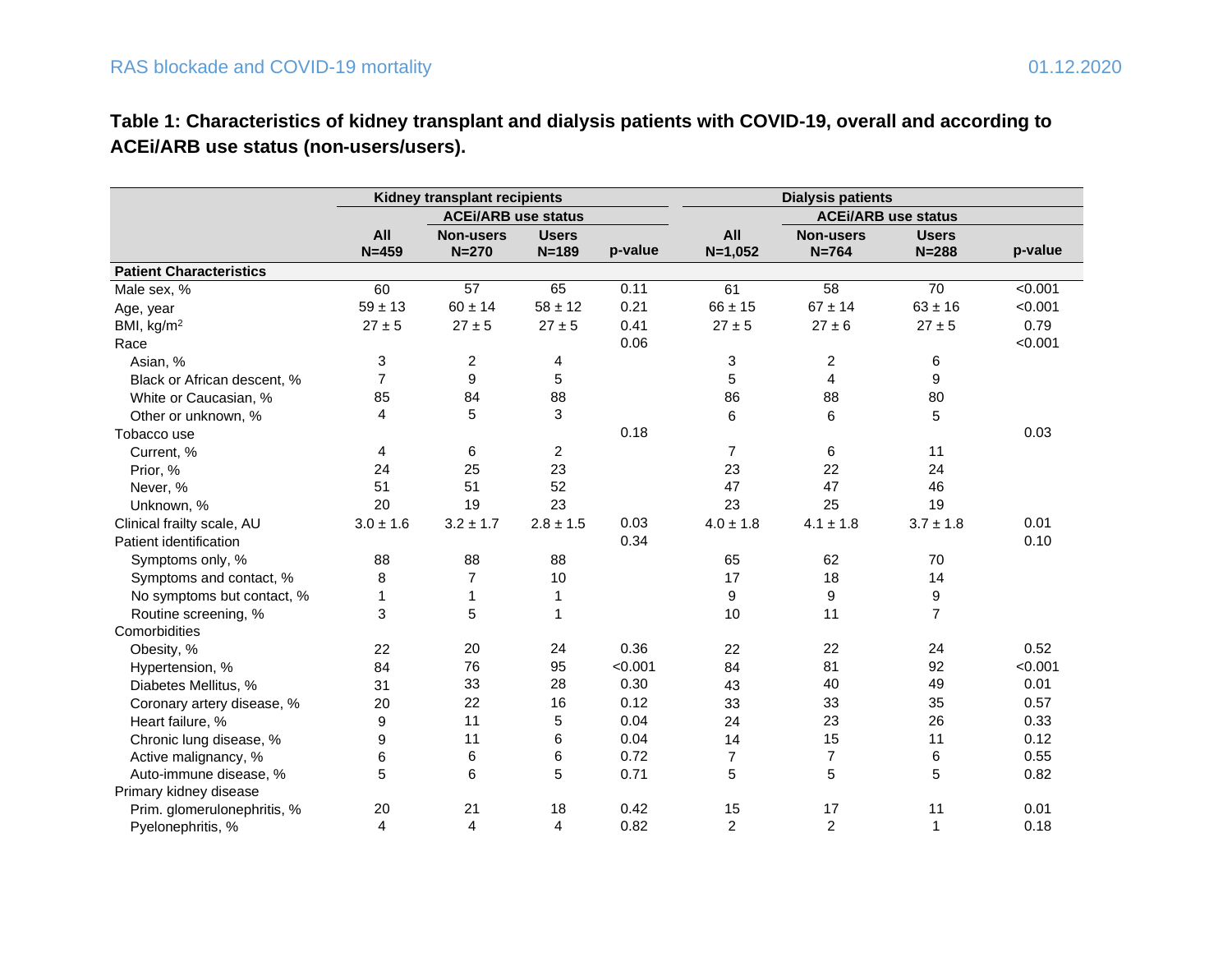#### RAS blockade and COVID-19 mortality and the state of the state of the state of the state of the state of the state of the state of the state of the state of the state of the state of the state of the state of the state of

| Interstitial nephritis, %              | 5         | 6              | 3            | 0.22    | 3              | 4              | 3              | 0.50    |
|----------------------------------------|-----------|----------------|--------------|---------|----------------|----------------|----------------|---------|
| Hereditary kidney disease, %           | 14        | 12             | 16           | 0.19    | 8              | 8              | 7              | 0.84    |
| Congenital diseases, %                 | 4         | 3              | 5            | 0.22    | $\overline{c}$ | $\overline{c}$ | 1              | 0.84    |
| Vascular diseases, %                   | 8         | 8              | 9            | 0.67    | 13             | 14             | 11             | 0.20    |
| Sec. glomerular disease, %             | 5         | 4              | 6            | 0.20    | $\overline{7}$ | $\overline{7}$ | 6              | 0.57    |
| Diabetic kidney disease, %             | 13        | 16             | 10           | 0.10    | 25             | 23             | 31             | 0.01    |
| Other, %                               | 12        | 11             | 13           | 0.45    | 18             | 16             | 21             | 0.06    |
| Unknown, %                             | 15        | 16             | 15           | 0.74    | 8              | 8              | 8              | 0.83    |
| Hemodialysis, %                        | <b>NA</b> | <b>NA</b>      | <b>NA</b>    |         | 95             | 96             | 93             | 0.03    |
| Peritoneal dialysis, %                 | <b>NA</b> | <b>NA</b>      | <b>NA</b>    |         | 5              | 4              | $\overline{7}$ |         |
| Residual diuresis ≥200 ml/day, %       | <b>NA</b> | <b>NA</b>      | <b>NA</b>    |         | 33             | 30             | 42             | < 0.001 |
| Transplant waiting list status         |           |                |              |         |                |                |                | < 0.001 |
| Active on waiting list, %              | <b>NA</b> | <b>NA</b>      | <b>NA</b>    |         | 11             | 10             | 14             |         |
| In preparation, %                      | <b>NA</b> | <b>NA</b>      | <b>NA</b>    |         | 11             | 10             | 16             |         |
| Temporarily not on list, %             | <b>NA</b> | <b>NA</b>      | <b>NA</b>    |         | 10             | 8              | 14             |         |
| Not transplantable, %                  | <b>NA</b> | <b>NA</b>      | <b>NA</b>    |         | 66             | 70             | 54             |         |
| Unknown, %                             | <b>NA</b> | <b>NA</b>      | <b>NA</b>    |         | $\overline{2}$ | $\overline{2}$ | $\overline{2}$ |         |
| Time since transplantation             |           |                |              | < 0.001 |                |                |                |         |
| $<$ 1 year, %                          | 6         | 11             | $\mathbf{1}$ |         | <b>NA</b>      | <b>NA</b>      | <b>NA</b>      |         |
| 1-5 years, %                           | 33        | 37             | 28           |         | <b>NA</b>      | <b>NA</b>      | <b>NA</b>      |         |
| >5 years, %                            | 61        | 52             | 72           |         | <b>NA</b>      | <b>NA</b>      | <b>NA</b>      |         |
| <b>Medication use</b>                  |           |                |              |         |                |                |                |         |
| Use of immunosuppressive medication    |           |                |              |         |                |                |                |         |
| Prednisone, %                          | 86        | 89             | 81           | 0.03    | <b>NA</b>      | <b>NA</b>      | <b>NA</b>      |         |
| Tacrolimus, %                          | 78        | 80             | 77           | 0.46    | <b>NA</b>      | <b>NA</b>      | <b>NA</b>      |         |
| Cyclosporine, %                        | 10        | 10             | 11           | 0.44    | <b>NA</b>      | <b>NA</b>      | <b>NA</b>      |         |
| Mycophenolate, %                       | 68        | 68             | 68           | 0.99    | <b>NA</b>      | <b>NA</b>      | <b>NA</b>      |         |
| Azathioprine, %                        | 4         | $\overline{5}$ | 3            | 0.34    | <b>NA</b>      | <b>NA</b>      | <b>NA</b>      |         |
| mTOR inhibitor, %                      | 14        | 11             | 19           | 0.03    | <b>NA</b>      | <b>NA</b>      | <b>NA</b>      |         |
| <b>Disease related characteristics</b> |           |                |              |         |                |                |                |         |
| Presenting symptoms                    |           |                |              |         |                |                |                |         |
| Sore throat, %                         | 13        | 14             | 13           | 0.90    | 12             | 11             | 15             | 0.05    |
| Cough, %                               | 64        | 60             | 71           | 0.05    | 50             | 50             | 51             | 0.94    |
| Shortness of breath, %                 | 42        | 41             | 44           | 0.70    | 34             | 35             | 30             | 0.28    |
| Fever, %                               | 73        | 71             | 76           | 0.42    | 60             | 60             | 61             | 0.65    |
| Headache, %                            | 16        | 13             | 20           | 0.10    | 11             | 9              | 15             | 0.04    |
| Nausea or vomiting, %                  | 16        | 17             | 15           | 0.88    | 10             | 9              | 13             | 0.16    |
| Diarrhea, %                            | 29        | 29             | 29           | 0.98    | 12             | 13             | 11             | 0.28    |
| Myalgia or arthralgia, %               | 27        | 26             | 29           | 0.85    | 20             | 19             | 23             | 0.30    |
| Vital signs                            |           |                |              |         |                |                |                |         |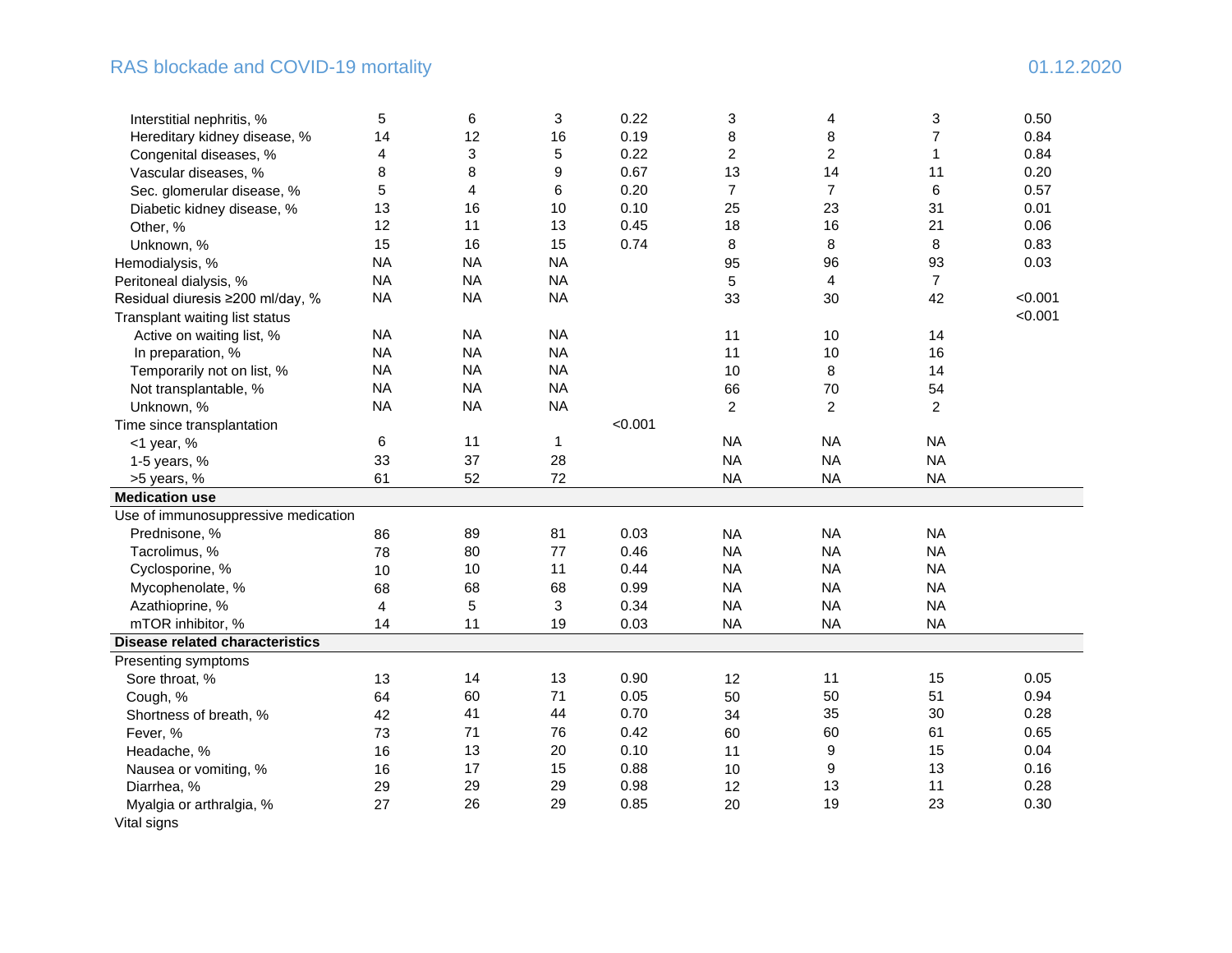### RAS blockade and COVID-19 mortality and  $\frac{1}{2}$  and  $\frac{1}{2}$  mortality 01.12.2020

| Temperature, °C            | $37.5 \pm 1.1$ | $37.4 \pm 1.1$    | $37.7 \pm 1.1$    | 0.01 | $37.5 \pm 1.1$ | $37.4 \pm 1.0$ | $37.5 \pm 1.1$ | 0.24    |
|----------------------------|----------------|-------------------|-------------------|------|----------------|----------------|----------------|---------|
| Respiration rate, /min     | $21 \pm 7$     | $21 \pm 7$        | $21 \pm 7$        | 0.88 | $19 \pm 5$     | $19 \pm 5$     | $20 \pm 5$     | 0.19    |
| O2 saturation room air, %  | $94 \pm 8$     | $94 \pm 6$        | $93 \pm 10$       | 0.05 | $94 \pm 5$     | $93 \pm 5$     | $94 \pm 5$     | 0.01    |
| SBP, mm Hq                 | $132 \pm 21$   | $132 \pm 22$      | $132 \pm 19$      | 0.84 | $137 \pm 26$   | $135 \pm 25$   | $143 \pm 28$   | < 0.001 |
| DBP, mm Hq                 | $77 \pm 15$    | $77 \pm 16$       | $77 \pm 13$       | 0.99 | $75 \pm 15$    | $74 \pm 15$    | $78 \pm 16$    | 0.001   |
| Pulse rate, BPM            | $86 \pm 17$    | $86 \pm 18$       | $86 \pm 15$       | 0.98 | $82 \pm 15$    | $82 \pm 15$    | $82 \pm 15$    | 0.85    |
| Laboratory test results    |                |                   |                   |      |                |                |                |         |
| Creatinine increase (>25%) | 30             | 29                | 31                | 0.92 |                |                |                |         |
| Lymphocytes, x1000/uL      | 0.8(0.5, 1.3)  | 0.8(0.5,<br>(1.3) | 0.8(0.5,<br>(1.2) | 0.63 | 0.9(0.6, 1.3)  | 0.9(0.6, 1.3)  | 0.9(0.6, 1.3)  | 0.13    |
| CRP, mg/L                  | 44 (10, 97)    | 38 (8, 96)        | 49 (14, 97)       | 0.18 | 25 (6, 75)     | 25 (6, 76)     | 27 (6, 72)     | 0.94    |

Continuous variables are reported as mean ± SD or median (IQR). Continuation/discontinuation groups were compared using Student-t, Wilcoxon or Chi-square test as appropriate. Obesity is defined as BMI >30 kg/m<sup>2</sup>. Abbreviations are: ACE, angiotensin-converting enzyme; ARB, angiotensin-II receptor blocker; BMI, body mass index; <sup>o</sup>C, degree Celsius; DBP, diastolic blood pressure; O2, oxygen; prim., primary; SBP, systolic blood pressure; CRP, C-reactive protein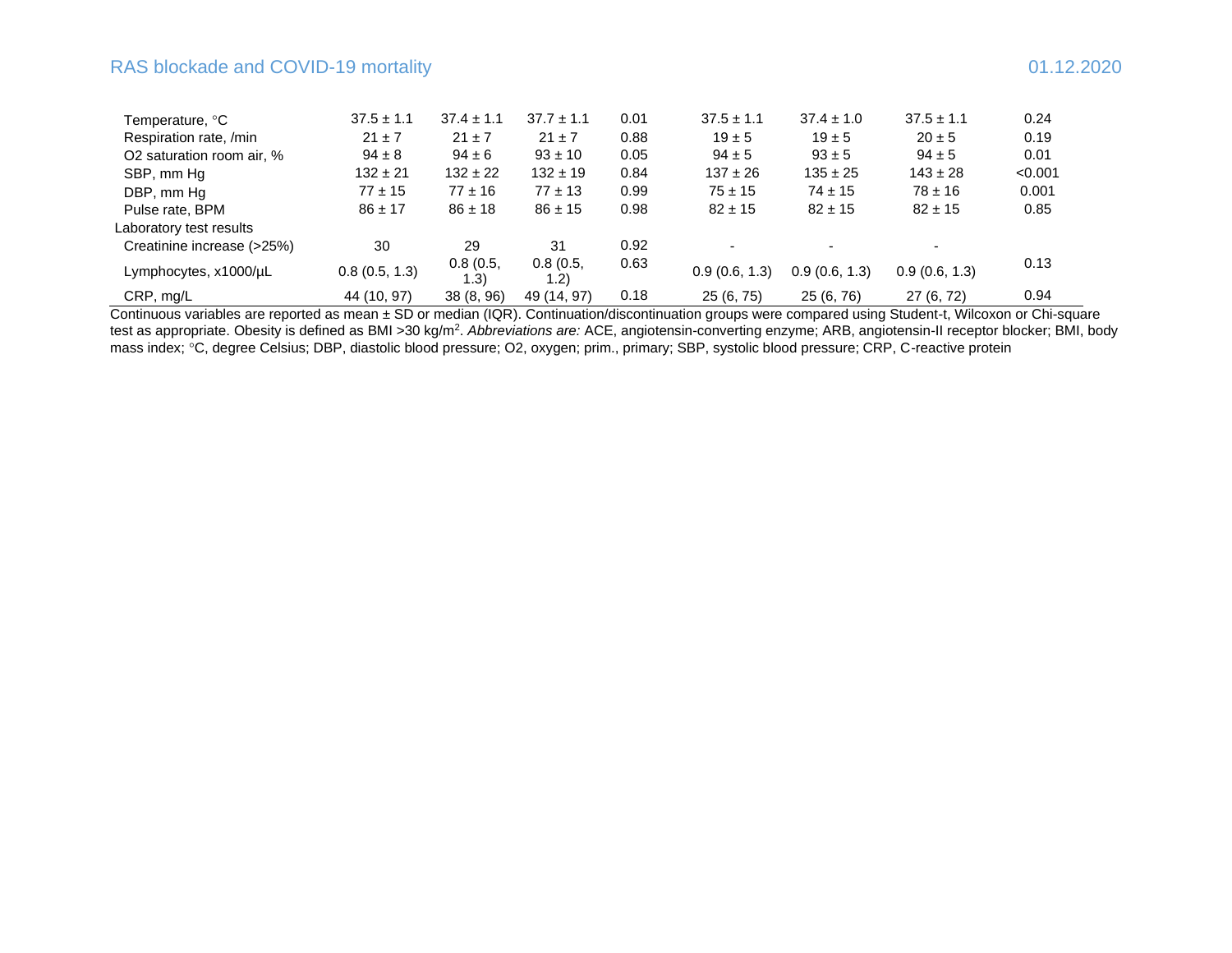**Table 2: Association of ACEi/ARB use with 28-day mortality.** Presented are hazard ratios (95% confidence interval) in transplant and dialysis patients, separately\*

|            | Kidney transplant recipients |         | Dialysis patients |         |
|------------|------------------------------|---------|-------------------|---------|
| Events (n) | 88 (459)                     | p-value | 244 (1,052)       | p-value |
| Model 1    | 0.85(0.55, 1.31)             | 0.46    | 0.85(0.63, 1.13)  | 0.27    |
| Model 2    | 1.03(0.65, 1.64)             | 0.89    | 1.05(0.75, 1.45)  | 0.79    |
| Model 3    | 1.11(0.69, 1.81)             | 0.66    | 1.04(0.73, 1.47)  | 0.82    |
| Model 4    | 1.12(0.69, 1.83)             | 0.64    | 1.04(0.73, 1.47)  | 0.84    |

ACE, angiotensin-converting enzyme; ARB, angiotensin-II receptor blocker;

\*Non-use as reference group

Model 1=Crude

Model 2=Model 1 + age, sex and frailty

Model 3=Model 2 + systolic blood pressure, diabetes, heart failure

Model 4=Model 3 + anti-inflammatory therapy, anti-viral therapy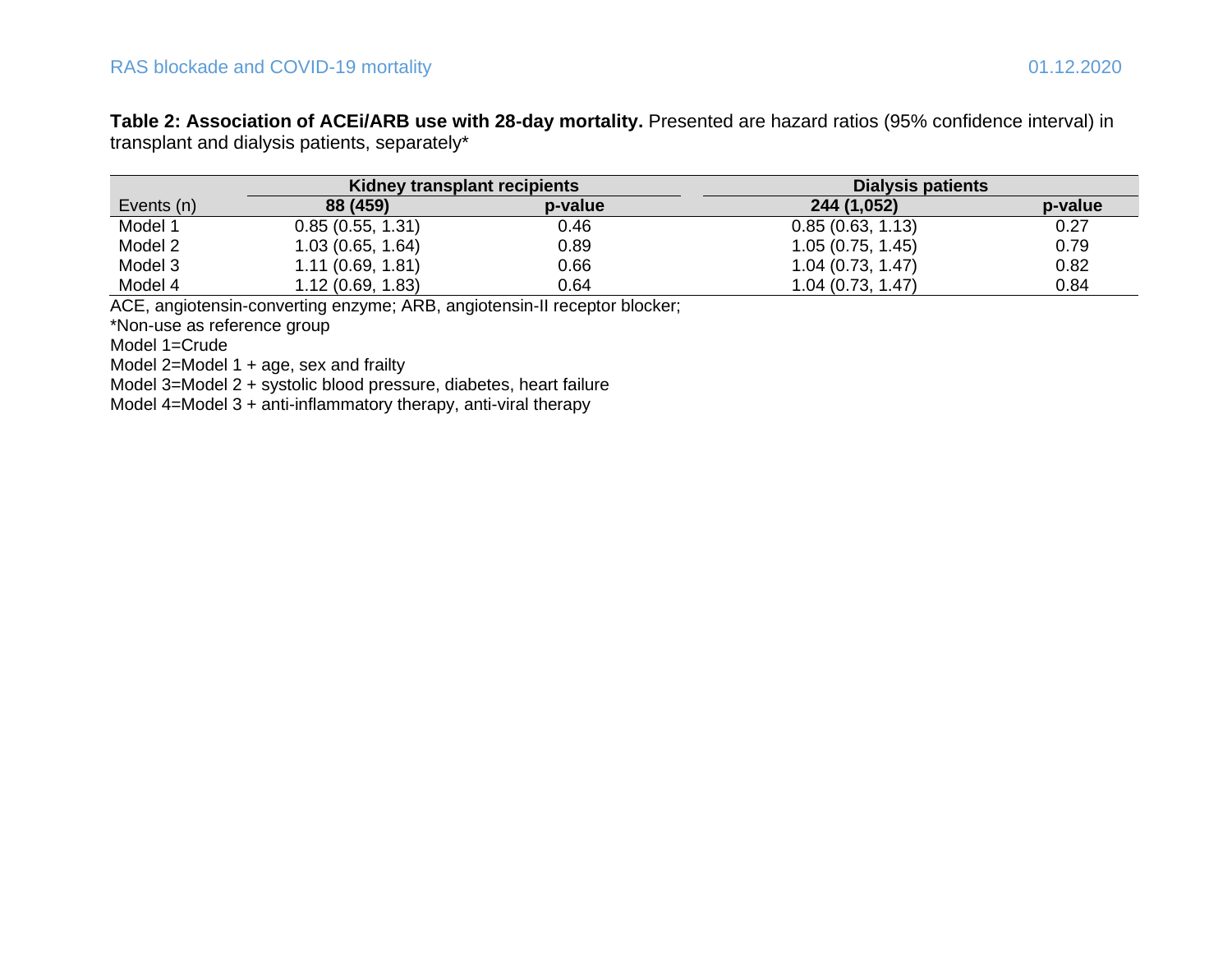**Table 3: Association of ACEi/ARB use with incidence of the secondary outcomes hospitalization, ICU admission and ventilator support.** Presented are hazard ratios (95% confidence interval) in transplant and dialysis patients, separately\*

|                                | <b>Transplant recipients</b> |         | <b>Dialysis patients</b> |         |
|--------------------------------|------------------------------|---------|--------------------------|---------|
|                                | <b>HR (95% CI)</b>           | p-value | <b>HR (95% CI)</b>       | p-value |
| Hospitalization: events (n)    | 379 (459)                    |         | 724 (1,047)              |         |
| Model 1                        | 1.04(0.85, 1.27)             | 0.71    | 0.85(0.72, 1.01)         | 0.06    |
| Model 2                        | 1.04 (0.84, 1.29)            | 0.71    | 0.85(0.71, 1.02)         | 0.08    |
| Model 3                        | 1.05(0.84, 1.31)             | 0.66    | 0.82(0.67, 1.00)         | 0.05    |
| Model 4                        | 1.04 (0.83, 1.30)            | 0.74    | 0.89(0.73, 1.08)         | 0.23    |
| ICU admission: events (n)      | 77 (459)                     |         | 100 (1,047)              |         |
| Model 1                        | 1.22(0.78, 1.91)             | 0.39    | 0.78(0.49, 1.24)         | 0.29    |
| Model 2                        | 1.29 (0.81, 2.06)            | 0.28    | 0.81(0.49, 1.33)         | 0.40    |
| Model 3                        | 1.39 (0.87, 2.24)            | 0.17    | 0.66(0.38, 1.15)         | 0.14    |
| Model 4                        | 1.28 (0.79, 2.06)            | 0.31    | 0.73(0.41, 1.30)         | 0.29    |
| Ventilator support: events (n) | 57 (459)                     |         | 71 (1,047)               |         |
| Model 1                        | 1.31 (0.78, 2.21)            | 0.30    | 0.64(0.36, 1.15)         | 0.14    |
| Model 2                        | 1.33 (0.77, 2.28)            | 0.31    | 0.71(0.38, 1.31)         | 0.27    |
| Model 3                        | 1.47 (0.85, 2.53)            | 0.17    | 0.65(0.34, 1.25)         | 0.20    |
| Model 4                        | 1.41 (0.81, 2.46)            | 0.22    | 0.77(0.40, 1.51)         | 0.45    |

ACE, angiotensin-converting enzyme; ARB, angiotensin-II receptor blocker; ICU, Intensive care unit

\*Non-use as reference group

Model 1=Crude

Model  $2=$ Model 1 + age, sex and frailty

Model 3=Model 2 + systolic blood pressure, diabetes, heart failure

Model 4=Model 3 + anti-inflammatory therapy, anti-viral therapy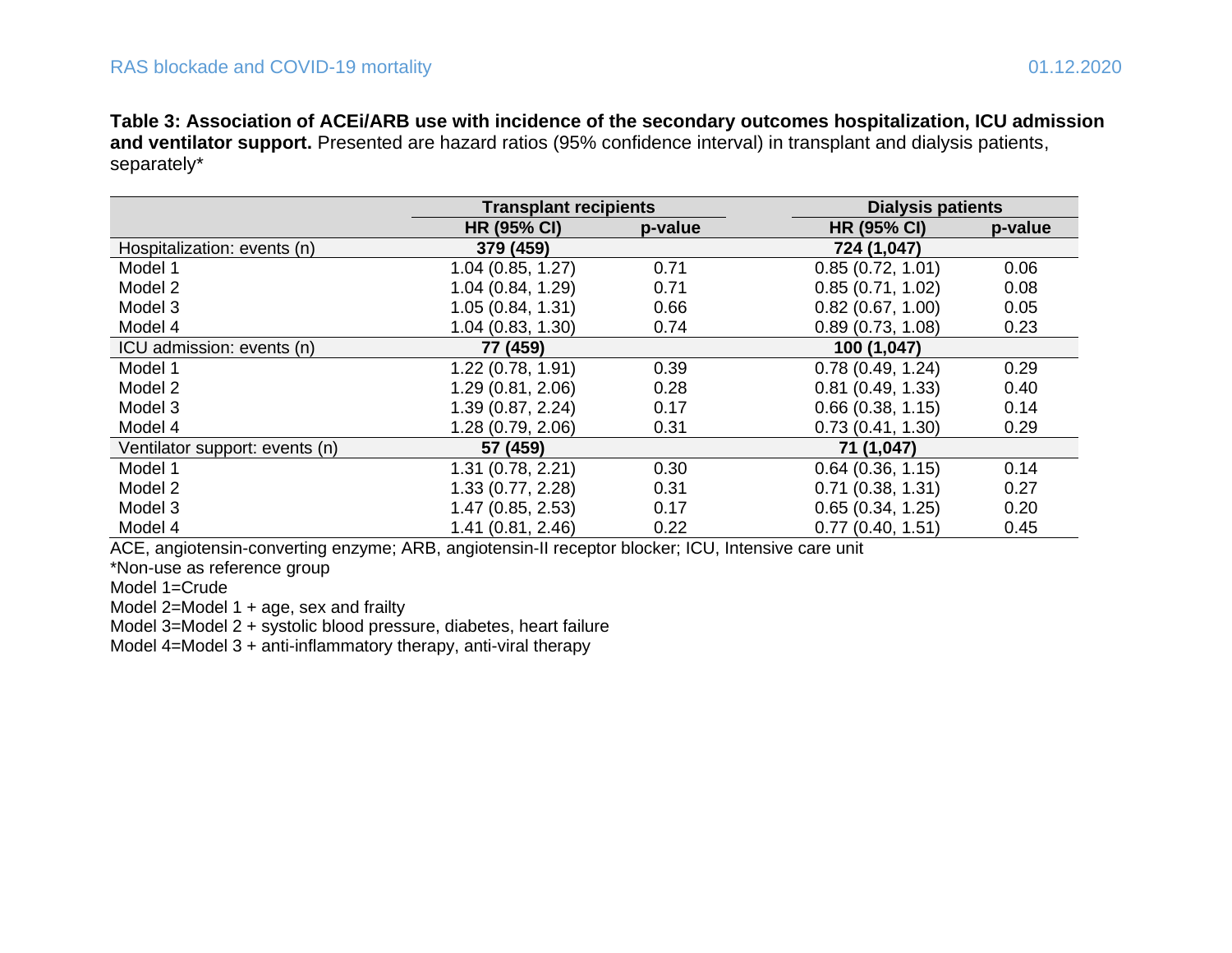**Table 4: Association of ACEi/ARB discontinuation with 28-day mortality in ACEi/ARB users.** Presented are hazard ratios (95% confidence interval) in transplant and dialysis patients, separately\*

|            | <b>Transplant recipients</b> |         | <b>Dialysis patients</b> |         |  |  |
|------------|------------------------------|---------|--------------------------|---------|--|--|
| Events (n) | 31 (160)                     | p-value | 45 (188)                 | p-value |  |  |
| Model 1    | 3.05(1.40, 6.62)             | 0.005   | 1.16(0.64, 2.08)         | 0.63    |  |  |
| Model 2    | 4.48 (1.87, 10.71)           | 0.001   | 1.41(0.69, 2.88)         | 0.34    |  |  |
| Model 3    | 5.23 (1.99, 13.73)           | 0.001   | 1.68(0.77, 3.66)         | 0.19    |  |  |
| Model 4    | 5.03 (1.84, 13.76)           | 0.002   | 2.01(0.91, 4.45)         | 0.09    |  |  |
| Model 5    | 1.36(0.40, 4.58)             | 0.616   | 1.52(0.51, 4.56)         | 0.45    |  |  |

\*continuation as reference group

Model 1=Crude

Model 2=Model 1 + age, sex and frailty

Model 3=Model 2 + systolic blood pressure, diabetes, heart failure

Model 4=Model 3 + start of anti-inflammatory therapy, anti-viral therapy

Model 5=Model 4 + cough, shortness of breath, fever, pulse rate, respiration rate, lymphocyte count, C-reactive protein, >25% serum creatinine increase (only in transplant population)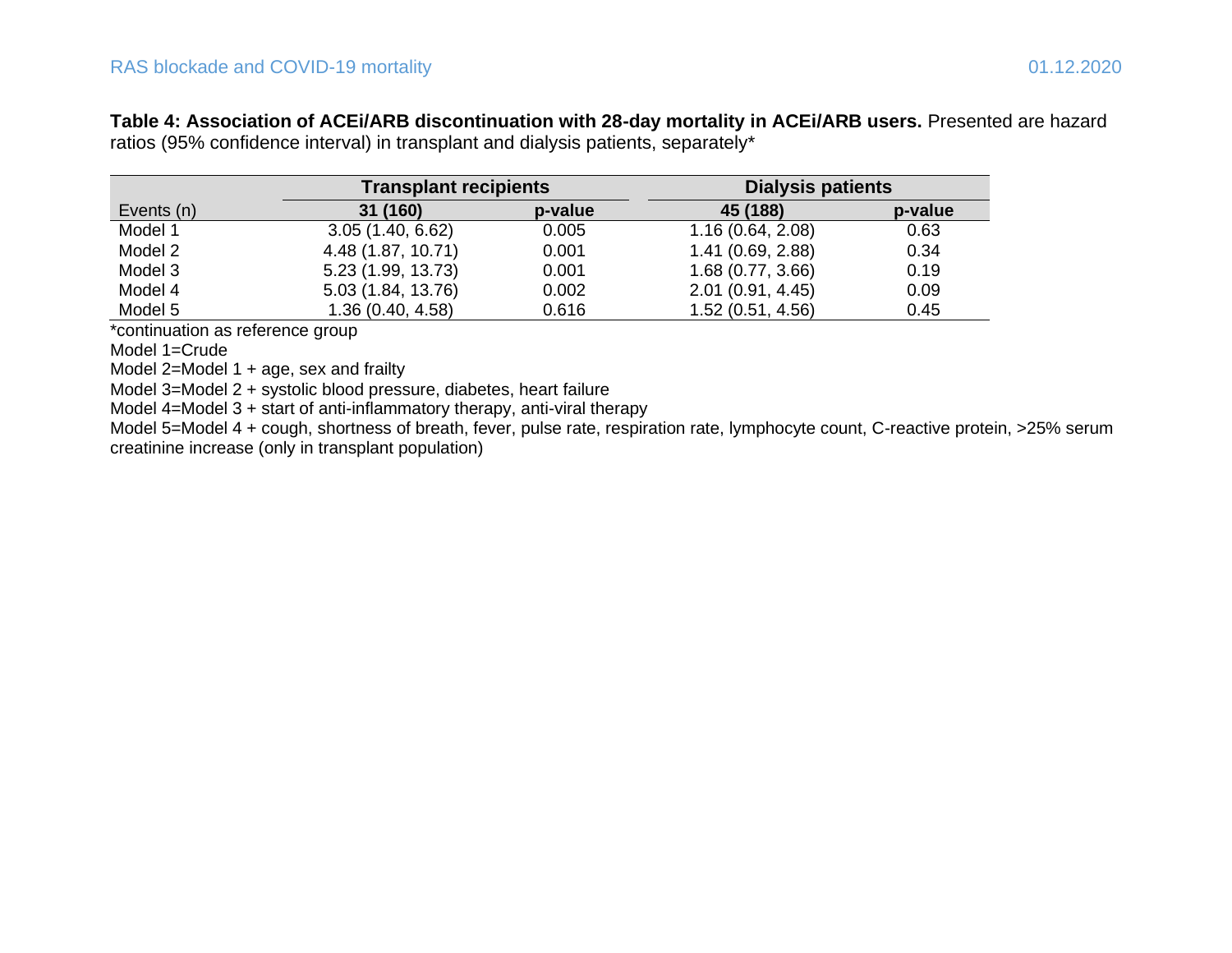## RAS blockade and COVID-19 mortality 01.12.2020





**among ACEi/ARB users and non-users**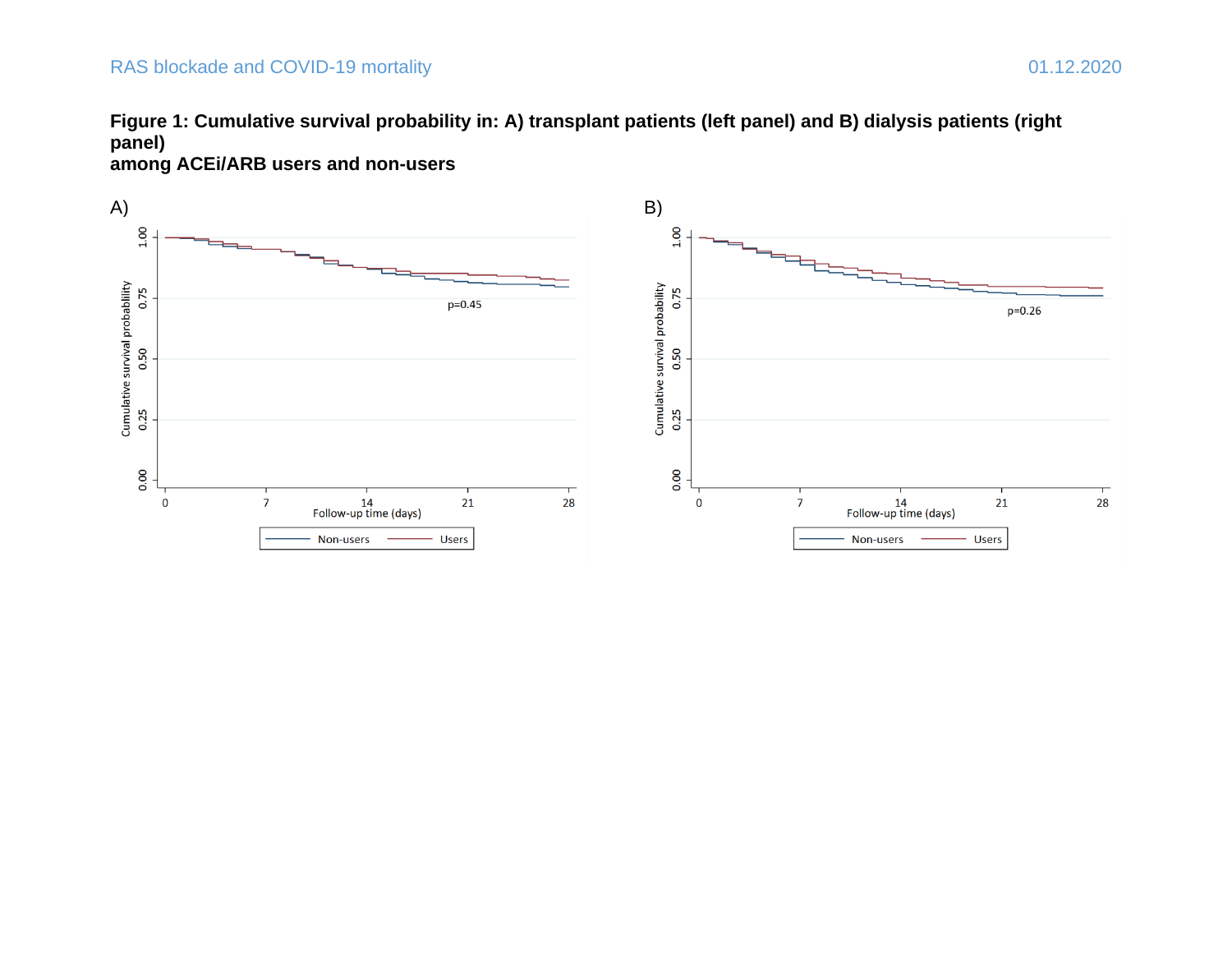

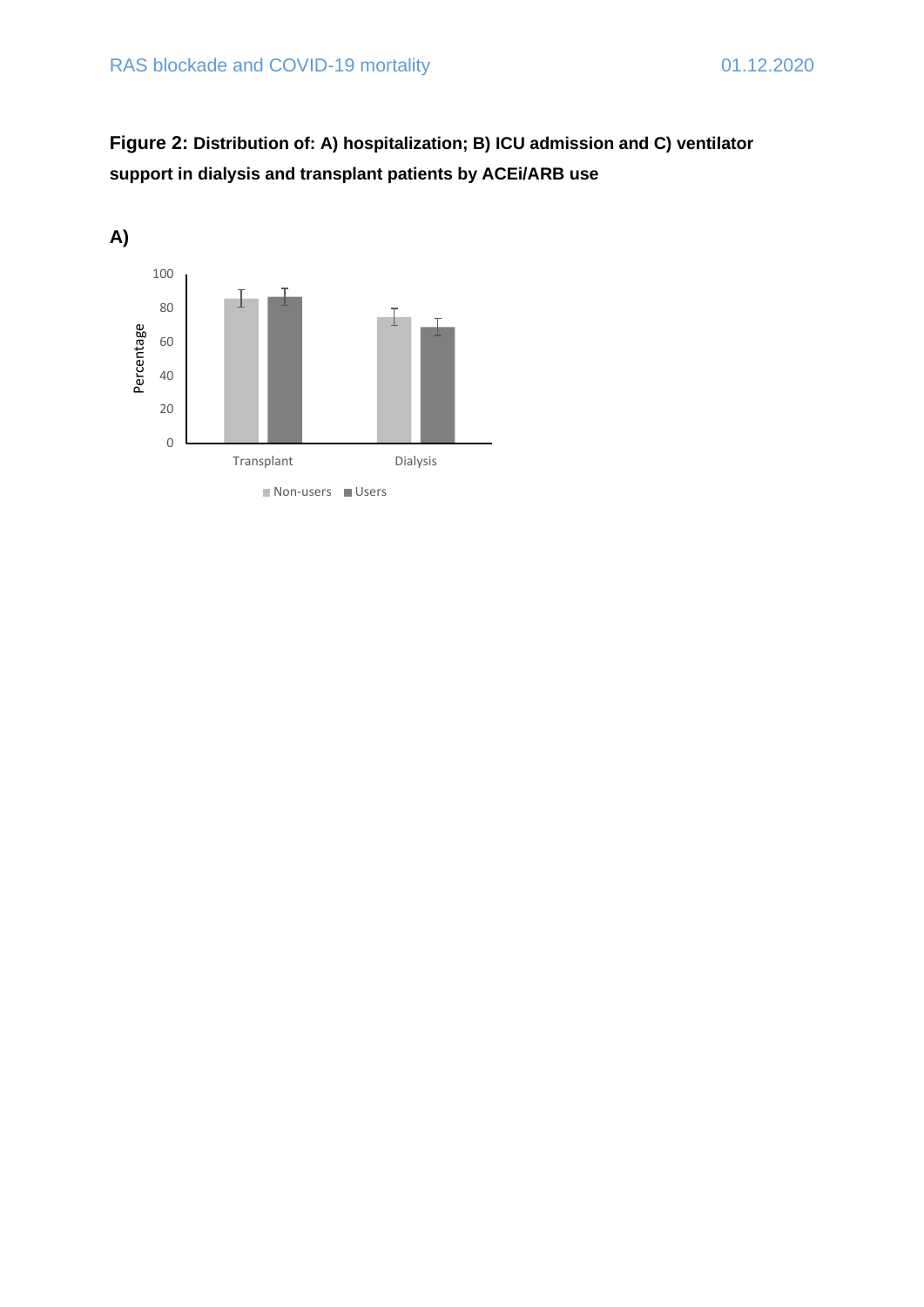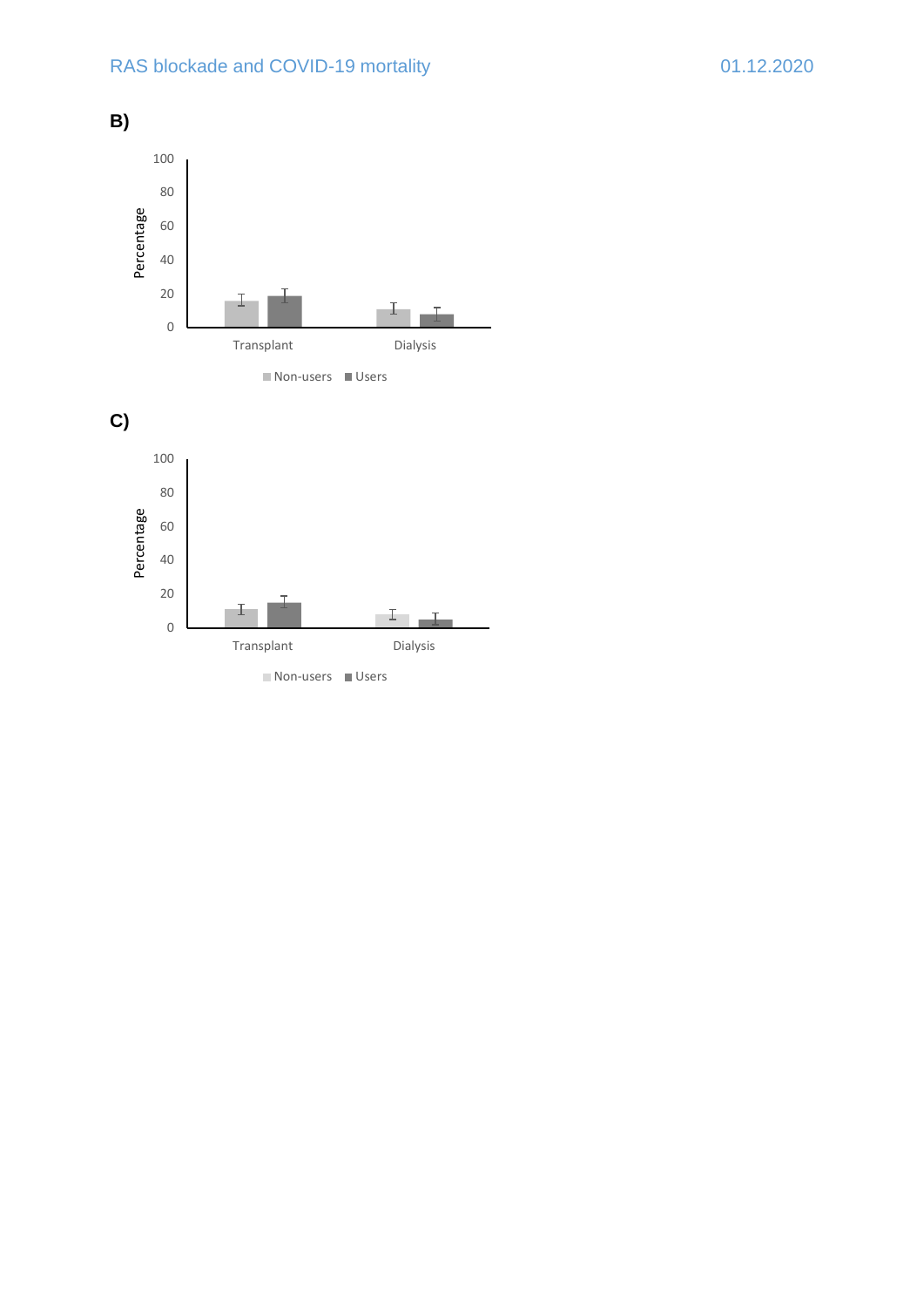# **Supplementary Material**

**Title:** Renin–Angiotensin System Blockers and risk of COVID-19 related mortality in patients with kidney failure.

**Content:**

**Supplementary table 1: List of ERACODA Collaborators**

**Supplementary table 2: Distribution of 28-day mortality, hospitalization, ICU admission and ventilator support in ACEi/ARB users and non-users in transplant and dialysis patients (presented are proportions with 95% confidence interval)**

**Supplementary table 3: Association of ACEi/ARB use with 28-day mortality with primary and secondary outcomes in model 5**

**Supplementary table 4: Characteristics of kidney transplant and dialysis patients with COVID-19, overall and according to ACEi/ARB use status (continue/discontinue)**

**Supplementary figure 1: Flow chart of study participants selection.**

**Supplementary figure 2: Test of proportionality in 28-day mortality analysis for A) ACEi/ARB users vs. non-users in transplant patients B) ACEi/ARB users vs. non-users in dialysis patients**

**Supplementary figure 3: Cumulative hospitalization incidence in: A) transplant patients and B) dialysis patients by ACEi/ARB use**

**Supplementary figure 4: Cumulative ICU admission incidence in: A) transplant patients and B) dialysis patients by ACEi/ARB use**

**Supplementary figure 5: Cumulative ventilator support incidence in: A) transplant patients and B) dialysis patients by ACEi/ARB use**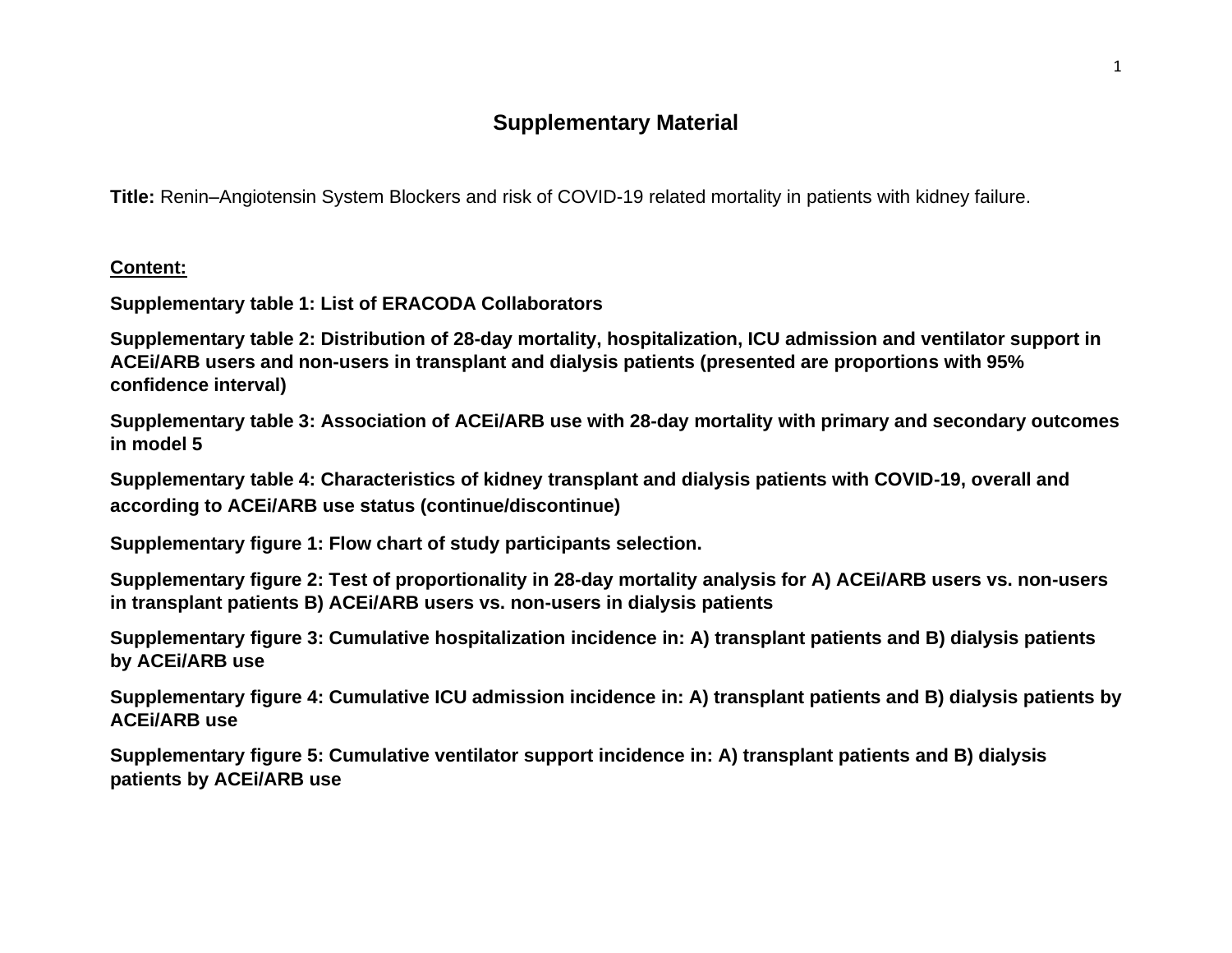#### Supplementary table S1: Affiliations and names of collaborative authors

*Albert Schweitzer Hospital, Dordrecht, the Netherlands* - Jeroen B. van der Net, M.D., Ph.D. *Ambroise Pare Hospital, APHP Paris -Saclay University, Boulogne Billancourt, France*  - Marie Essig, M.D., Ph.D. *Amphia Hospital, Breda, the Netherlands* - Peggy W.G. du Buf-Vereijken, M.D., Ph.D. - Betty van Ginneken - Nanda Maas *Amsterdam UMC, Amsterdam, the Netherlands (26)* - Liffert Vogt, M.D., Ph.D. - Birgit C. van Jaarsveld, M.D, Ph.D. - Kitty J. Jager, M.D., Ph.D. - Frederike J. Bemelman, M.D, Ph.D. - Farah Klingenberg-Salahova, M.D. - Frederiek Heenan-Vos, M.D., Ph.D. - Marc G. Vervloet M.D., Ph.D. - Azam Nurmohamed, M.D., Ph.D. *Antwerp University Hospital, Antwerp, Belgium* - Sabine Verhofstede *Avicennes Military Hospital, Faculty of Medicine, Cadi Ayyad University , Marrakech Morocco* - Omar Maoujoud, M.D., Ph.D. *AZ Delta, Roeselare, Belgium* -Thomas Malfait, M.D. *B. Braun Avitum, Litomerice, Czech Republic* - Jana Fialova, M.D. *Bellvitge University Hospital, Hospitalet de Llobregat, Barcelona, Spain* - Edoardo Melilli, M.D., Ph.D. - Alexandre Favà, M.D. - Josep M. Cruzado - Nuria Montero Perez *Bernhoven Hospital, Uden, the Netherlands* - Joy Lips, M.D. *Bravis Hospital, Roosendaal/Bergen op Zoom, the Netherlands* -Harmen Krepel, M.D., Ph.D. *Cantonal Hospital Zenica, Bosnia and Herzegovina* - Harun Adilovic, M.D. *Catharina Hospital, Eindhoven, the Netherlands* - Maaike Hengst, MSc. *Centre of Postgraduate Medical Education, Poland* - Ryszard Gellert, M.D., Ph.D. *Central Clinical Hospital of the Ministry of Interior, Warsaw, Poland* - Andrzej Rydzewski, M.D., Ph.D. *Centro Hospitalar Vila Nova de Gaia/Espinho, Vila Nova de Gaia, Portugal*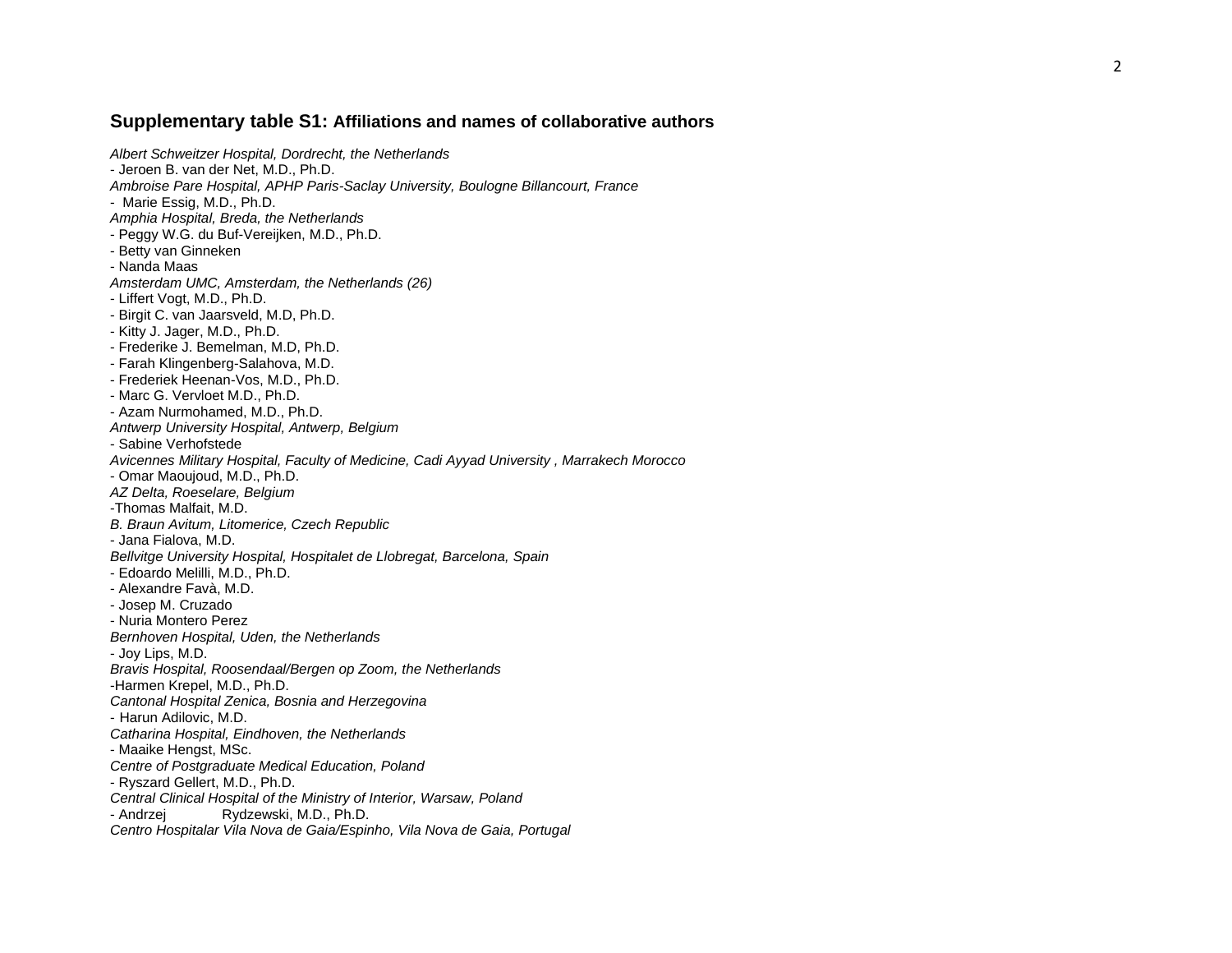- Daniela G. Alferes, M.D. *Charles University, Prague, Czech Republic* - Ivan Rychlik, M.D., Ph.D *City Hospital n.a. S.P. Botkin, Moscow, Russia* - Elena V. Zakharova, M.D., Ph.D. *City Hospital Waid, Zürich, Switzerland* - Patrice Max Ambuehl, M.D., Ph.D. - Rebecca Winzeler, MSc. *Claude Galien Hospital Ramsay santé, Quincy -sous -Sénart, France* - Fanny Lepeytre, M.D.<br>- Clémentine Rabaté, M.D. - Guy Rostoker, M.D., Ph.D. *Clínica de Hemodiálise de Felgueiras, Felgueiras, Portugal* - Sofia Marques, M.D. *Clinical Centre of Vojvodina, Novi Sad, Serbia* - Tijana Azasevac, M.D. *Croatian Society of Nephrology, Dialysis and Transplantation, Croatia* - Dajana Katicic, M.D. *CWZ Nijmegen, Nijmegen, the Netherlands* - Marc ten Dam, M.D. *DaVita Geilenkirchen, Geilenkirchen, Germany* - Thilo Krüger, M.D., Ph.D. *DaVita, Wrocław, Poland* - Szymon Brzosko, M.D. *Deventer Ziekenhuis, Deventer, the Netherlands* - A.L. van Zanen, M.D. *Dianet Dialysis Center, Utrecht, the Netherlands* - Susan J.J. Logtenberg, M.D., Ph.D. *Dialysis Center Bochum, Bochum, Germany* - Lutz Fricke, M.D., Ph.D. *Elyse Klinieken voor Nierzorg, Kerkrade, the Netherlands* - Jeroen J.P. Slebe, M.D. *Erasme Hospital, Brussels, Belgium* - Delphine Kemlin *Erasmus Medical Center, Rotterdam, the Netherlands* - Jacqueline van de Wetering, M.D., Ph.D. *Faculty of Medicine in Pilsen, Charles University, Pilsen, Czech Republic* - Jaromir Eiselt - Lukas Kielberger *Faculty of Medicine -Alexandria University, Alexandria, Egypt*  - Hala S. El -Wakil, M.D., Ph.D. - Samar Abd ElHafeez, MD, Dr.PH *Fundació Puigvert, Barcelona, Spain (1)* - Christina Canal, M.D., Ph.D. - Carme Facundo, M.D., Ph.D.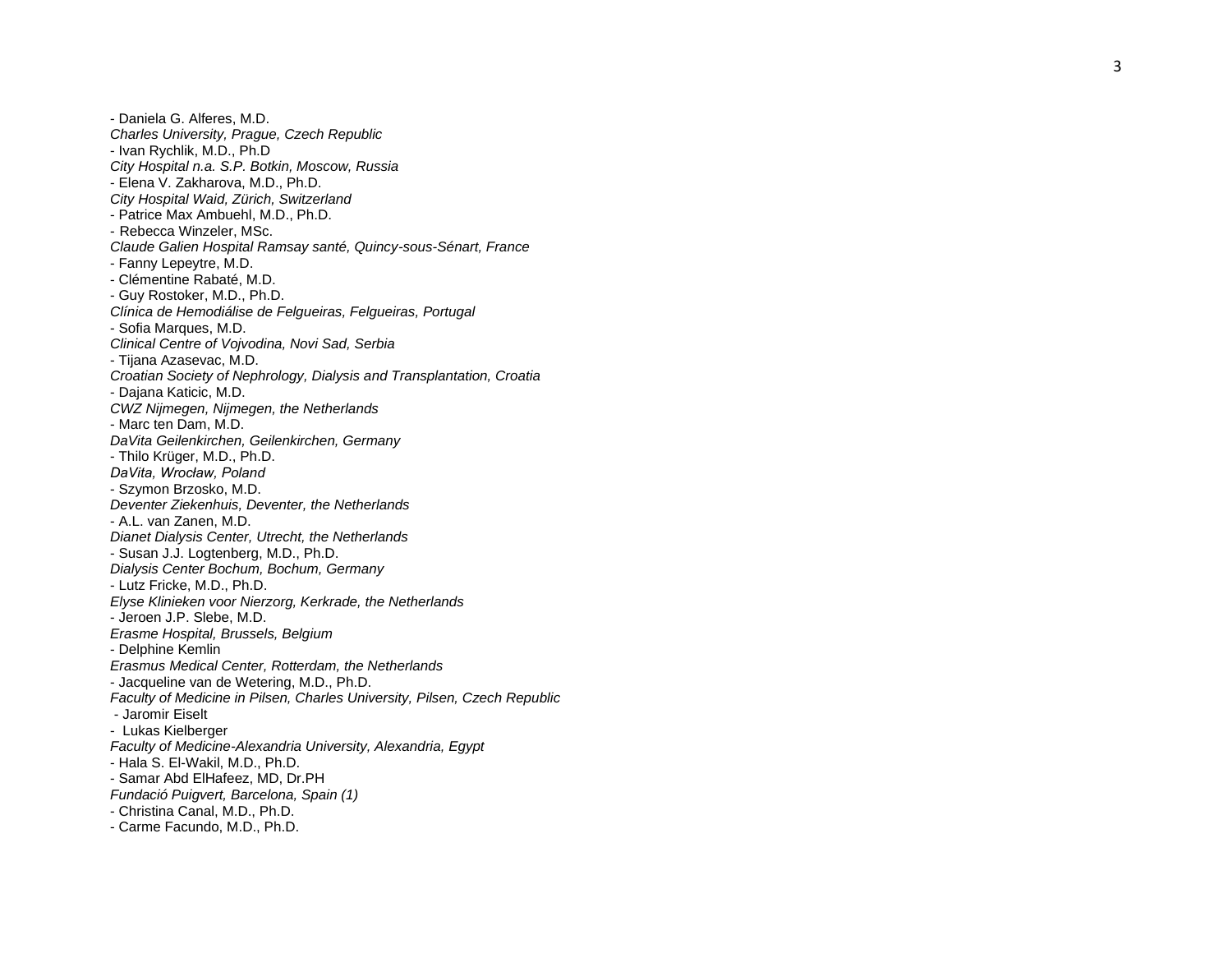*Fundación Jiménez Díaz, Madrid, Spain* - Ana M. Ramos, M.D., Ph.D. *Gdansk Medical University, Gdansk, Poland* - Alicja Debska-Slizien, M.D., Ph.D. *Gelre Hospital, Apeldoorn, the Netherlands* - Nicoline M.H. Veldhuizen, M.D. *General University Hospital of Alexandroupolis, Alexandroupolis, Greece* - Stylianos Panagoutsos *Grigore T Popa University of Medicine and Pharmacy, Iasi, Romania / Dr Ci Parhon Hospital, Iasi, Romania* - Irina Matceac, M.D. - Ionut Nistor, M.D., Ph.D. - Monica Cordos, M.D. *Haaglanden Medisch Centrum, the Hague, the Netherlands* - J.H.M Groeneveld, M.D. - Jolanda Jousma *Hospital Clínic de Barcelona, Barcelona, Spain* - Fritz Diekmann *Hospital Curry Cabral - Central Lisbon University Hospital Center, Lisbon, Portugal* - Ana C. Ferreira, M.D. - David Navarro, M.D. *HC -UFMG, CMN Contagem -MG, Unimed -BH, Brazil*  - Augusto Cesar S. Santos Jr., M.D., Ph.D. *Hospital del Mar, Barcelona, Spain* - Carlos Arias-Cabrales, M.D. - Laura Llinàs-Mallol, MSc. - Anna Buxeda, M.D. - Carla Burballa Tàrrega, M.D.<br>- Dolores Redondo-Pachon. M.D.. Ph.D. - Maria Dolores Arenas Jimenez, M.D. *Hospital Gelderse Vallei, Ede, the Netherlands* - Julia M. Hofstra, M.D., Ph.D. *Hospital General of Alicante, Alicante, Spain* - Antonio Franco *Hospital General Universitario Gregorio Marañón, Madrid, Spain -* David Arroyo, , M.D., Ph.D. - María L. Rodríguez-Ferrero, M.D. *Hospital Obispo Polanco, Salud Aragón, Spain* - Sagrario Balda Manzanos, M.D., Ph.D.

*Hospital Universitario de Guadalajara, Guadalajara, Spain* - R. Haridian Sosa Barrios, M.D.

*Imelda Hospital, Bonheiden, Belgium* -Wim Lemahieu, M.D., Ph.D.

*Isala, Zwolle, the Netherlands* 

- Karlijn Bartelet, M.D.

*Istanbul Faculty of Medicine, Istanbul University, Istanbul, Turkey*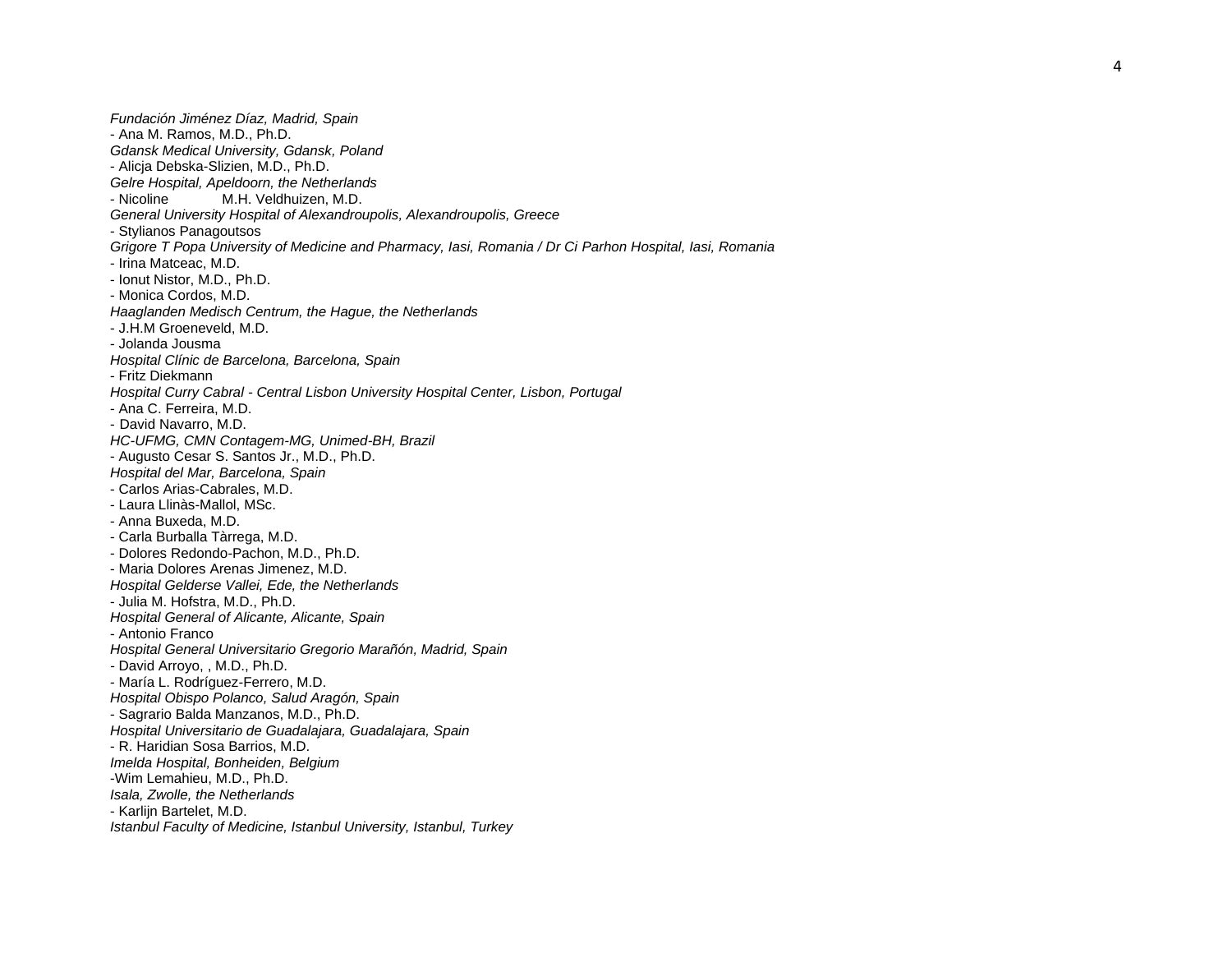*- Ahmet Burak Diri,* M.D. - Erol Demir, M.D. *- Mehmet Sever,* M.D. *- Aydin Turkmen,* M.D. *Jeroen Bosch Ziekenhuis, Den Bosch, the Netherlands* - Daan A.M.J. Hollander, M.D., Ph.D. *Klinikum Aschaffenburg -Alzenau, Aschaffenburg, Germany*  - Stefan Büttner, M.D. *Leiden University Medical Center, Leiden, the Netherlands* - Aiko P.J. de Vries, M.D., Ph.D.<br>- Soufian Meziyerh, M.D.<br>- Danny van der Helm, M.Sc. - Marko Mallat, Ph.D. - Hanneke Bouwsma, M.D. *Lister Hospital, Stevenage, United Kingdom* - Sivakumar Sridharan, Ph.D. *Lithuanian University of Health Sciences, Lithuania* - Kristina Petruliene, M.D., Ph.D. *Luzerner Kantonsspital, Luzern, Switzerland* - Sharon-Rose Maloney, M.D. *Maasstad Ziekenhuis, Rotterdam, the Netherlands* - Iris Verberk, M.D., Ph.D. *Maastricht University Medical Center, Maastricht, the Netherlands (10)* - Frank M. van der Sande, M.D., Ph.D. - Maarten H.L Christiaans, M.D., Ph.D. - Marc Hemmelder, M.D., Ph.D. *Marche Nord Hospital, Pesaro, Italy* - Marina Di Luca, M.D., Ph.D. *Marmara University School of Medicine, Istanbul, Turkey* - Serhan Z. Tuğlular, M.D. *Maxima Medisch Centrum, Veldhoven, the Netherlands* - Charles Beerenhout, M.D., Ph.D. *Meander Medisch Centrum, Amersfoort, the Netherlands (3)* - Peter T. Luik, M.D., Ph.D. *Medical University Innsbruck, Innsbruck, Austria* - Julia Kerschbaum, M.D. - Martin Tiefenthaler, M.D. *Medical University of Vienna, Vienna, Austria* - Bruno Watschinger, M.D. *Medisch Centrum Leeuwarden, Leeuwarden, the Netherlands* - Aaltje Y. Adema, M.D., Ph.D. *Moscow Regional Research and Clinical Institute, Moscow, Russia* - Vadim A. Stepanov, M.D., Ph.D.

- Alexey B. Zulkarnaev, M.D., Ph.D.

*Necmettin Erbakan University Meram School of Medicine, Konya, Turkey*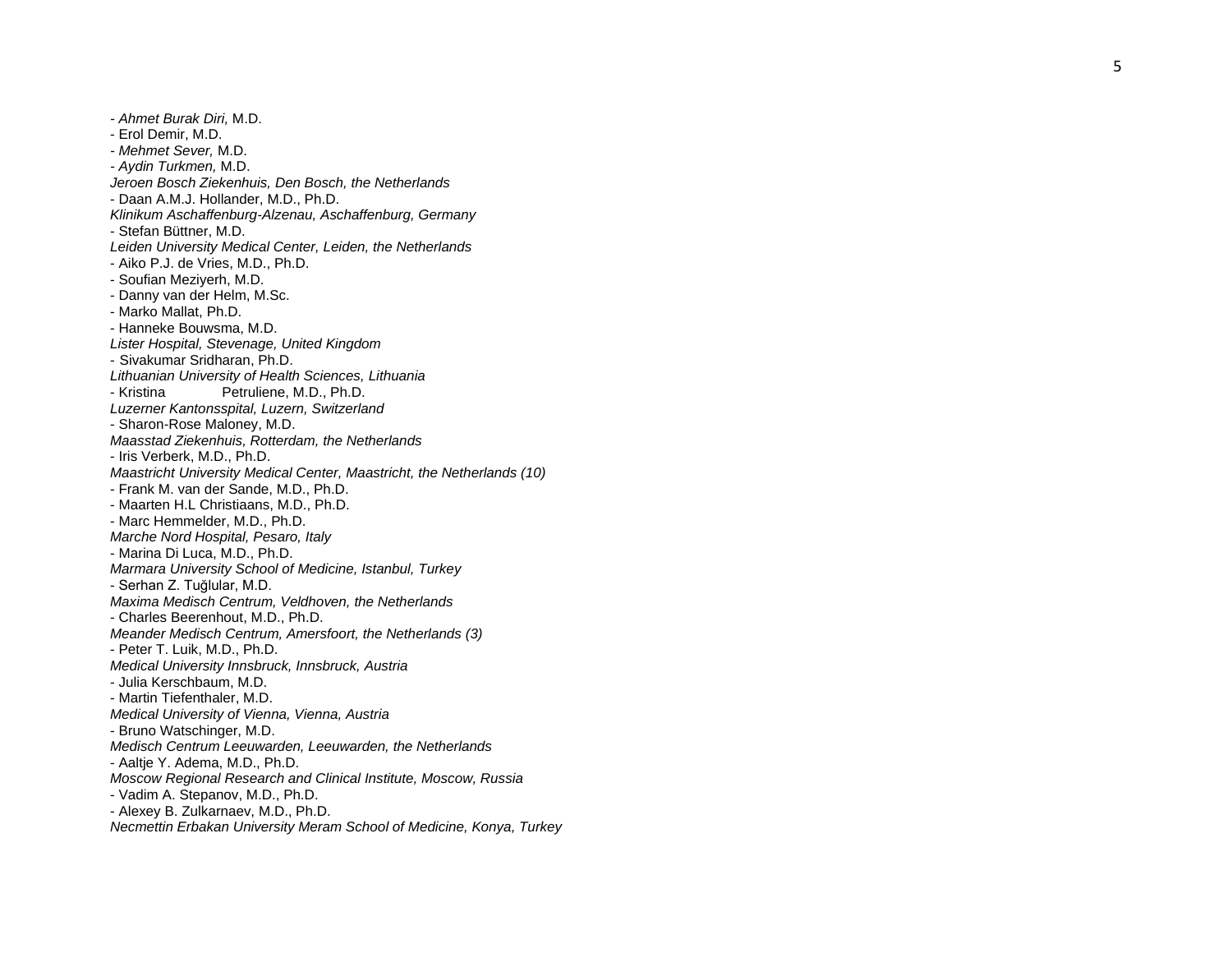- Kultigin Turkmen, M.D. *Nierenzentrum Reutlingen -Tübingen, Reutlingen, Germany* - Anselm Fliedner, M.D. *Norwegian Renal Registry, Oslo University Hospital – Rikshospitalet, Olso, Norway*  - Anders Åsberg, Ph.D. - Geir Mjoen, Ph.D. *Okinawa chubu hospital, Japan* - Hitoshi Miyasato *OLVG, Amsterdam, the Netherlands* -Carola C.W. de Fijter, M.D., Ph.D. *Outpatient hemodialysis centre, São João da Madeira, Porto, Portugal* -João Oliveira, M.D., Ph.D. *Padua University Hospital, Padua, Italy* - Stefano Pini, M.D. *Radboud University Medical Center, Nijmegen, the Netherlands* - Consuelo de Biase, M.D. - Luuk Hilbrands, M.D., Ph.D. - Angele Kerckhoffs, M.D., Ph.D. - Anne Els van de Logt, M.D. - Rutger Maas, M.D., Ph.D. *Regional clinical hospital, Yaroslavl, Russia* - Olga Lebedeva, M.D. *Regional Hospital of Malaga, Malaga, Spain* - Veronica Lopez, M.D., Ph.D. *Rijnstate Hospital, Arnhem, the Netherlands* - Louis J.M. Reichert, M.D., Ph.D. - Jacobien Verhave, M.D., Ph.D. *RUDN university, Russia* - Denis Titov *Saint -Petersburg State University Hospital, Saint -Petersburg, Russia* - Ekaterina V. Parshina, M.D. *San Marco Hospital, University of Catania, Catania, Italy* - Luca Zanoli, M.D., Ph.D. - Carmelita Marcantoni, M.D. *Sint Antonius Ziekenhuis, Nieuwegein, the Netherlands* - Liesbeth E.A. van Gils-Verrij, drs. *Southern Health and Social Care Trust, Newry, Northern Ireland* - John C. Harty, M.D. *Spaarne Gasthuis, Haarlem, the Netherlands* - Marleen Meurs, M.D. *SPWSZ Hospital, Szczecinie, Poland* - Marek Myslak *St. Anna University Hospital, Ferrara, Italy* - Yuri Battaglia, M.D., Ph.D.

*St. Bassiano Hospital, Bassano del Grappo, Italy*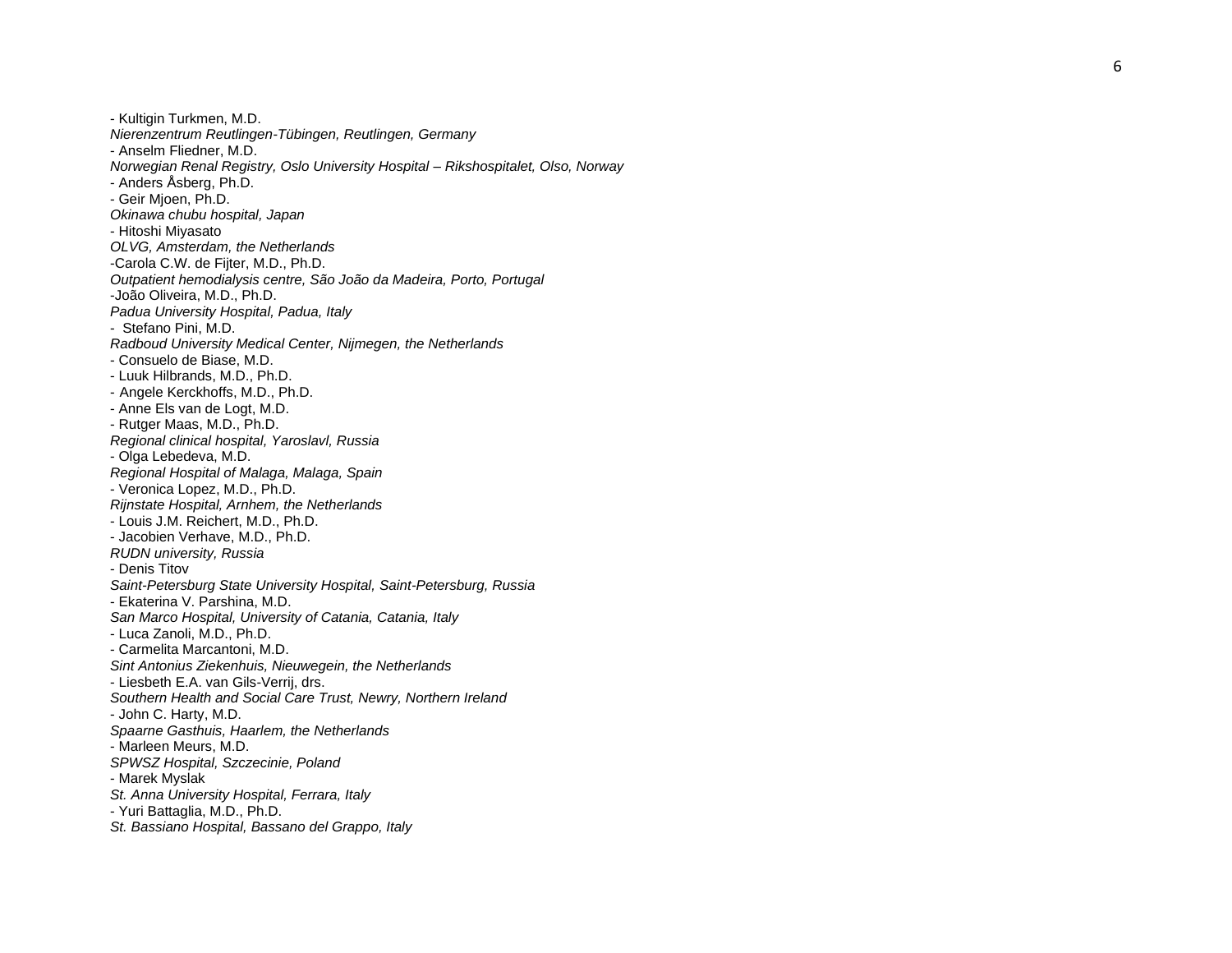- Paolo Lentini, M.D., Ph.D. *Streekziekenhuis Koningin Beatrix, Winterswijk, the Netherlands* - Edwin den Deurwaarder, M.D. Swedish Renal Registry, Jönköping, Sweden -Maria Stendahl, M.D., Ph.D. *Tehran university of medical sciences, Theran, Iran* - Hormat Rahimzadeh, M.D. *Tergooi, Hilversum, the Netherlands* - Marcel Schouten, M.D., Ph.D. *Toledo University Hospital, Toledo, Spain* - Carlos J. Cabezas-Reina, M.D. - Ana Maria Roca, M.D. *Treant/Scheper Ziekenhuis, Emmen, the Netherlands* -Ferdau Nauta, M.D., Ph.D. *University Clinical Hospital of Santiago de Compostela, Santiago de Compostela, Spain* - Anabel Diaz-Mareque, M.D. *University Clinical Hospital of Valladolid, Valladolid, Spain* - Armando Coca, M.D., Ph.D. *University Hospital Leuven, Leuven, Belgium* - Björn K.I. Meijers, M.D., Ph.D. - Dirk Kuypers, M.D., Ph.D.<br>- Bruno Desschans *University Hospital Brussels, Brussels, Belgium* - Annelies Tonnerlier - Karl M. Wissing *University Hospital Martin and Jessenius Faculty of Medicine Comenius University, Martin, Slovakia* - Ivana Dedinska, M.D., Ph.D. *University Hospital Medical Center Verona, Verona, Italy* - Giuseppina Pessolano, M.D. *University Hospital Parma, Parma, Italy* - Ilaria Gandolfini, M.D. - Umberto Maggiore *University Hospital UC Louvain, Cliniques Universitaires Saint -Luc, Brussels, Belgium* - Eric Goffin, M.D., Ph.D. - Nada Kanaan, M.D. - Laura Labriola, M.D. - Arnaud Devresse, M.D. *University Hospitals of Coventry and Warwickshire NHS Trust, Coventry, United Kingdom* - Shafi Malik, M.D. *University Hospital of Patras, Patras, Greece* - Evangelos Papachristou, M.D., Ph.D. *University Medical Center Groningen, Groningen, the Netherlands* - Casper F.M. Franssen, M.D., Ph.D.

- Stefan P. Berger, M.D., Ph.D.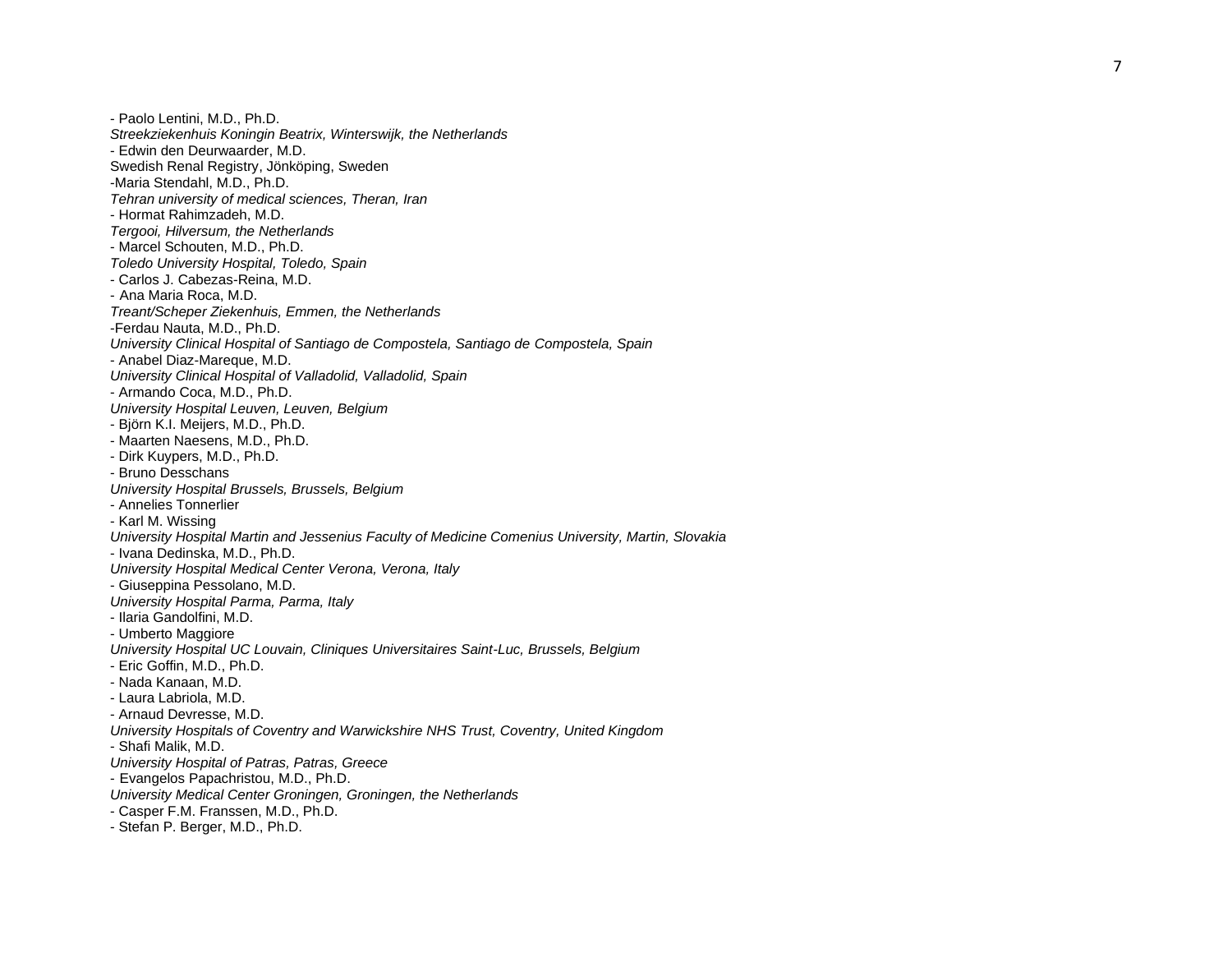8

- Esther Meijer, M.D., Ph.D. - Jan Stephan F. Sanders, M.D., Ph.D. *University Medical Center Ljubljana, Ljubljana, Slovenia* - Jadranka Buturović Ponikvar, M.D., Ph.D. - Andreja Marn Pernat, M.D. - Damjan Kovac, M.D., Ph.D. - Miha Arnol, M.D., Ph.D *University Medical Centre Maribor, Maribor, Slovenia* -Robert Ekart *University Medical Center Utrecht, Utrecht, the Netherlands* - Alferso C. Abrahams, M.D., Ph.D. - Femke M. Molenaar, M.D. - Arjan D. van Zuilen, M.D., Ph.D. - Sabine C.A. Meijvis, M.D. - Helma Dolmans *University of Genoa, Genoa, Italy* - Pasquale Esposito, M.D., Ph.D. *University of Liège, Liège, Belgium* - Jean-Marie Krzesinski, M.D., Ph.D. - Jean Damacène Barahira, MPH *University of Milan, Milan, Italy* - Maurizio Gallieni, M.D. *University of Navarra Clinic, Pamplona, Spain* - Paloma Leticia Martin-Moreno *University of Piemonte Orientale, Novara, Italy* - Gabriele Guglielmetti, M.D. *Valais Hospital, Sion, Switzerland* - Gabriella Guzzo, M.D. *VieCuri Medical Centre, Venlo, the Netherlands* - Antinus J. Luik, M.D., Ph.D. - Willi H.M. van Kuijk, M.D., Ph.D. - Lonneke W.H. Stikkelbroeck, M.D. - Marc M.H. Hermans, M.D., Ph.D. *Vilnius University, Vilnius, Lithuania* - Laurynas Rimsevicius, M.D., Ph.D. *Vimercate Hospital, Vimercate, Italy* - Marco Righetti, M.D. *Zonguldak Ataturk state hospital, Zonguldak, Turkey* - Mahmud Islam, M.D. *Zuyderland Medical Center, Geleen and Heerlen, the Netherlands*

- Nicole Heitink-ter Braak, M.D.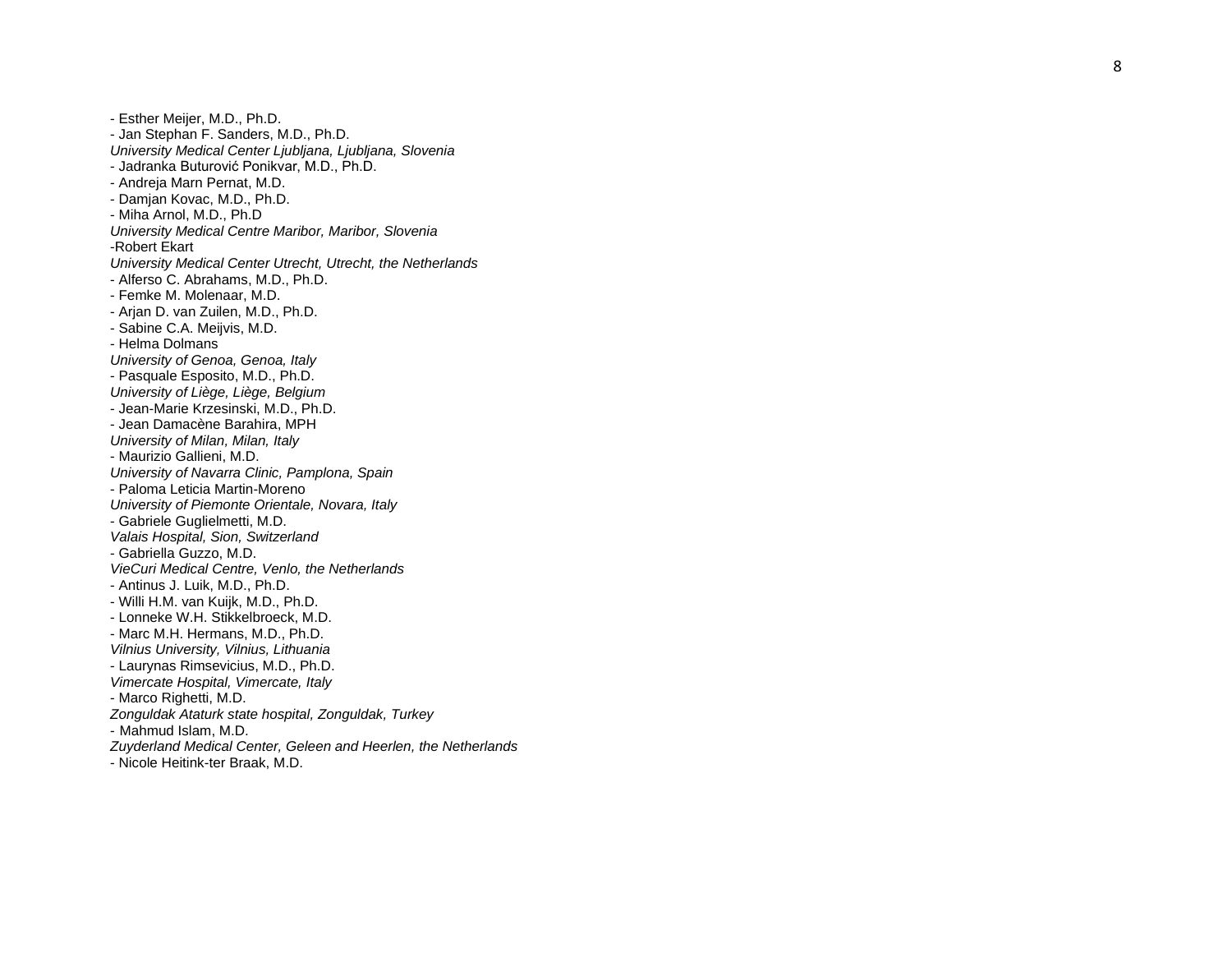**Supplementary table 2: Distribution of 28-day mortality, hospitalization, ICU admission and ventilator support in ACEi/ARB users and non-users in transplant and dialysis patients (presented are proportions with 95% confidence interval)**

| <b>Outcome</b>      | <b>ACEI/ARB</b> | Kidney replacement therapy |                 |  |  |  |
|---------------------|-----------------|----------------------------|-----------------|--|--|--|
|                     |                 | Transplant                 | <b>Dialysis</b> |  |  |  |
| Mortality           | Non-users       | $20(16 - 26)$              | $24(21 - 27)$   |  |  |  |
|                     | Users           | $17(13 - 24)$              | $21(17 - 26)$   |  |  |  |
| Hospitalization     | Non-users       | $86(81 - 90)$              | 75 (72 - 78)    |  |  |  |
|                     | <b>Users</b>    | $87(82-91)$                | $69(63 - 74)$   |  |  |  |
| Intensive Care Unit | Non-users       | 16 (12 - 20)               | $11(9-13)$      |  |  |  |
|                     | <b>Users</b>    | 19 (14 - 25)               | $8(6 - 12)$     |  |  |  |
| Ventilator support  | Non-users       | $11(8 - 15)$               | $8(6 - 10)$     |  |  |  |
|                     | Users           | 15 (10 - 20)               | $5(3-9)$        |  |  |  |

**Supplementary table 3: Association of ACEi/ARB use with 28-day mortality with primary and secondary outcomes in model 5\***

|                      | <b>Transplant patients</b> |         | <b>Dialysis patients</b> |         |  |  |
|----------------------|----------------------------|---------|--------------------------|---------|--|--|
|                      | HR (95% CI)                | p-value | HR (95% CI)              | p-value |  |  |
| 28 day Mortality     |                            |         |                          |         |  |  |
| Model 5              | 1.26(0.75, 2.13)           | 0.38    | 0.97(0.67, 1.40)         | 0.86    |  |  |
| Hospitalization      |                            |         |                          |         |  |  |
| Model 5              | 1.03(0.82, 1.31)           | 0.76    | 0.91(0.74, 1.12)         | 0.36    |  |  |
| <b>ICU</b> admission |                            |         |                          |         |  |  |
| Model 5              | 1.67 (0.98, 2.86)          | 0.06    | 0.75(0.42, 1.36)         | 0.34    |  |  |
| Ventilator support   |                            |         |                          |         |  |  |
| Model 5              | 1.84 (0.98, 3.45)          | 0.06    | 0.81(0.41, 1.60)         | 0.54    |  |  |

 $*$ Model 5 = age, sex, frailty, systolic blood pressure, diabetes, heart failure, anti-inflammatory therapy, anti-viral therapy and variables statistically different in users and non-users in transplant and dialysis patients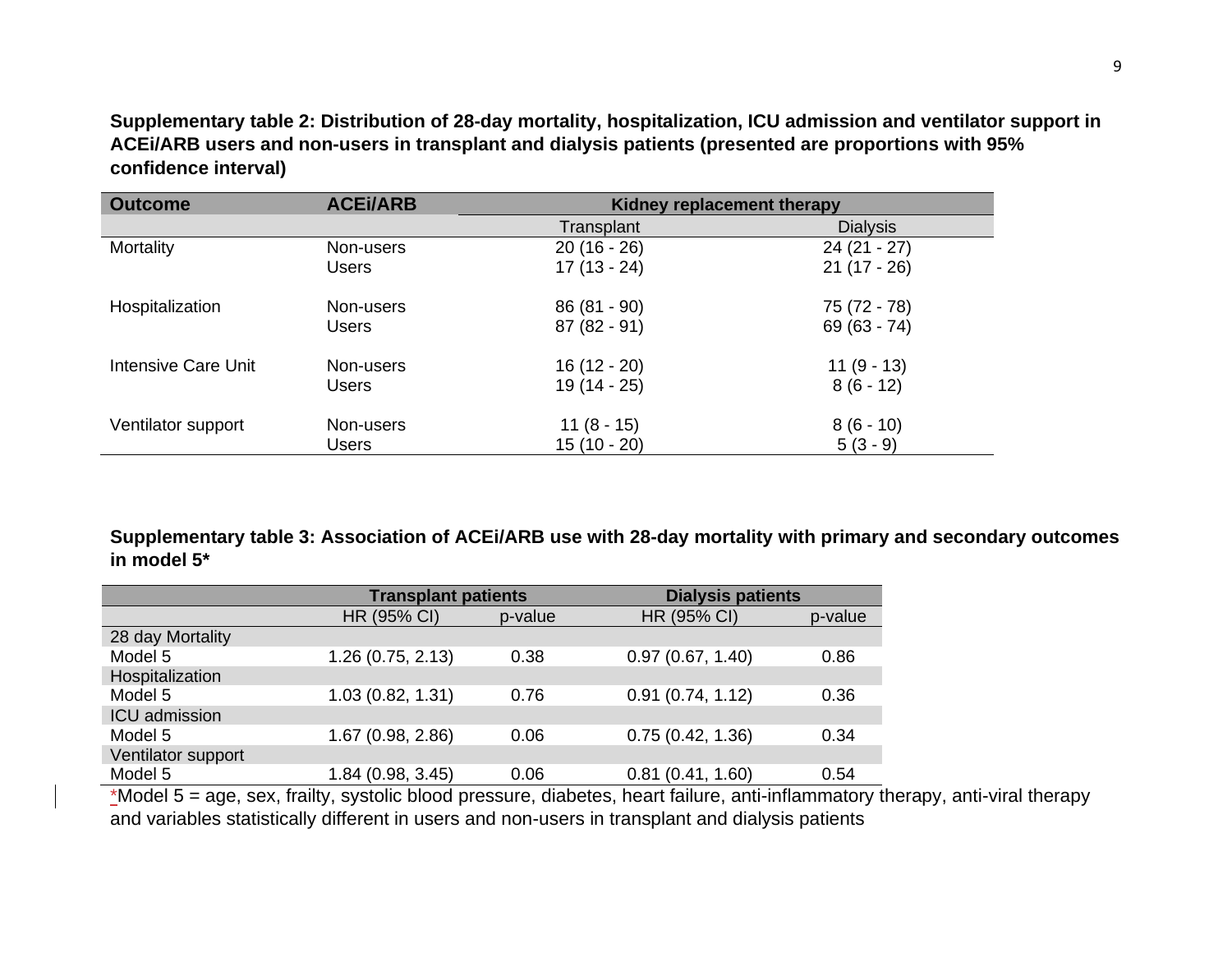|                                | Kidney transplant recipients |                 |                     |         |                | <b>Dialysis patients</b> |                     |         |  |
|--------------------------------|------------------------------|-----------------|---------------------|---------|----------------|--------------------------|---------------------|---------|--|
|                                |                              |                 | <b>ACEi/ARB use</b> |         |                |                          | <b>ACEi/ARB use</b> |         |  |
|                                | All                          | <b>Continue</b> | <b>Discontinue</b>  |         | All            | <b>Continue</b>          | <b>Discontinue</b>  |         |  |
|                                | $N = 184$                    | $N=77$          | $N = 107$           | p-value | $N = 264$      | $N = 183$                | $N = 81$            | p-value |  |
| <b>Patient characteristics</b> |                              |                 |                     |         |                |                          |                     |         |  |
| Male sex, %                    | 65                           | 62              | 69                  | 0.32    | 70             | $\overline{70}$          | $\overline{70}$     | 0.95    |  |
| Age, year                      | $58 + 12$                    | $57 \pm 12$     | $60 \pm 12$         | 0.10    | $63 + 16$      | $62 \pm 15$              | $65 \pm 16$         | 0.30    |  |
| BMI, kg/m <sup>2</sup>         | $27 \pm 5$                   | $27 \pm 5$      | $27 \pm 5$          | 0.41    | $27 \pm 5$     | $26 \pm 5$               | $27 \pm 5$          | 0.20    |  |
| Race                           |                              |                 |                     | 0.80    |                |                          |                     | 0.10    |  |
| Asian, %                       | 5                            | 6               | 3                   |         | 6              | 9                        | 1                   |         |  |
| Black or African descent, %    | 5                            | 6               | 4                   |         | 10             | 10                       | 10                  |         |  |
| White or Caucasian, %          | 87                           | 86              | 90                  |         | 78             | 75                       | 85                  |         |  |
| Other or unknown, %            | 3                            | 3               | 3                   |         | 6              | 8                        | 3                   |         |  |
| Tobacco use                    |                              |                 |                     | 0.21    |                |                          |                     | 0.05    |  |
| Current, %                     | $\overline{c}$               | 3               | $\mathbf 0$         |         | 12             | 13                       | 11                  |         |  |
| Prior, %                       | 23                           | 19              | 29                  |         | 24             | 22                       | 27                  |         |  |
| Never, %                       | 54                           | 57              | 49                  |         | 46             | 43                       | 53                  |         |  |
| Unknown, %                     | 22                           | 22              | 22                  |         | 18             | 22                       | 9                   |         |  |
| Clinical frailty scale, AU     | $2.8 \pm 1.5$                | $2.9 \pm 1.5$   | $2.6 \pm 1.5$       | 0.18    | $3.7 \pm 1.8$  | $3.7 \pm 1.9$            | $3.8 \pm 1.6$       | 0.60    |  |
| Patient identification         |                              |                 |                     | 0.56    |                |                          |                     | 0.02    |  |
| Symptoms only                  | 89                           | 86              | 93                  |         | 69             | 73                       | 62                  |         |  |
| Symptoms and contact           | 10                           | 11              | $\overline{7}$      |         | 15             | 11                       | 22                  |         |  |
| No symptoms but contact        |                              | $\blacksquare$  | $\blacksquare$      |         | 9              | $\overline{7}$           | 14                  |         |  |
| Routine screening              | 1                            | $\overline{2}$  | 0                   |         | $\overline{7}$ | 9                        | 3                   |         |  |
| Comorbidities                  |                              |                 |                     |         |                |                          |                     |         |  |
| Obesity, %                     | 24                           | 25              | 23                  | 0.69    | 23             | 18                       | 34                  | 0.01    |  |
| Hypertension, %                | 95                           | 95              | 95                  | 0.87    | 91             | 92                       | 90                  | 0.66    |  |
| Diabetes Mellitus, %           | 27                           | 26              | 29                  | 0.72    | 48             | 46                       | 52                  | 0.37    |  |
| Coronary artery disease, %     | 16                           | 15              | 18                  | 0.56    | 33             | 33                       | 32                  | 0.84    |  |
| Heart failure, %               | 5                            | 4               | 8                   | 0.23    | 26             | 25                       | 28                  | 0.51    |  |
| Chronic lung disease, %        | 6                            | 4               | 9                   | 0.13    | 11             | 9                        | 16                  | 0.08    |  |
| Active malignancy, %           | $\overline{7}$               | $\overline{7}$  | 6                   | 0.99    | 5              | 4                        | 9                   | 0.11    |  |
| Auto-immune disease, %         | 5                            | 5               | 5                   | 0.87    | 5              | 5                        | 4                   | 0.66    |  |
| Primary kidney disease         |                              |                 |                     |         |                |                          |                     |         |  |
| Prim. glomerulonephritis, %    | 18                           | 22              | 13                  | 0.15    | 11             | 10                       | 15                  | 0.23    |  |
| Pyelonephritis, %              | 4                            | $\overline{7}$  | $\mathbf 0$         | 0.02    | $\mathbf{1}$   | 1                        | $\mathbf{1}$        | 0.55    |  |

**Supplementary Table 4: Characteristics of kidney transplant and dialysis patients with COVID-19, overall and according to ACEi/ARB use status (continue/discontinue)**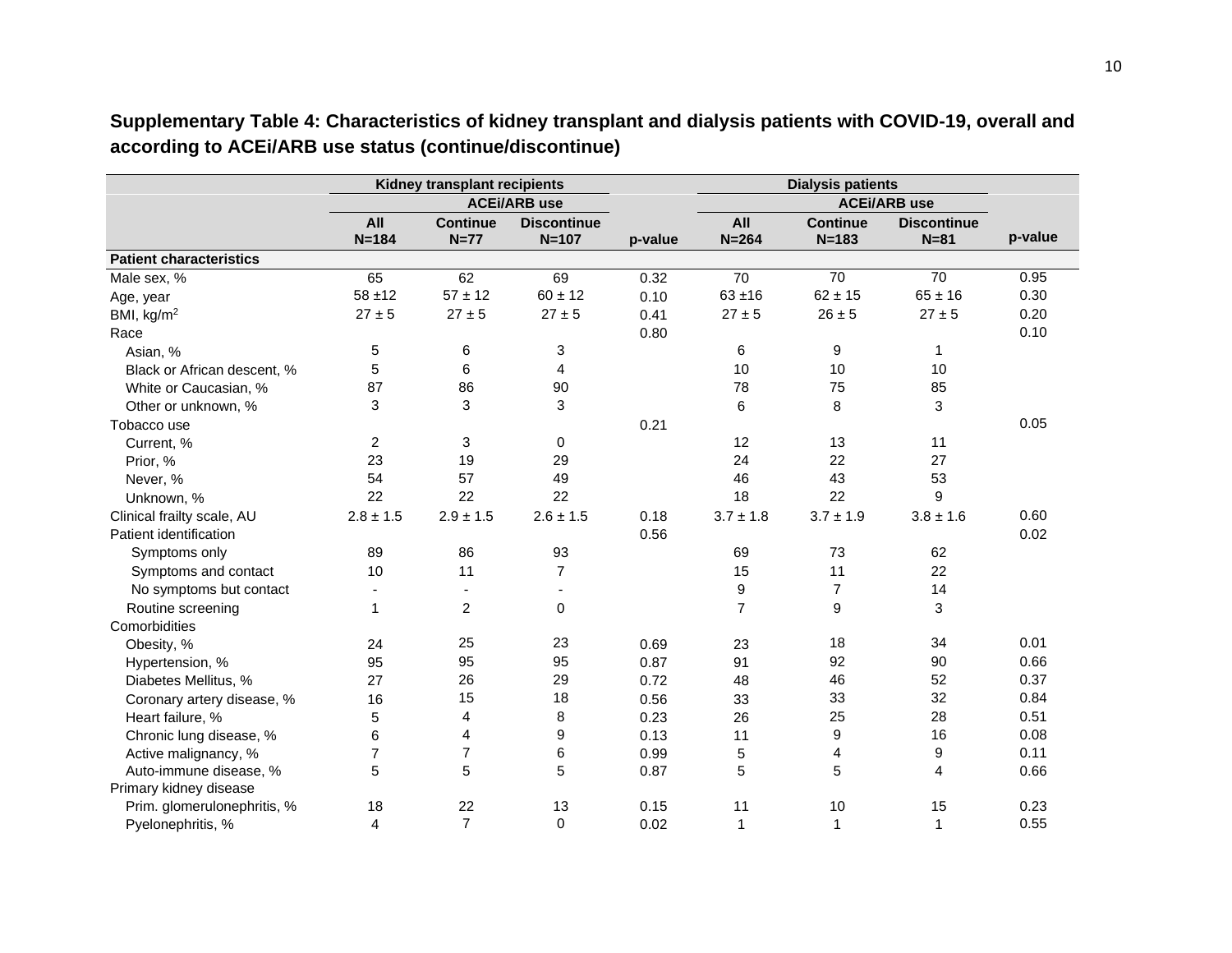| Interstitial nephritis, %           | 3            | $\mathbf{1}$            | $\overline{7}$ | 0.03  | 3              | 3              | 4           | 0.66 |
|-------------------------------------|--------------|-------------------------|----------------|-------|----------------|----------------|-------------|------|
| Hereditary kidney disease, %        | 17           | 15                      | 19             | 0.52  | 8              | $\overline{7}$ | 10          | 0.43 |
| Congenital diseases, %              | 5            | 5                       | 5              | 0.85  | $\overline{c}$ | $\overline{c}$ | 1           | 0.81 |
| Vascular diseases, %                | 9            | 7                       | 13             | 0.13  | 12             | 13             | 10          | 0.47 |
| Sec. glomerular disease, %          | 6            | 5                       | 8              | 0.36  | 6              | 8              | 3           | 0.11 |
| Diabetic kidney disease, %          | 11           | 11                      | 9              | 0.67  | 32             | 30             | 36          | 0.34 |
| Other, %                            | 13           | 10                      | 16             | 0.26  | 17             | 19             | 11          | 0.11 |
| Unknown, %                          | 14           | 18                      | 9              | 0.11  | 8              | 8              | 8           | 0.77 |
| Hemodialysis, %                     | <b>NA</b>    | <b>NA</b>               | <b>NA</b>      |       | 92             | 93             | 90          | 0.44 |
| Peritoneal dialysis, %              | <b>NA</b>    | <b>NA</b>               | <b>NA</b>      |       | 8              | $\overline{7}$ | 10          |      |
| Residual diuresis ≥200 ml/day, %    | <b>NA</b>    | <b>NA</b>               | <b>NA</b>      |       | 45             | 44             | 47          | 0.44 |
| Transplant waiting list status      |              |                         |                |       |                |                |             | 0.02 |
| Active on waiting list, %           | <b>NA</b>    | <b>NA</b>               | <b>NA</b>      |       | 14             | 18             | 5           |      |
| In preparation, %                   | <b>NA</b>    | <b>NA</b>               | <b>NA</b>      |       | 17             | 18             | 14          |      |
| Temporarily not on list, %          | <b>NA</b>    | <b>NA</b>               | <b>NA</b>      |       | 13             | 11             | 19          |      |
| Not transplantable, %               | <b>NA</b>    | <b>NA</b>               | <b>NA</b>      |       | 54             | 51             | 62          |      |
| Unknown, %                          | <b>NA</b>    | <b>NA</b>               | <b>NA</b>      |       | 2              | 3              | $\mathbf 0$ |      |
| Time since transplantation          |              |                         |                | 0.28  |                |                |             |      |
| $<$ 1 year, %                       | $\mathbf{1}$ | $\mathbf 0$             | 1              |       | <b>NA</b>      | <b>NA</b>      | <b>NA</b>   |      |
| 1-5 years, %                        | 28           | 31                      | 23             |       | <b>NA</b>      | <b>NA</b>      | <b>NA</b>   |      |
| >5 years, %                         | 72           | 69                      | 75             |       | <b>NA</b>      | <b>NA</b>      | <b>NA</b>   |      |
| <b>Medication use</b>               |              |                         |                |       |                |                |             |      |
| Use of immunosuppressive medication |              |                         |                |       |                |                |             |      |
| Prednisone, %                       | 82           | 80                      | 83             | 0.64  | <b>NA</b>      | <b>NA</b>      | <b>NA</b>   |      |
| Tacrolimus, %                       | 76           | 78                      | 74             | 0.58  | <b>NA</b>      | <b>NA</b>      | <b>NA</b>   |      |
| Cyclosporine, %                     | 11           | 14                      | 8              | 0.19  | <b>NA</b>      | <b>NA</b>      | <b>NA</b>   |      |
| Mycophenolate, %                    | 68           | 71                      | 64             | 0.29  | <b>NA</b>      | <b>NA</b>      | <b>NA</b>   |      |
| Azathioprine, %                     | 3            | $\overline{\mathbf{4}}$ | 3              | 0.67  | <b>NA</b>      | <b>NA</b>      | <b>NA</b>   |      |
| mTOR inhibitor, %                   | 19           | 16                      | 23             | 0.20  | <b>NA</b>      | <b>NA</b>      | <b>NA</b>   |      |
| <b>Disease characteristics</b>      |              |                         |                |       |                |                |             |      |
| Presenting symptoms                 |              |                         |                |       |                |                |             |      |
| Sore throat, %                      | 13           | 12                      | 13             | 0.98  | 15             | 13             | 19          | 0.51 |
| Cough, %                            | 71           | 70                      | 71             | 0.69  | 52             | 46             | 65          | 0.01 |
| Shortness of breath, %              | 45           | 34                      | 61             | 0.001 | 31             | 27             | 38          | 0.20 |
| Fever, %                            | 77           | 72                      | 83             | 0.08  | 62             | 59             | 69          | 0.19 |
| Headache, %                         | 21           | 21                      | 21             | 0.69  | 16             | 13             | 22          | 0.17 |
| Nausea or vomiting, %               | 16           | 13                      | 19             | 0.09  | 13             | 11             | 16          | 0.58 |
| Diarrhea, %                         | 30           | 31                      | 29             | 0.66  | 11             | 11             | 11          | 0.47 |
| Myalgia or arthralgia, %            | 29           | 30                      | 29             | 0.70  | 24             | 21             | 30          | 0.26 |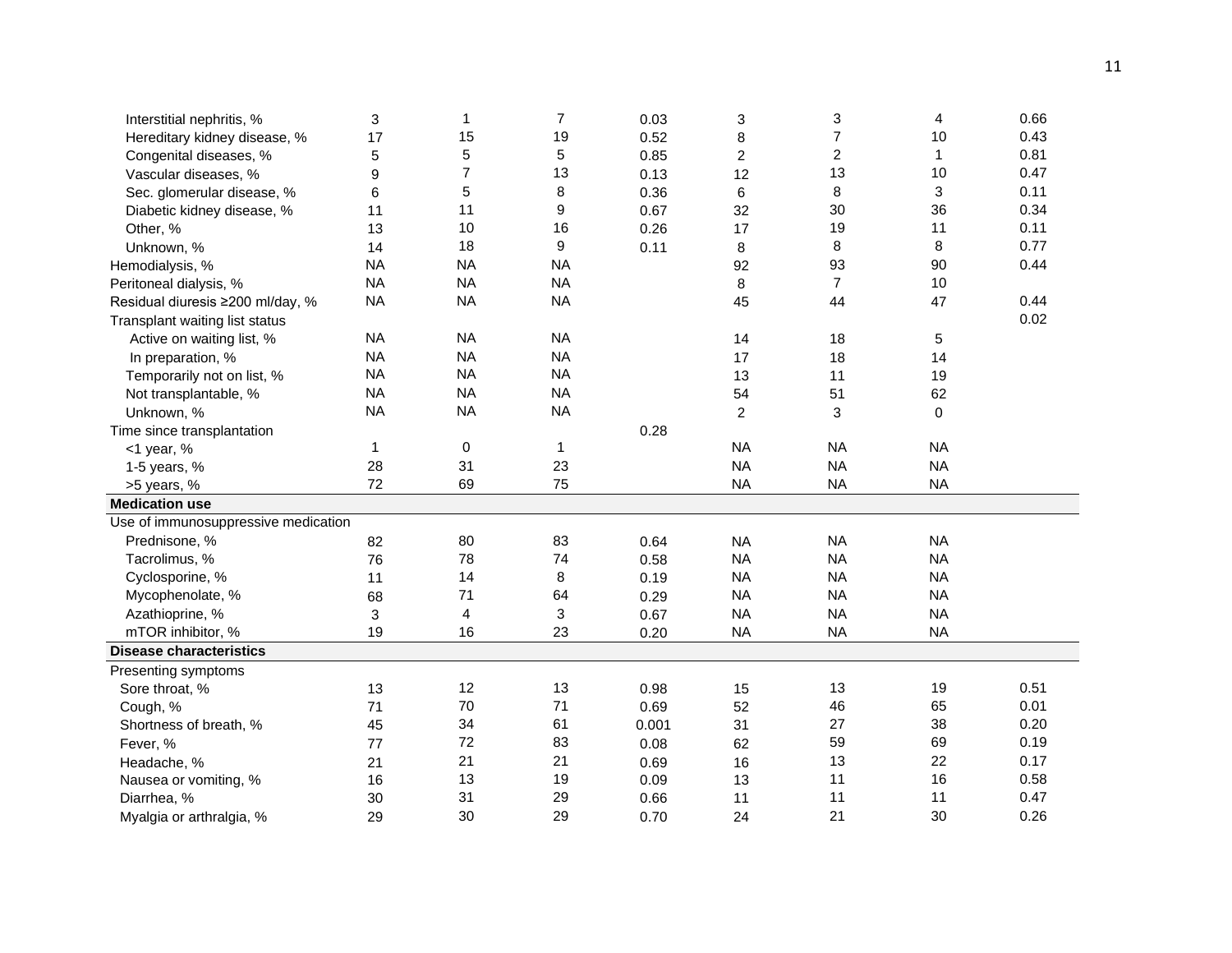| Vital signs                |                |                |                |         |                          |                          |                |         |
|----------------------------|----------------|----------------|----------------|---------|--------------------------|--------------------------|----------------|---------|
| Temperature, °C            | $37.7 \pm 1.1$ | $37.6 \pm 1.1$ | $37.7 \pm 1.1$ | 0.50    | $37.5 \pm 1.1$           | $37.4 \pm 1.1$           | $37.8 \pm 1.1$ | 0.03    |
| Respiration rate, /min     | $21 \pm 7$     | $19 \pm 5$     | $23 \pm 9$     | < 0.001 | $20 \pm 5$               | $19 + 5$                 | $21 \pm 5$     | 0.02    |
| O2 saturation room air, %  | $93 \pm 10$    | $94 \pm 9$     | $92 \pm 10$    | 0.12    | $94 \pm 5$               | $95 \pm 5$               | $94 \pm 4$     | 0.63    |
| SBP, mm Hq                 | $132 \pm 19$   | $132 \pm 19$   | $132 \pm 20$   | 0.99    | $143 \pm 28$             | $143 + 28$               | $143 \pm 27$   | 0.99    |
| DBP, mm Hq                 | $77 \pm 13$    | $78 \pm 13$    | $76 \pm 13$    | 0.30    | $77 \pm 16$              | $77 \pm 16$              | $79 \pm 17$    | 0.51    |
| Pulse rate, BPM            | $86 \pm 15$    | $85 \pm 14$    | $87 \pm 16$    | 0.49    | $82 \pm 15$              | $79 + 14$                | $88 \pm 16$    | < 0.001 |
| Laboratory test results    |                |                |                |         |                          |                          |                |         |
| Creatinine increase (>25%) | 31             | 18             | 49             | < 0.001 | $\overline{\phantom{a}}$ | $\overline{\phantom{a}}$ |                |         |
| Lymphocytes, x1000/uL      | 0.8(0.5, 1.2)  | 0.8(0.6, 1.2)  | 0.7(0.5, 1.2)  | 0.17    | 0.9(0.6,<br>(1.3)        | 0.9(0.6, 1.3)            | 0.9(0.5, 1.3)  | 0.49    |
| CRP, mg/L                  | 48 (14, 97)    | 47 (17, 94)    | 49 (9, 97)     | 0.55    | 27 (6, 73)               | 33(8, 93)                | 18 (4, 45)     | 0.01    |

Continuous variables are reported as mean ± SD or median (IQR). Continuation/discontinuation groups were compared using Student-t, Wilcoxon or Chi-square test as appropriate. Obesity is defined as BMI >30 kg/m<sup>2</sup>. Abbreviations are: ACE, angiotensin-converting enzyme; ARB, angiotensin-II receptor blocker; BMI, body mass index; °C, degree Celsius; CRP, C-reactive protein; DBP, diastolic blood pressure; O2, oxygen; prim., primary; SBP, systolic blood pressure.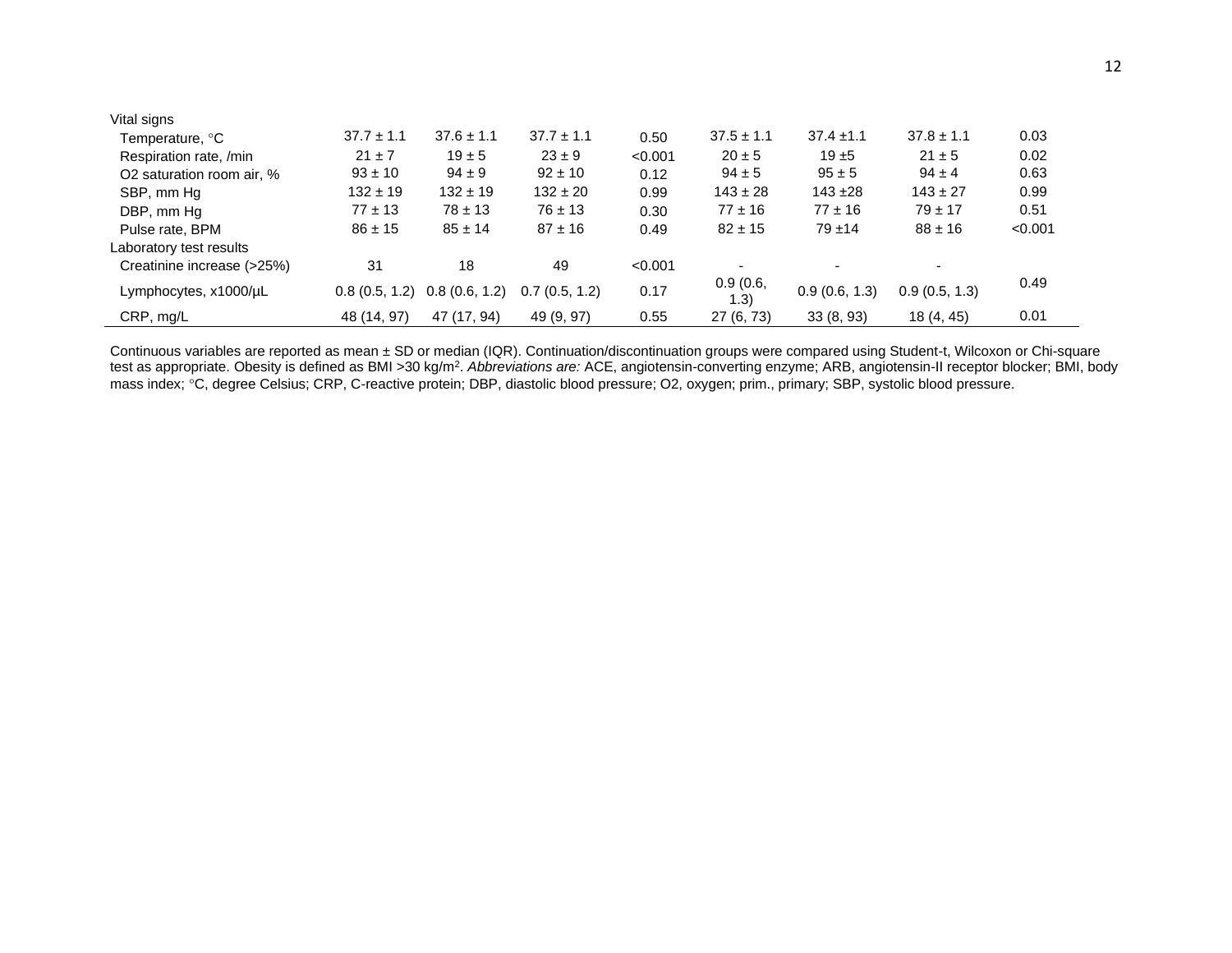**Supplementary figure 1: Flow chart of study participants selection.**

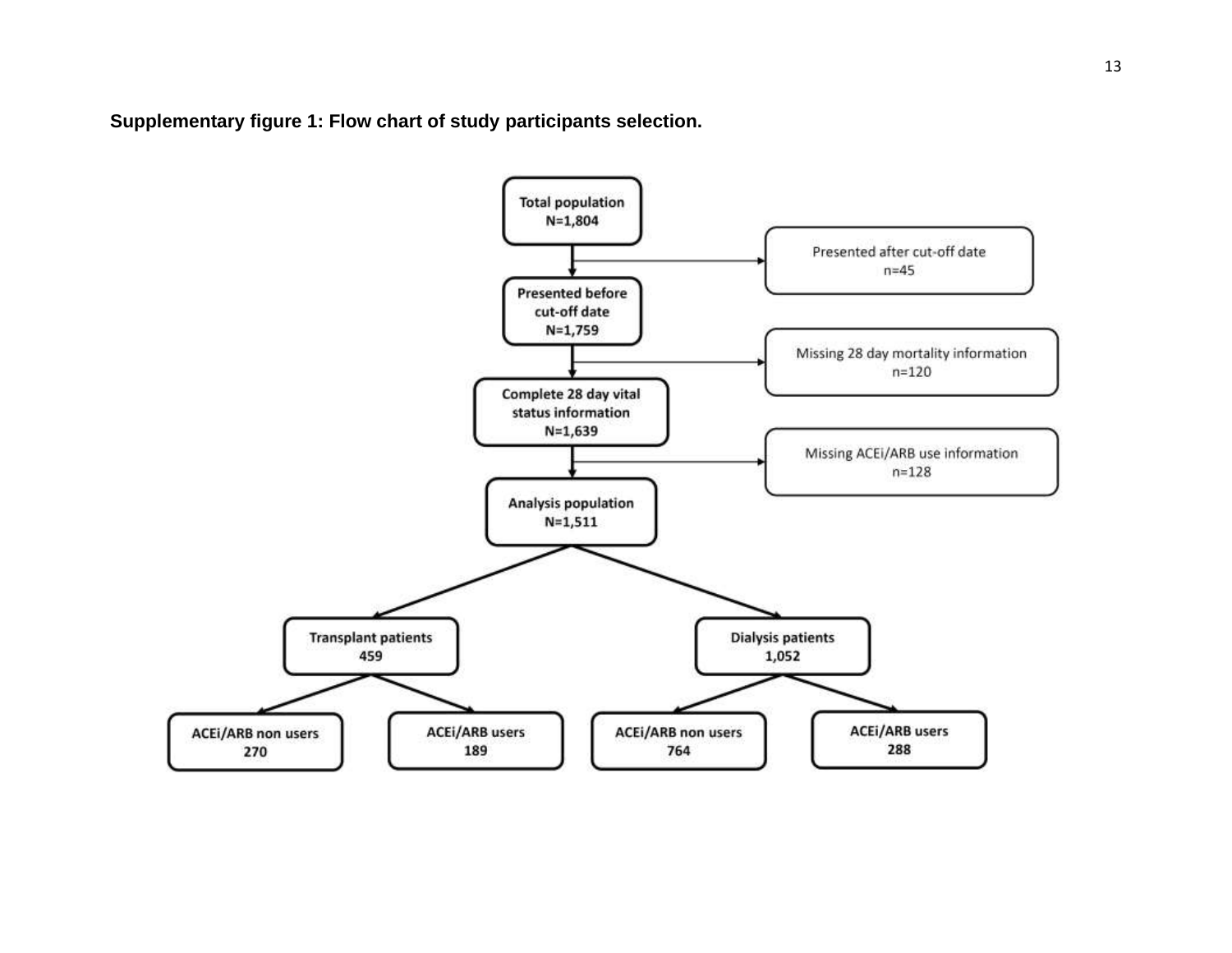**Supplementary figure 2: Test of proportionality in 28-day mortality analysis for A) ACEi/ARB users vs. non-users in transplant patients B) ACEi/ARB users vs. non users in dialysis patients**



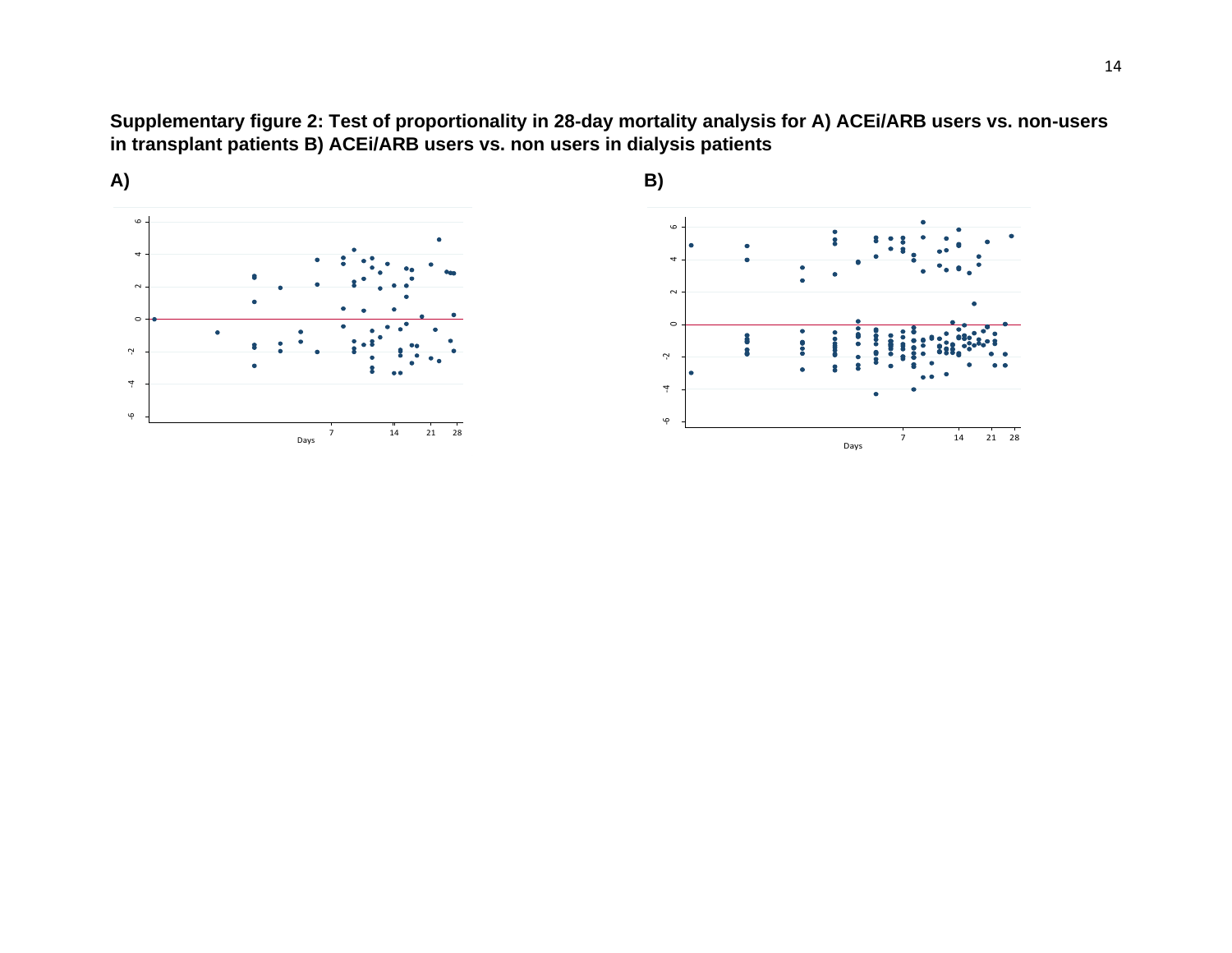**Supplementary Figure 3: Cumulative hospitalization incidence in: A) transplant patients and B) dialysis patients by ACEi/ARB use**

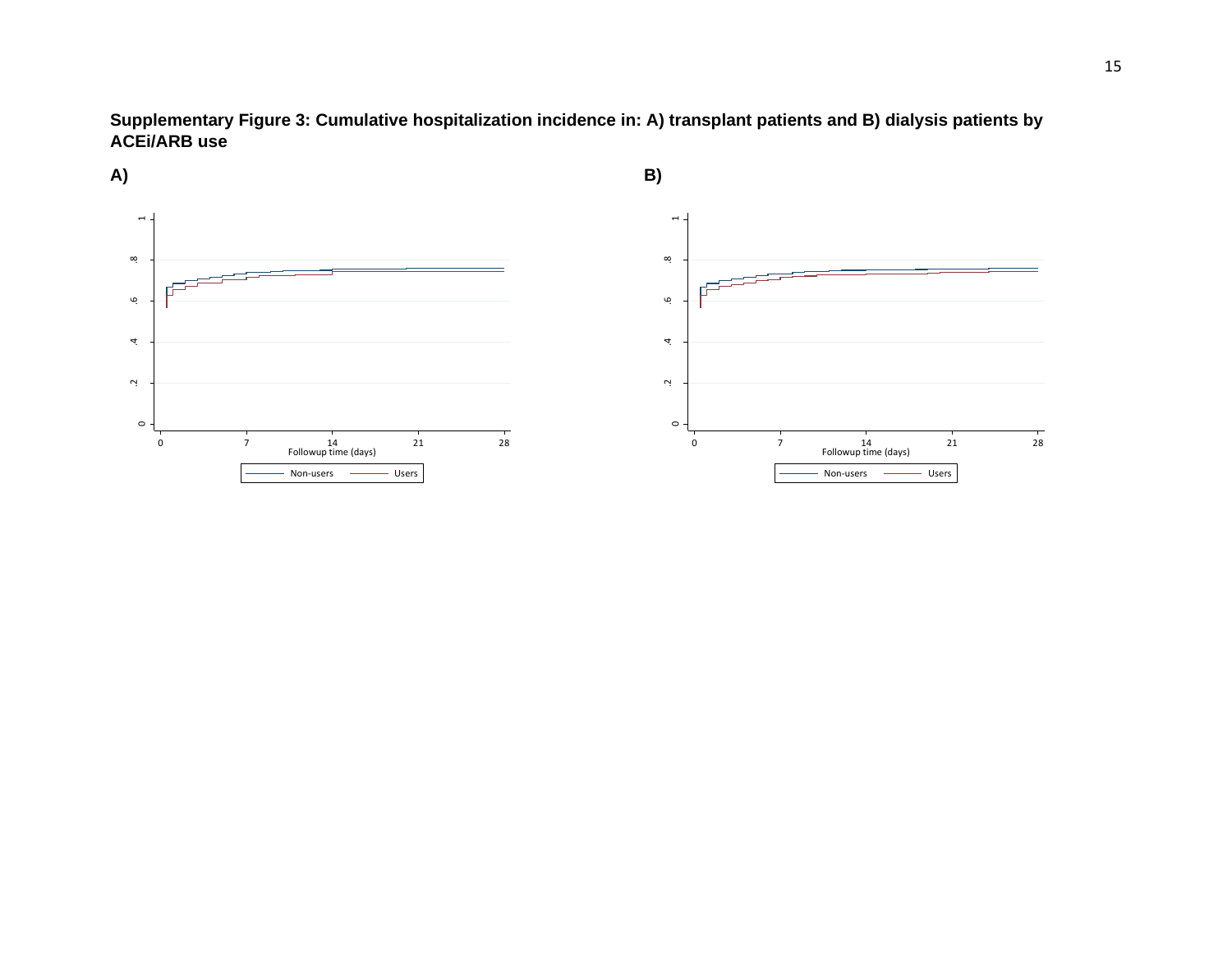**Supplementary Figure 4: Cumulative ICU admission incidence in: A) transplant patients and B) dialysis patients by ACEi/ARB use**



**B)**